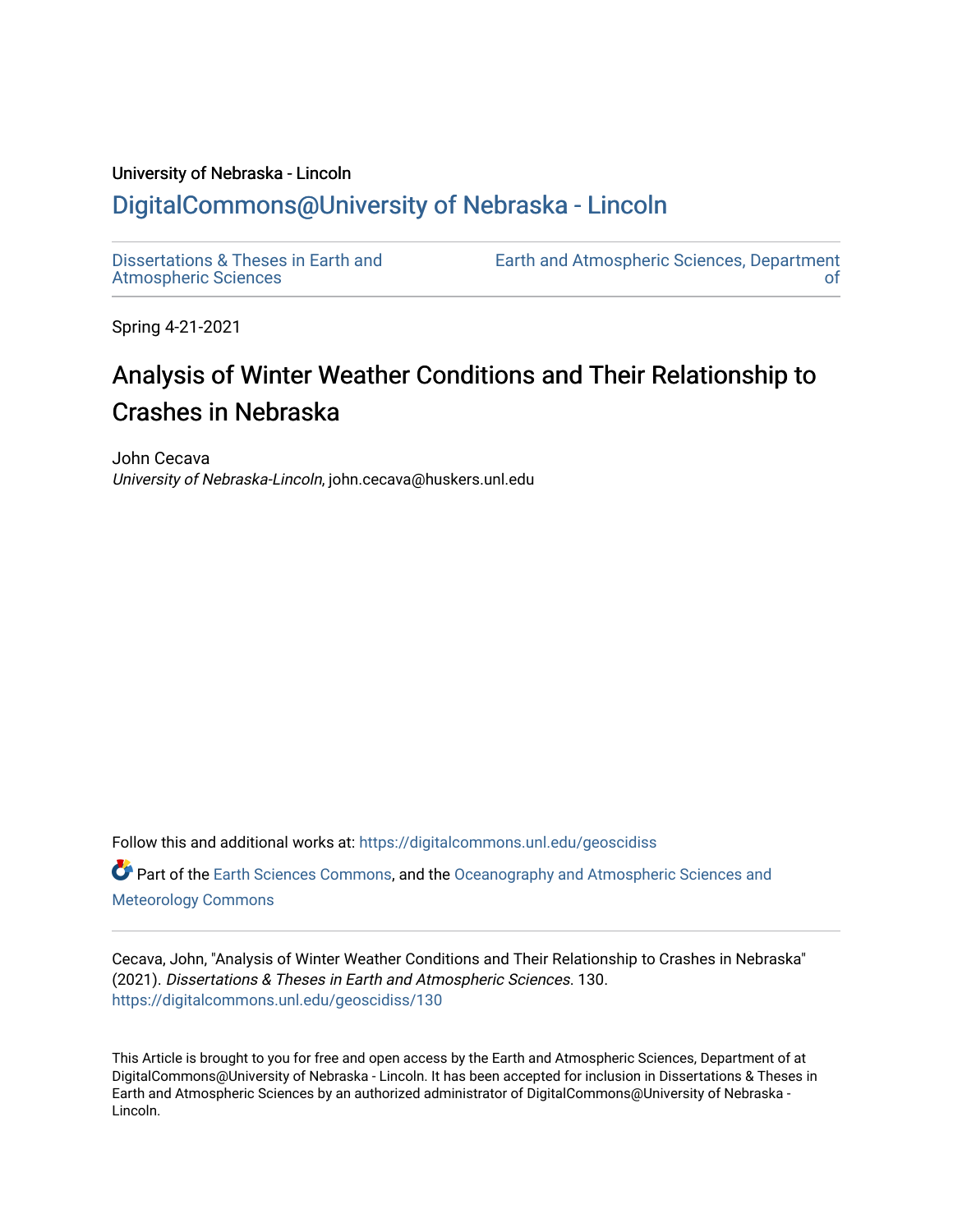## ANALYSIS OF WINTER WEATHER CONDITIONS AND THEIR

## RELATIONSHIP TO CRASHES IN NEBRASKA

by

John Cecava

## A THESIS

Presented to the Faculty of

The Graduate College of University of Nebraska

In Partial Fulfillment of Requirements

For the Degree of Master of Science

Major: Earth and Atmospheric Sciences

Under the Supervision of Professor Mark R. Anderson

Lincoln, Nebraska

April 2021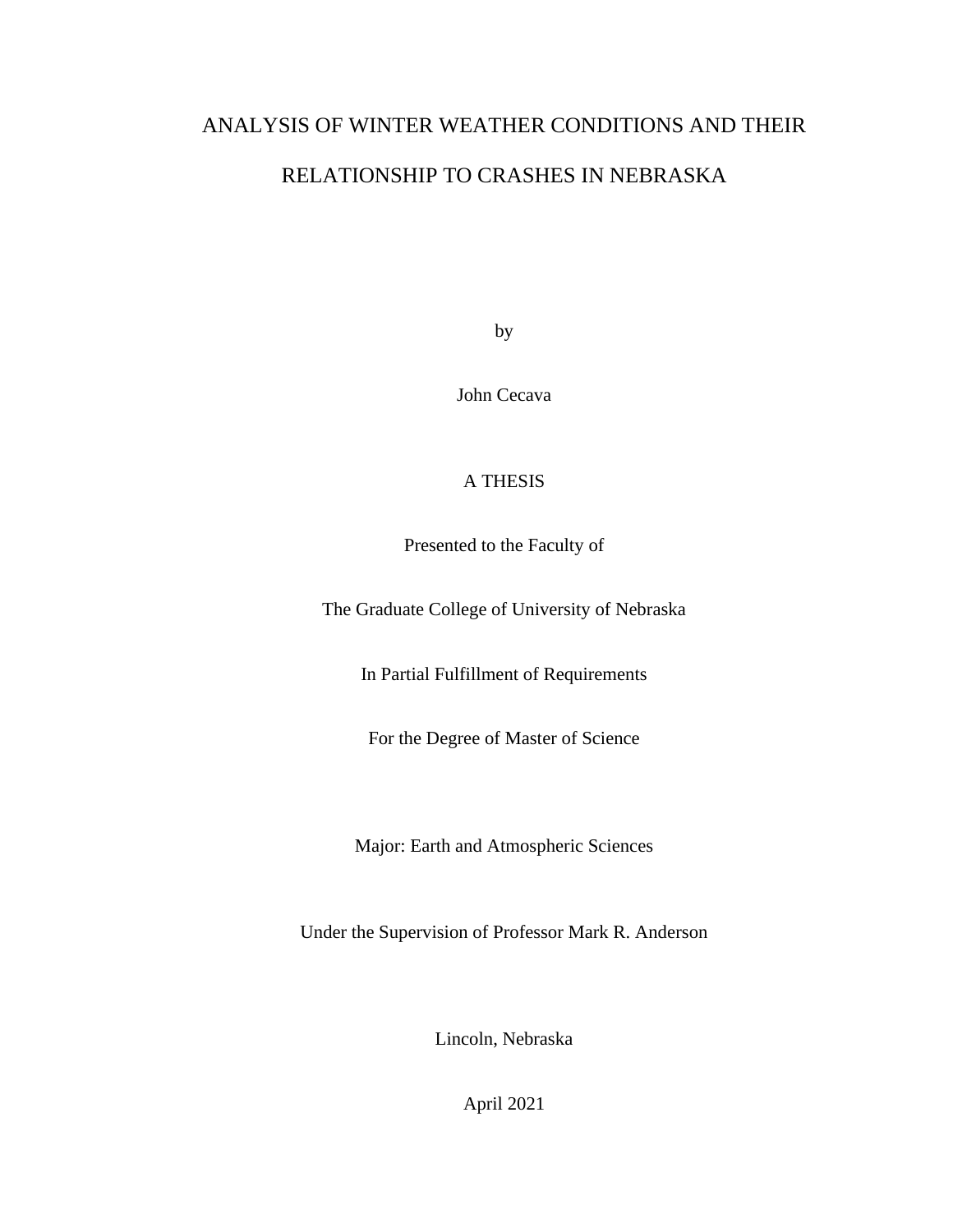# ANALYSIS OF WINTER WEATHER CONDITIONS AND THEIR RELATIONSHIP TO CRASHES IN NEBRASKA

John Cecava, M.S.

University of Nebraska, 2021

Advisor: Mark R Anderson

Adverse weather conditions: such as changes in visibility, precipitation, wind speed, temperature, and road surface conditions, substantially impact highway and interstate safety. Therefore, an investigation into the winter weather conditions during highway and interstate crashes in Nebraska was conducted. Crash data were obtained from the Nebraska Department of Transportation (NDOT) for the years 2008 to 2018. In order to separate the non-winter weather related crashes and the winter weather related crashes, six filtrations were applied to make this possible. These filters were based on a few crash parameters: road classification, alcohol, and crash severity, and weather parameters within the crash data: road surface condition, weather condition I and II. Once the filtrations were applied for all crashes in the study period, winter weather data were found for each crash. Different aspects of both crash and weather data were then analyzed to obtain insights into the impacts of Nebraska weather on roadway crashes. National Weather Service winter weather alerts were also examined to see what type and severity of alert was issued at the time of fatal crashes. When synoptic-scale storm systems are present, Colorado lows are more deadly and cause more crashes than Alberta clippers. In addition, winter weather advisories were the most common weather alert issued during a fatality. From this information, whenever Colorado lows are being forecasted as the storm type, the public should be put on higher alert due to the number of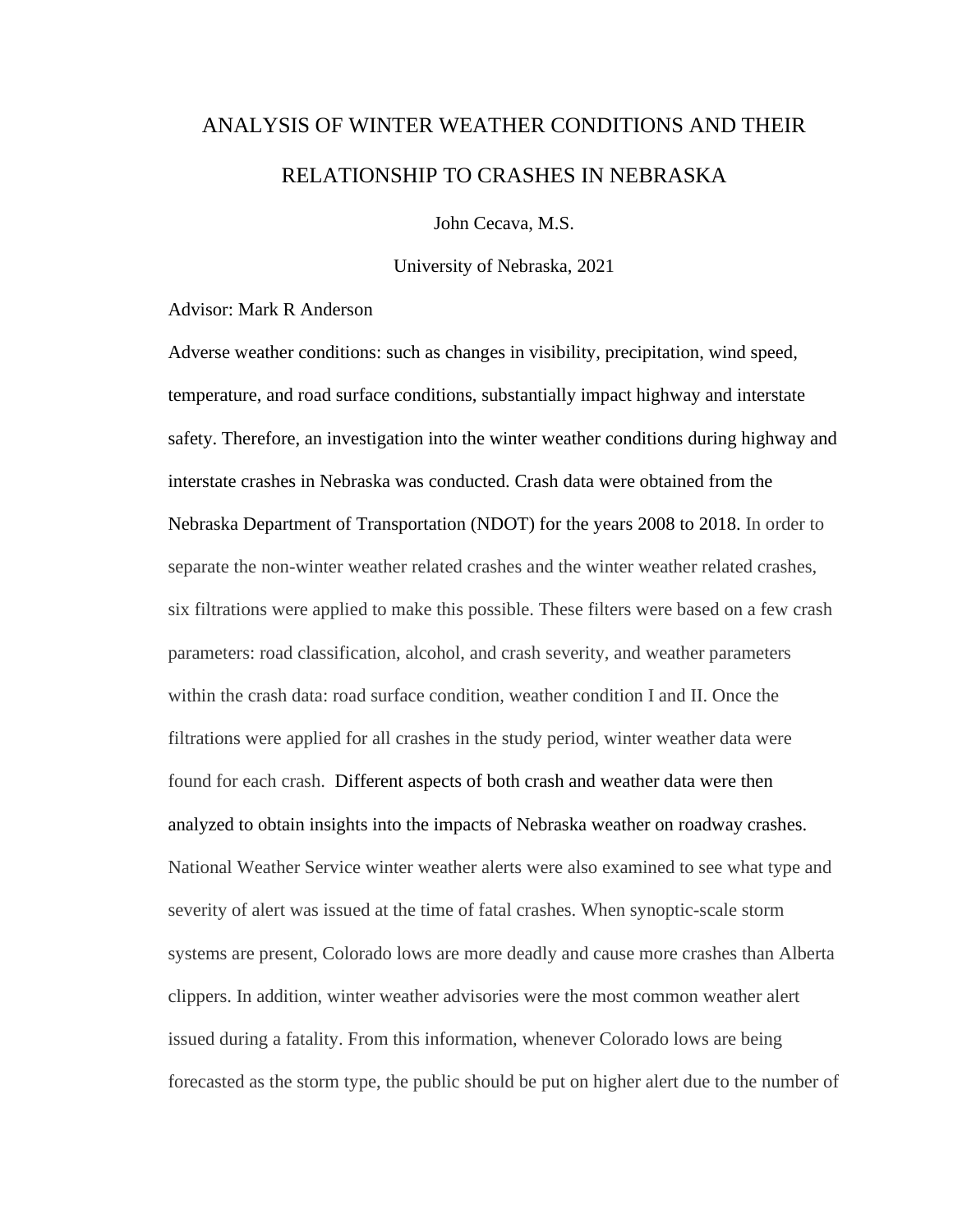crashes this storm type causes. The characteristics of both of these storm types; including snowfall, wind speed, visibility, and temperature all change the impact of these storm types. Snowfall and high wind speeds result in blowing snow which reduces visibility, producing the most crashes. When looking at temperature only, most crashes occur when the temperature is around freezing, since the snow has a low snow to liquid ratio or due to re-freezing. Furthermore, the weather alerts need to continually improve on the impact-based method to help reduce the number of crashes and crash severity. The public will continue to travel, especially when winter weather advisories are issued, until there is a more severe warning issued. Ultimately, this research will quantify weather related factors associated with motor vehicle crashes in Nebraska.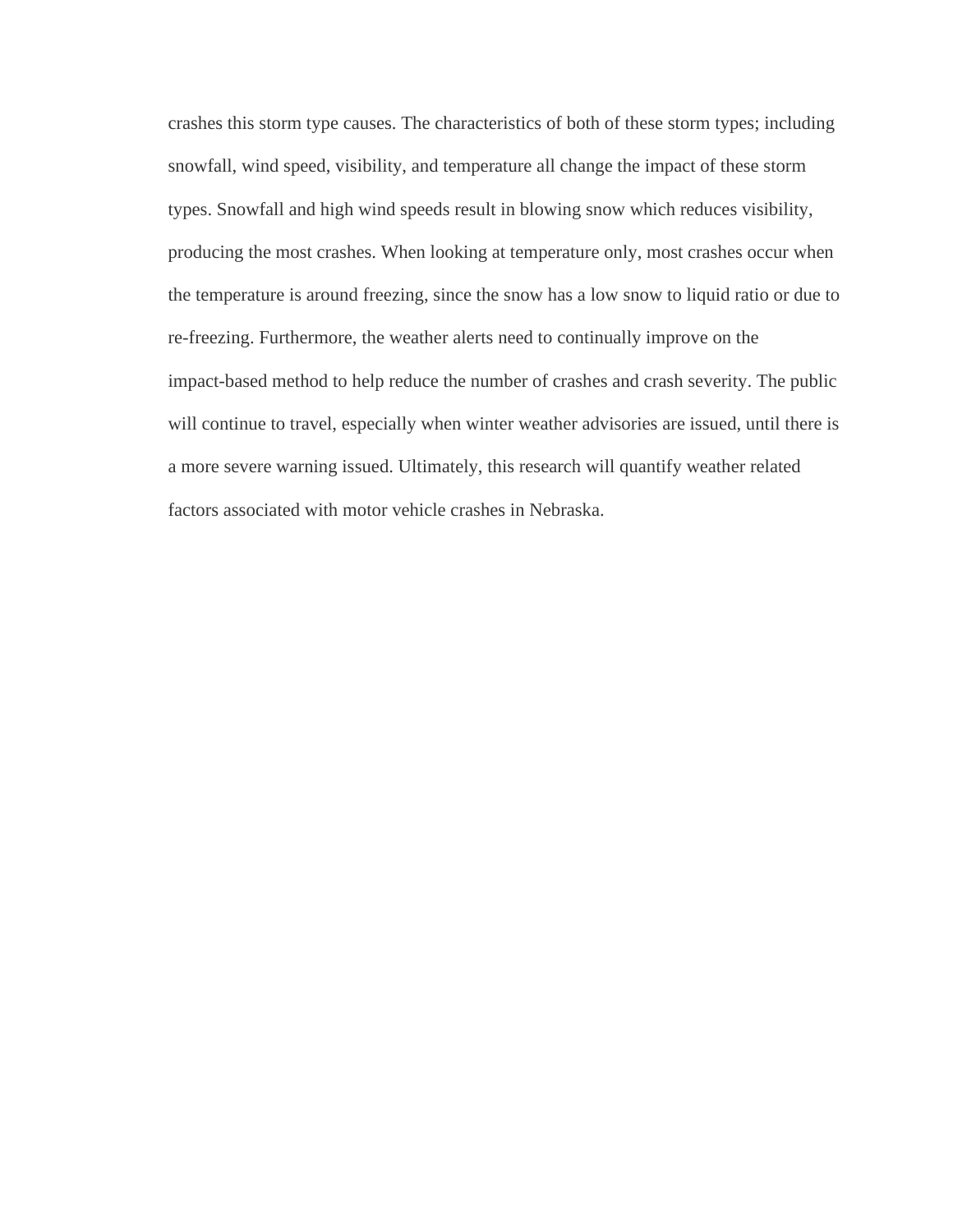## ACKNOWLEDGEMENTS

I would like to thank my thesis advisor, Dr. Mark Anderson for his mentoring and guidance throughout the whole process. He was always able to answer any questions I had and would even reply to emails that I would send at all hours of the day. I would also like to thank Dr. Dawn Kopacz and Dr. Matthew Van Den Broeke for their contributions as my committee members.

I would like to thank the Nebraska Department of Transportation for funding this project. I would also like to thank the NDOT employees that answered any questions or concerns throughout my time working with them.

I would like to thank my collaborators on this project Muhammad Umer Farooq, an Engineering Ph.D. candidate, and Dr. Aemal Khattak for all their assistance and time with this research. I would also like to thank Logan Howard, Harrison Redepenning, Jonathan Camenzind and Logan Bundy for their time on this project.

I would like to thank my colleagues within the Department of Earth and Atmospheric Sciences at the University of Nebraska-Lincoln for their support and friendship throughout my time in graduate school. I would also like to thank my friends and family for their support and encouragement over the years. Lastly, I would also like to thank my fiancée for overwhelming support and patience throughout my time in graduate school.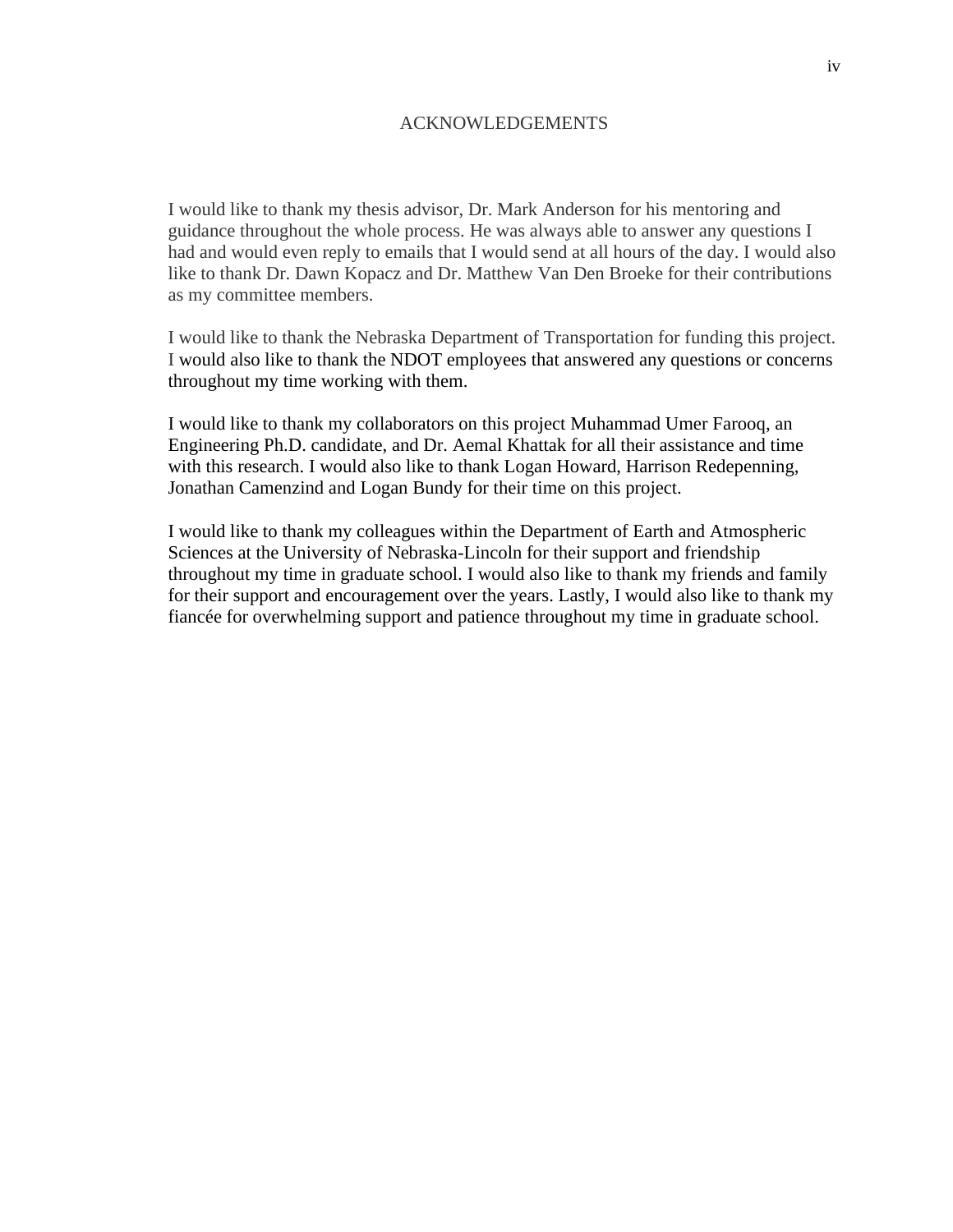## TABLE OF CONTENTS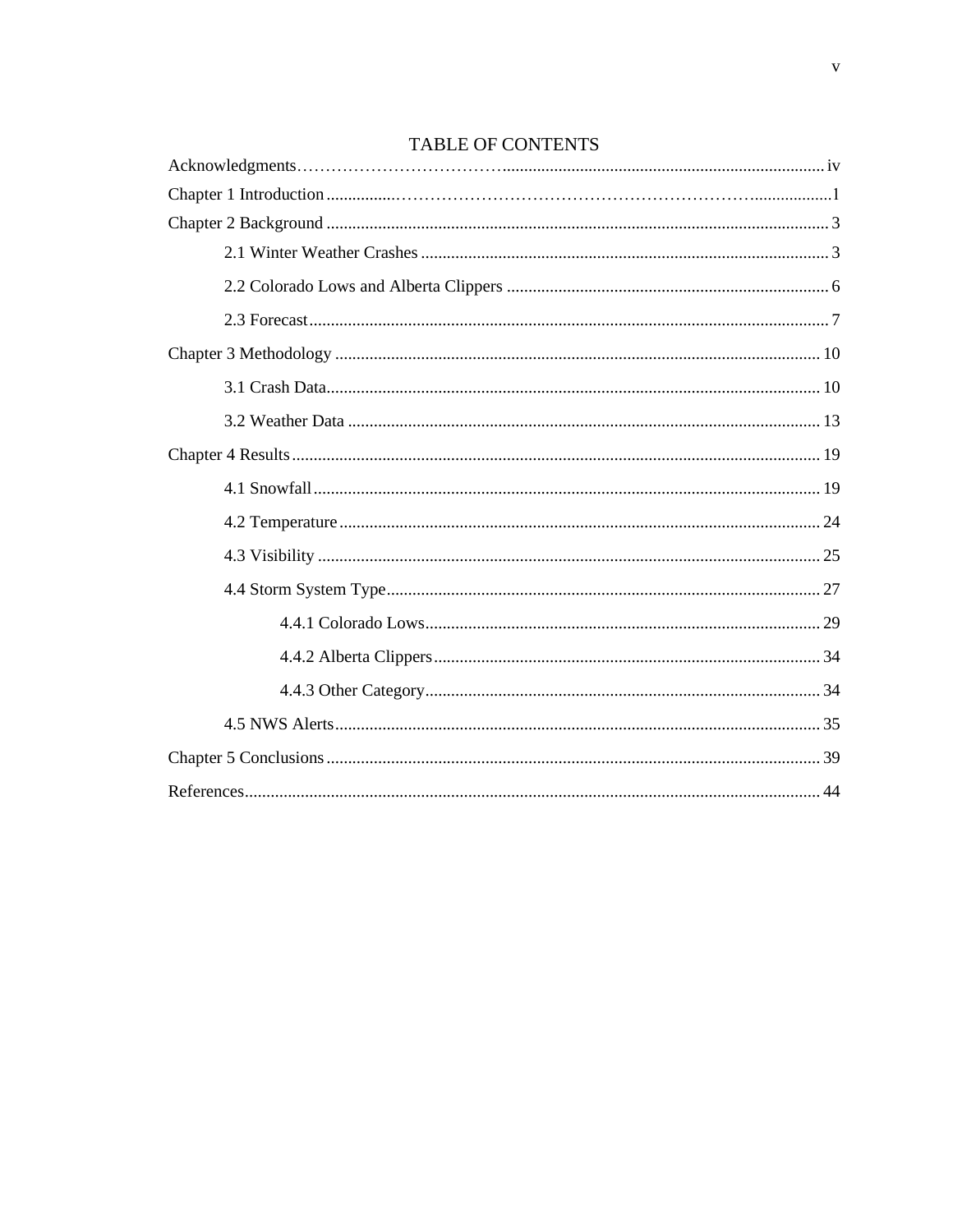## **Chapter 1:**

## **Introduction**

Motor vehicle crashes continue to take a toll on human lives, by causing injuries, and property damage, and they continue to be a concern for transportation agencies. Among the factors affecting motor vehicle crashes, adverse weather is known to be a major element (Figure 1.1). Adverse road weather is comprised of weather and road conditions at the time of the crash.



**Figure 1.1** National impacts of adverse weather on roads compared to weather conditions (from Pisano 2017)

According to the Federal Highway Association (FHWA), 24% of weather-related vehicle crashes occur on snowy, slushy, or icy pavement and 15% happen during snowfall or sleet (FHWA 2021). Since adverse road weather considers all types of weather conditions, a study done by Andrey et al. 2003 found that snowfall contributes are more than rainfall to total number of collisions. In the state of Nebraska in 2019, 12% of all crashes and 6% of all crash fatalities occurred when there was snow or ice on the road (NDOT 2019). On the national scale, between 1994 and 2011, 9% of all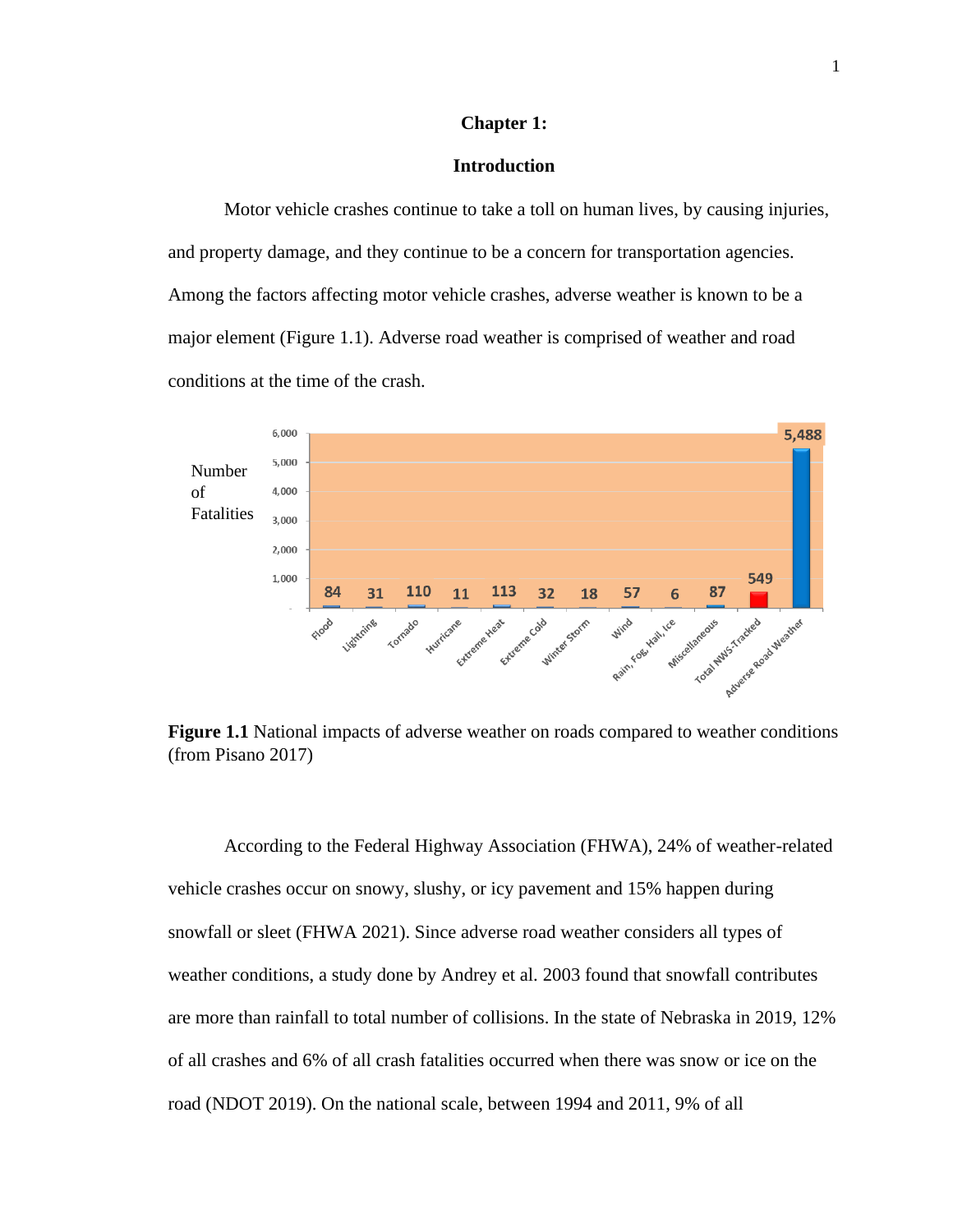weather-related crash fatalities took place on a snow or slushy pavement (Ashley et al. 2015). Fatalities are not the only concern when adverse road weather occurs. Average speeds on main roads are lower in winter due to decreased visibility and increased slipperiness (Perrels et al. 2015). The relative risk of an accident is six times higher for the conditions "icy road and heavy snowfall" (Malin et al. 2018).

In this study, winter weather data are gathered from 2008 through 2018 to investigate conditions leading up to and during crashes in Nebraska. The data will be transformed from a yearly format to a winter season format, 1 October to 31 May of the subsequent year, and filtered using six different parameters: snowfall, temperature, visibility, wind speed, whether the storm is Colorado low or Alberta clipper, and related moisture and wind flow patterns. Winter weather alerts, by the National Weather Service (NWS), such as a winter storm warning, will also be determined during fatal crashes to see if more fatalities occur when an alert is issued compared to no severe weather alert. The main research objective of this study is to obtain a better understanding of Nebraska crashes through statistical analyses of those weather conditions that cause the greatest safety concerns and identify potential implications for road maintenance activities.

All of the analyses developed for this project will provide insight into what role winter weather plays in car crashes in Nebraska. Using the findings from storm type characteristics and individual weather parameters will help contribute insight for forecasters to communicate the weather and hazards expected to transportation personnel and the public. Once this communication has reached the greatest level, the public, safety experts, and maintenance personnel will need to be advised of the present dangers presented by the current winter weather event.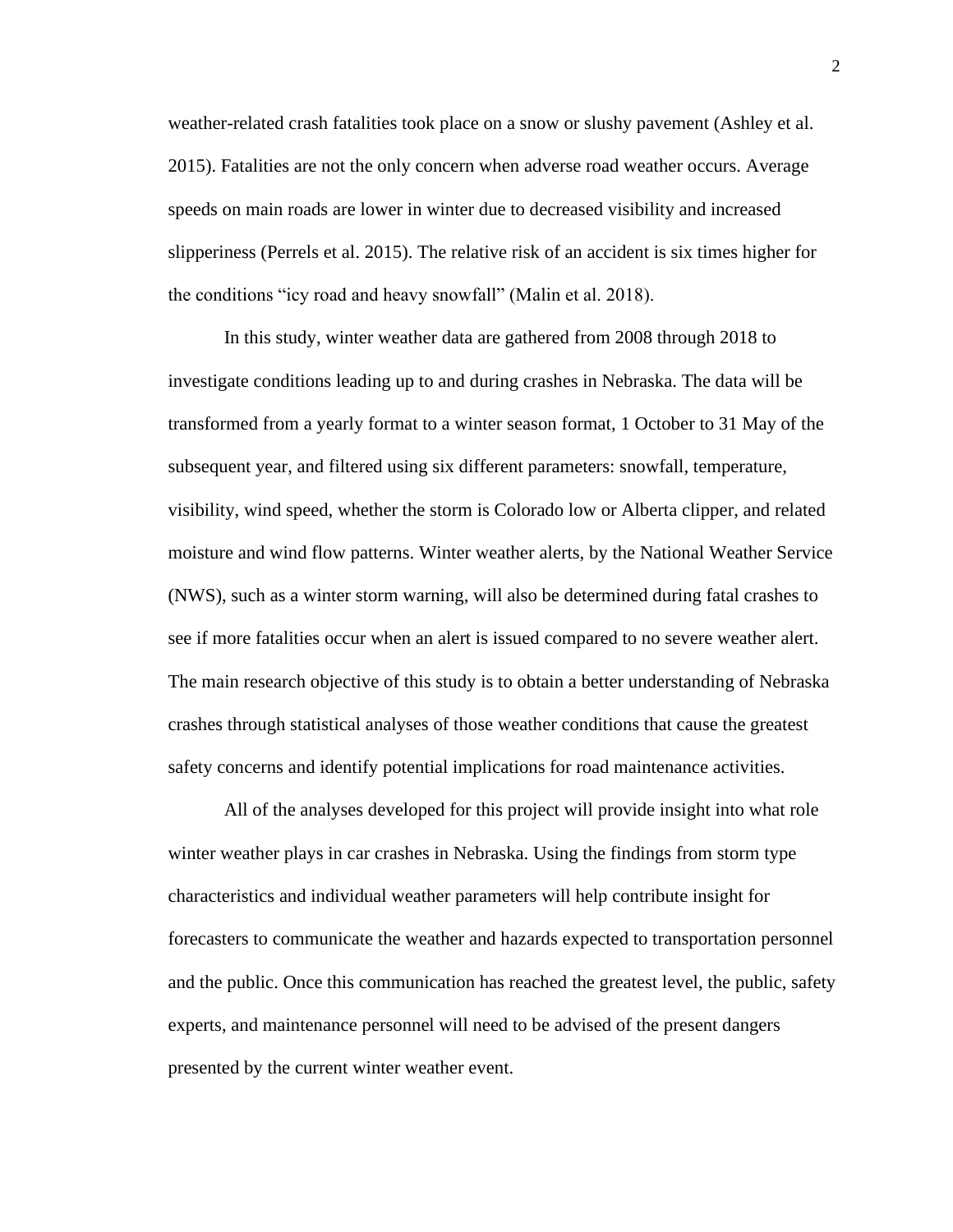### **Chapter 2:**

## **Background**

Winter weather causes adverse road conditions across the country. The risk of driving during winter weather increases the likelihood of a crash or injury. Many meteorological factors play a role in causing crashes during winter such as blowing snow, heavy snowfall rates, strong winds, and slick roads to name a few. These weather conditions are brought to the Nebraska area mainly by two types of synoptic-scale weather systems; Alberta clippers and Colorado lows. Colorado lows are longer lasting and have more snow. Alberta clippers have drier snow and are colder than Colorado lows. Both storm types have difficulties when it comes to forecasting. The National Weather Service (NWS) has recently introduced impact-based warnings and advisories instead of having the weather alerts be criteria based (NWS 2021). Criteria-based alerts are based on each NWS county warning area. As an example, in central Pennsylvania, a winter weather advisory is issued when the midpoint of the forecasted snow amount is at least three inches (DeVoir 2004). When the midpoint is less than three inches, no advisory is issued. Impact-based alerts were created to help communicate to the public, safety concerns when there is not a big snowstorm. NWS offices continue to communicate with their respective Department of Transportation (DOT) to help make roads safer.

## 2.1 Winter Weather Crashes

Transportation agencies are continually concerned with highway safety during winter seasons. Pisano et al. 2008 found that winter weather conditions initiate 24% of all crashes and 7,400 people are killed and more than 673,000 are injured during crashes that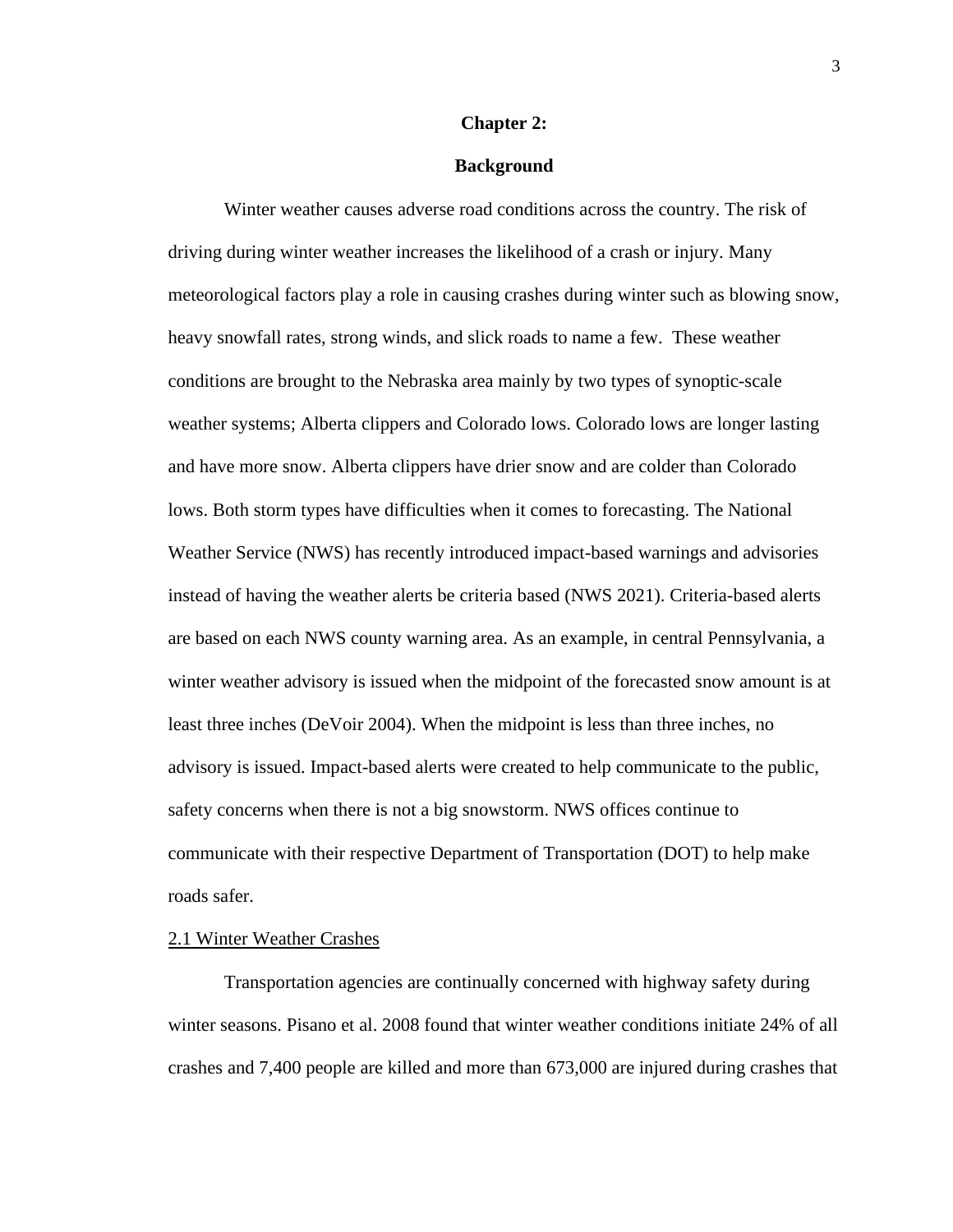involve winter weather conditions each year. Furthermore, they found that winter weather related crashes along with all weather-related crashes account for 17% of all fatalities involving cars. Regionally, the Midwest has about 24% of all weather-related crashes occur when it is snowing or sleeting. One thing to note is that the Midwest has 22% of the USA's population; however, 40% of all weather-related crashes occur in this region.

The relative risk of crash and injury are higher during the first three winter precipitation events of the year as compared to subsequent events (Black and Mote 2015a). Eisenberg and Warner (2005) found a similar result when the number of crashes increased dramatically during the first month of winter that had snow. More specifically, they found that the first days of snow were more dangerous than the other snow days. Qiu and Nixon (2008) and Eisenberg and Warner (2005) found the fatality rate to increase during winter weather conditions. For Eisenberg and Warner (2005) this increase occurred on the first snow of the season and in Qiu and Nixon (2008) the fatality rate increased 9% compared to dry days. Most of the fatal car crashes involving winter precipitation occur during the daylight hours, whereas fatal crashes involving other weather conditions are more prevalent at night (Black and Mote 2015b).

As precipitation intensity increases, the overall risk of crashes and multiple vehicle crashes escalates. Call et al. (2018) found that crashes with at least 10 vehicles occurred when the intensity of the snow increased within the hour of the crash. The relative risk of a crash increases as the precipitation intensity goes from low to moderate; however, as the change goes from moderate to heavy, there is little change likely due to the reduction in travel during these times (Andrey 2010). Eisenberg (2004) found that as the precipitation intensity reaches heavy or very heavy, the overall fatality rate increases.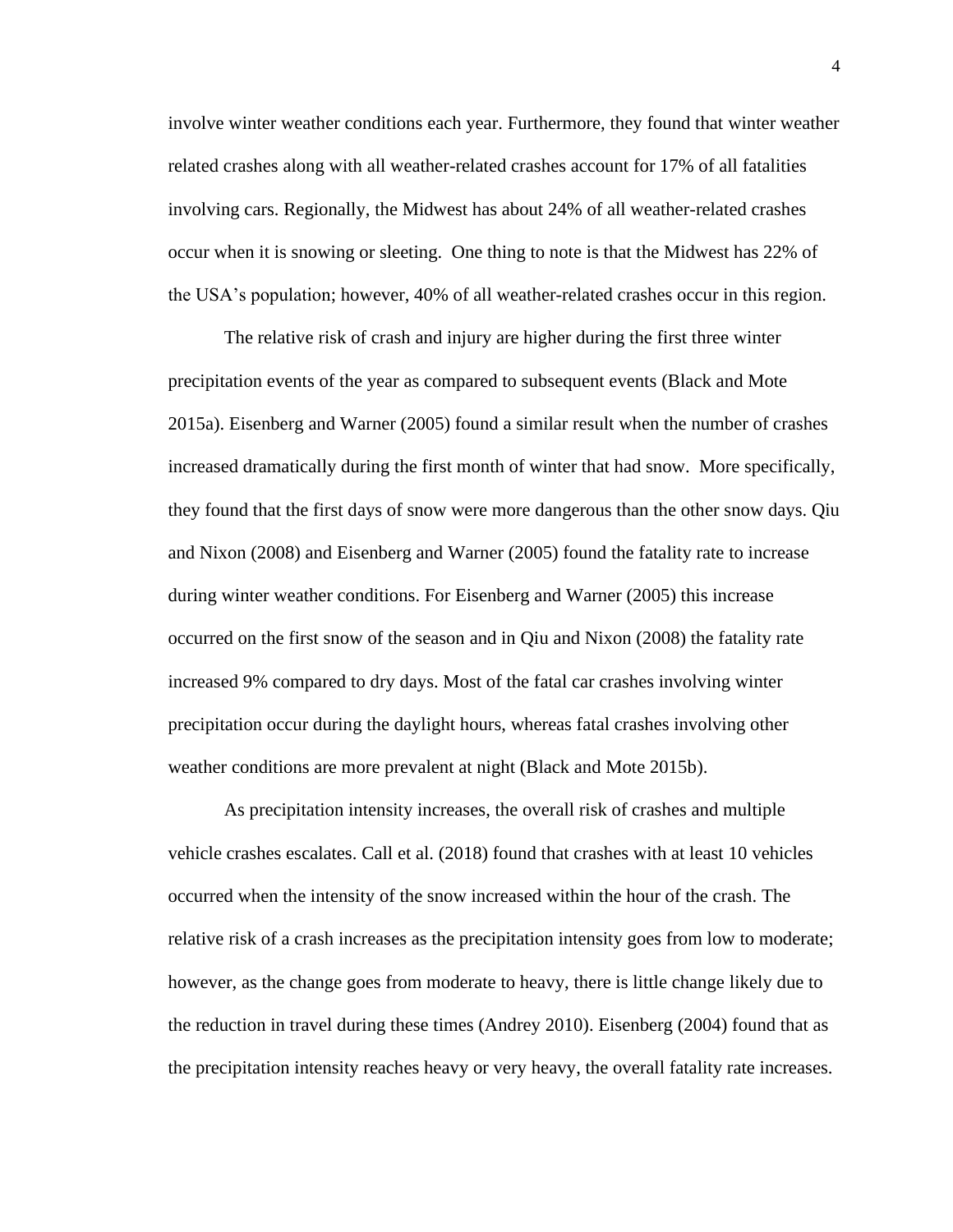For lower precipitation rates, the fatality rate decreased since the lighter intensity causes drivers to be more careful when driving allowing for only minor and non-fatal crashes to occur. Similar to precipitation intensity, where people live and the posted speed limit also contributes to car crashes. A study by Andrey et al. (2013) in Canada found that the relative risk of crashes increased in rural areas compared to in cities, and when the posted speed limit increased.

Snowfall, precipitation, cloudiness, and wind speed decrease traffic intensity (Cools et al. 2009). They also found that within their study area, Belgium, when it does snow, the traffic intensity will be 3.8% lower than during non-snow weather. Snowfall, especially as the intensity increases, causes the most delays and reductions in travel (Tsapakis et al. 2013). Hanbali and Kuemmel (1993) did a study based on certain characteristics related to traffic volume and intensity. They found that the more severe a winter storm, the greater the reduction in traffic volume. In addition, reductions were greater for weekends and storms producing more precipitation. Lastly, their study found that drivers are less decisive about not going out when the storm is weaker and more decisive when the storm is stronger. Call (2011) found similar results and found that the traffic intensity decreased in both suburban and rural areas. These findings all show that many features of winter weather will decrease the traffic volume and no matter where people travel, the traffic intensity will be lower with adverse weather ongoing.

Temperatures also influence crashes during the winter. Temperatures are correlated with snowfall. The colder temperatures occur on days when there is snow rather than on non-snow days (Datla and Sharma 2008). This study found that the lowest temperatures cause significant reductions in traffic volumes. Combining this with the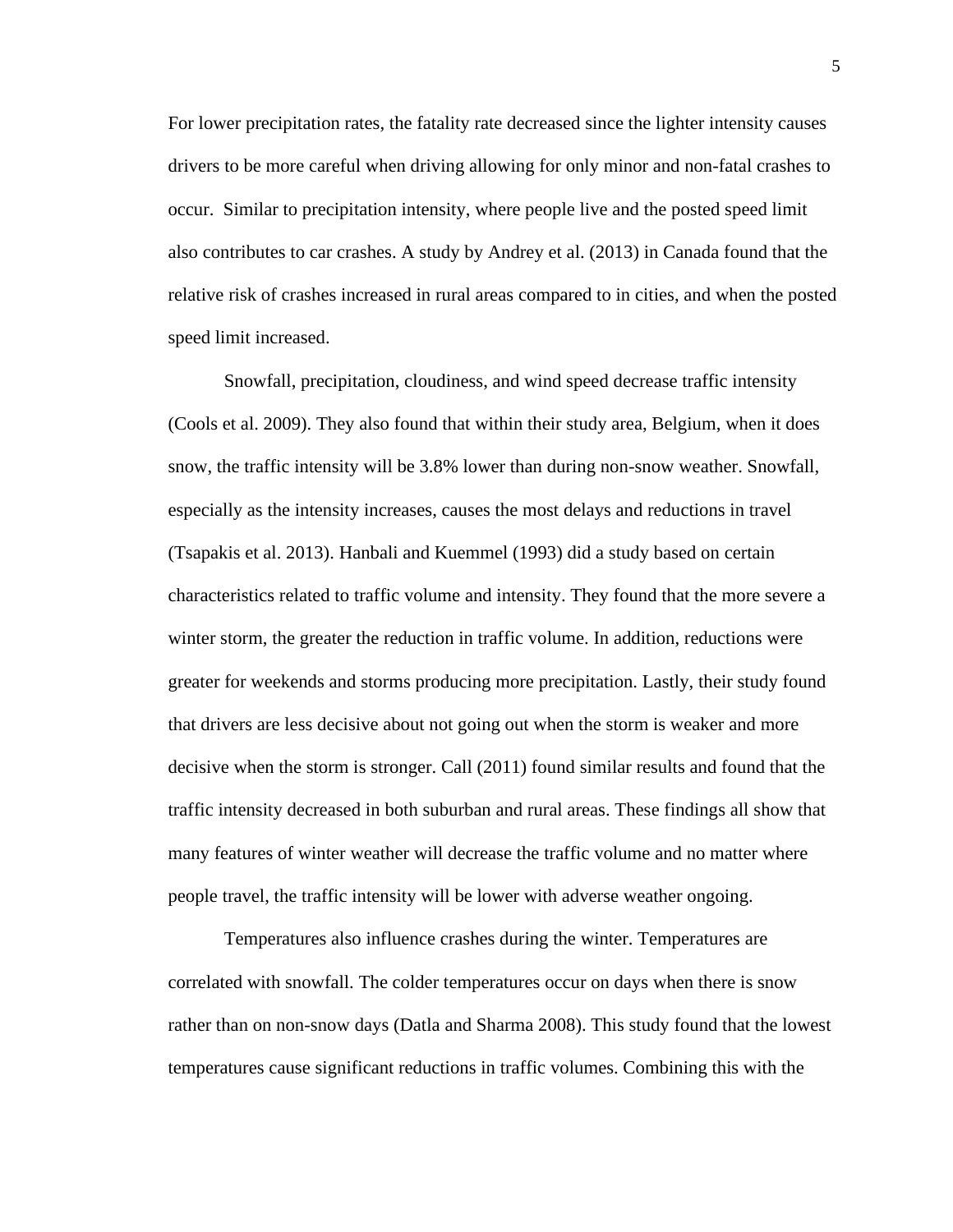snow would only hamper the volume of traffic even more. The time of day that cold affects the traffic volume most is during the mid-morning hours, 8:00-10:00 LST. This slower traffic is on both recreational and commuter roads. When adding wind speed to the mix, blowing snow can occur. This occurs when the winds are strong enough to raise the snow particles to sufficient heights above ground so that horizontal visibility is reduced to six miles or less (Atmospheric Environment Service 1977).

## 2.2 Colorado Lows and Alberta Clippers

In this study, the weather system type, moisture flow and 850 hPa wind flow will be investigated during crashes. The two weather system types included Colorado lows and Alberta clippers. A Colorado low, as defined for this project, is a winter storm moving from the Colorado/Kansas/Oklahoma area eastward or northeastward across the region producing precipitation over Nebraska. During the event, blowing and drifting snow may take place. Colorado lows have a highly variable snowfall amount that could range from a dusting or inch to over a foot of snow with appropriate temperatures. Heavier snow results from a greater moisture supply, specifically from the Gulf of Mexico. Pairing greater moisture advection with a strong 850 hPa wind flow, results in heavier and longer lasting snows. During a Colorado low, the 850 hPa wind flows vary from a southwesterly flow, to a southerly, then an easterly and finally a northeast to northwesterly flow. The southwesterly flow occurs when the storm is in its beginning stages. The southerly flow is when the system is overhead of the area of interest. Lastly, the northerly and easterly flows are when the system moves out of the area; however, may still affect the specified area with wrap-around snow. A Colorado low can also get its moisture from the Great Lakes/East Coast after the storm has moved through the area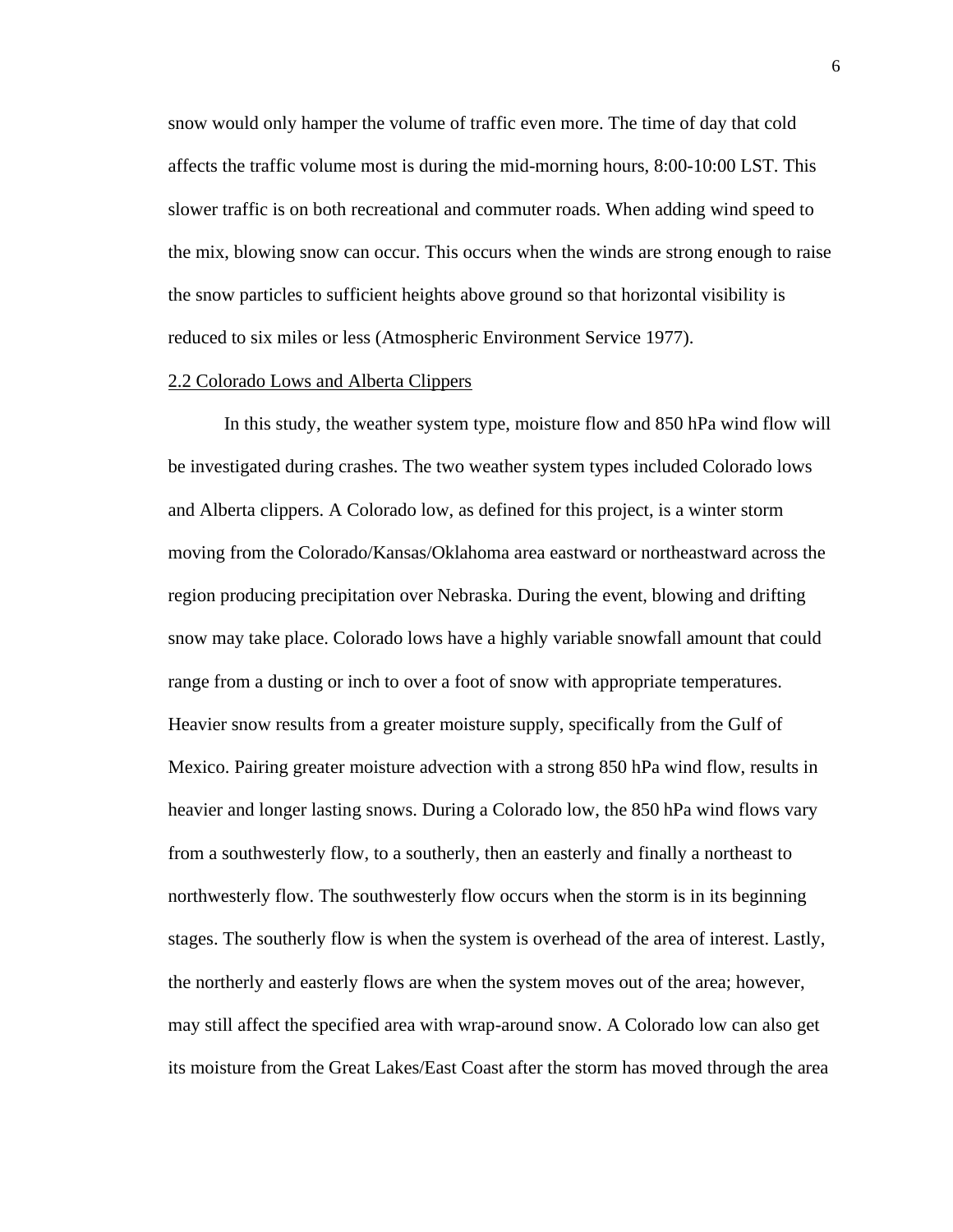and is producing a northeasterly or northerly wind flow over Nebraska. Forecasting the amount of snow and anticipating the location of the rain/snow line are reasons why forecasting these types of storms can prove difficult. Combining where the rain/snow line is with the wetter, heavier snow, longer duration, and how spatially large these events are, this results in greater impact to the road network than a typical Alberta clipper.

An Alberta clipper usually brings colder and drier Canadian air across the Plains reducing the water content of the atmosphere resulting in relatively lighter snowfalls. Alberta clippers have blowing and drifting snow during and after the event. The reason why there is drifting after the event is because the winds are strongest and usually located on the western side of the Alberta clipper in the region between the surface cyclone and the often-intense anticyclone trailing the clipper (Thomas and Martin 2007), and the snow to liquid ratio is higher, whereas the Colorado lows' winds are usually strongest during the storm. Drier Canadian air is dominant in these storms and the 850 hPa wind is almost always from the northwest or at least has a northerly component. These lighter snowfall amounts typically are less than half a foot due to the duration of the clipper. The duration of an Alberta clipper is usually only a few hours to a day since the system moves rapidly across the region. Due to the faster movement compared to a Colorado low, these types of storms can also be difficult to forecast.

## 2.3 Forecast

NWS personnel base their warnings on criteria that fit with the geographical and climatological history of the region. An example of this would be, in central Pennsylvania, if the forecasted snow amount is between two and four inches, the midpoint of this forecast is three inches which would call for a winter weather advisory to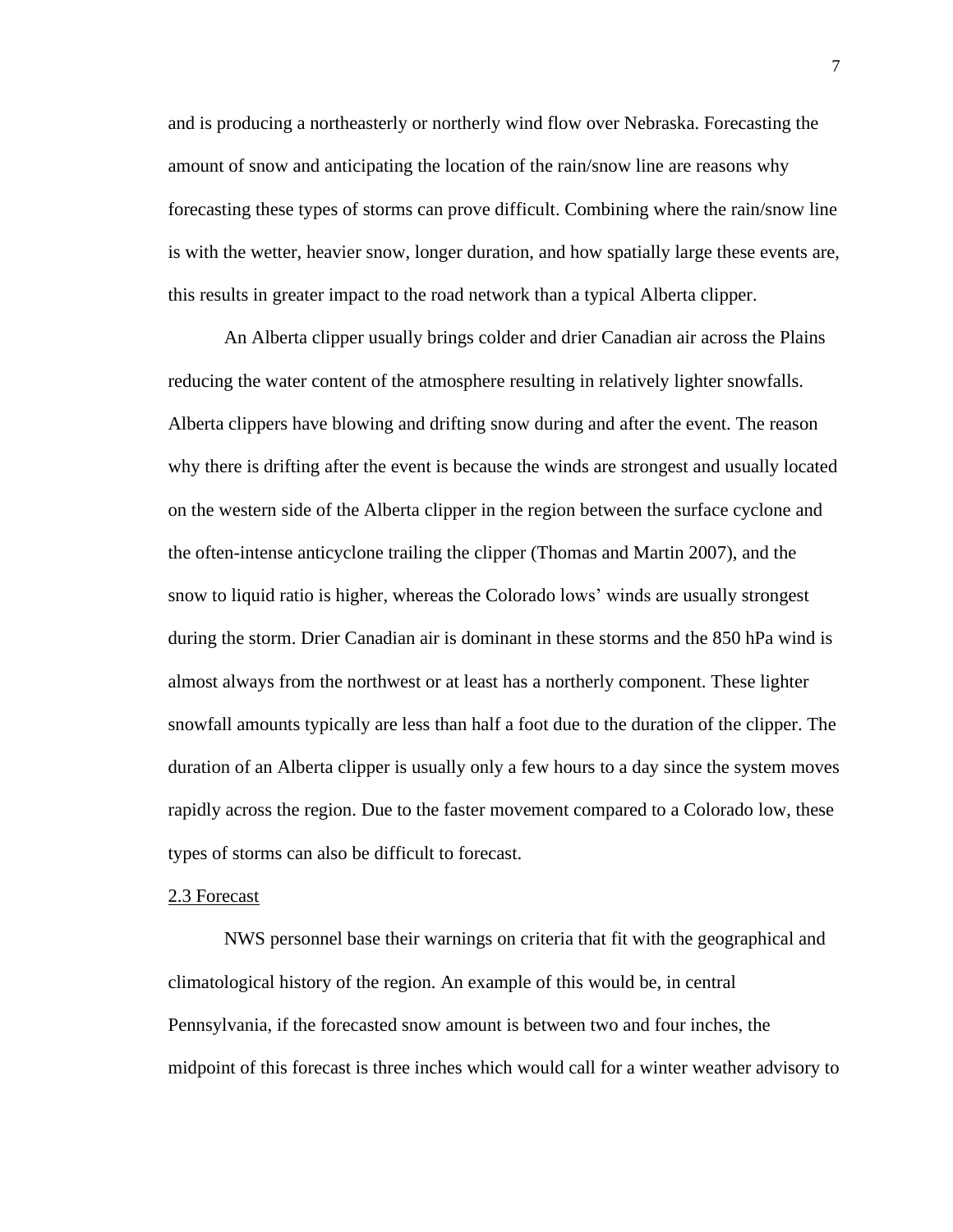be issued. However, if the forecasted snow amount would be one to three inches, the two-inch midpoint would be less than the criteria to issue an advisory, so no advisory or statement is issued (DeVoir 2004). The paper discusses the issues with Lake Effect Snow Advisories and Warnings and how if the criteria are not met, then the NWS in Central Pennsylvania will not issue a warning or advisory. Since the paper was published in 2004, there have been subsequent improvements to the NWS procedures for issuing warnings and advisories (NWS 2021). In 2012, the NWS began experimenting with impact-based advisories and warnings to replace the current criteria for advisories and warnings. This was put into effect to help communicate the dangers of travel when there was not a big snowstorm, as well as help reduce the number of crashes. One of the goals of that project was to better meet societal needs in the most life-threatening weather events.

Over these last couple of winters, the issuance of advisories and warnings within the NWS Omaha/Valley region have seemed to increase. Advisories are now being issued when the NWS Omaha/Valley forecast region is going to receive less than the criteria meant for a winter weather advisory. The NWS in Omaha is issuing advisories if there is light snow that is going to occur during a rush hour or for an unusually early or late season event (NWS Omaha 2021). These advisories are preferentially issued during peak traffic times. Changing to impact-based alerts instead of criteria-based alerts is the NWS's way of helping the country become a Weather-Ready Nation (Uccellini and Hoeve 2019). The NWS is trying to publicly connect people to improved forecasts and warnings to help in the decisions that enable everyone to be as ready as possible when bad or extreme weather is on the way. Most importantly, the NWS is continuing to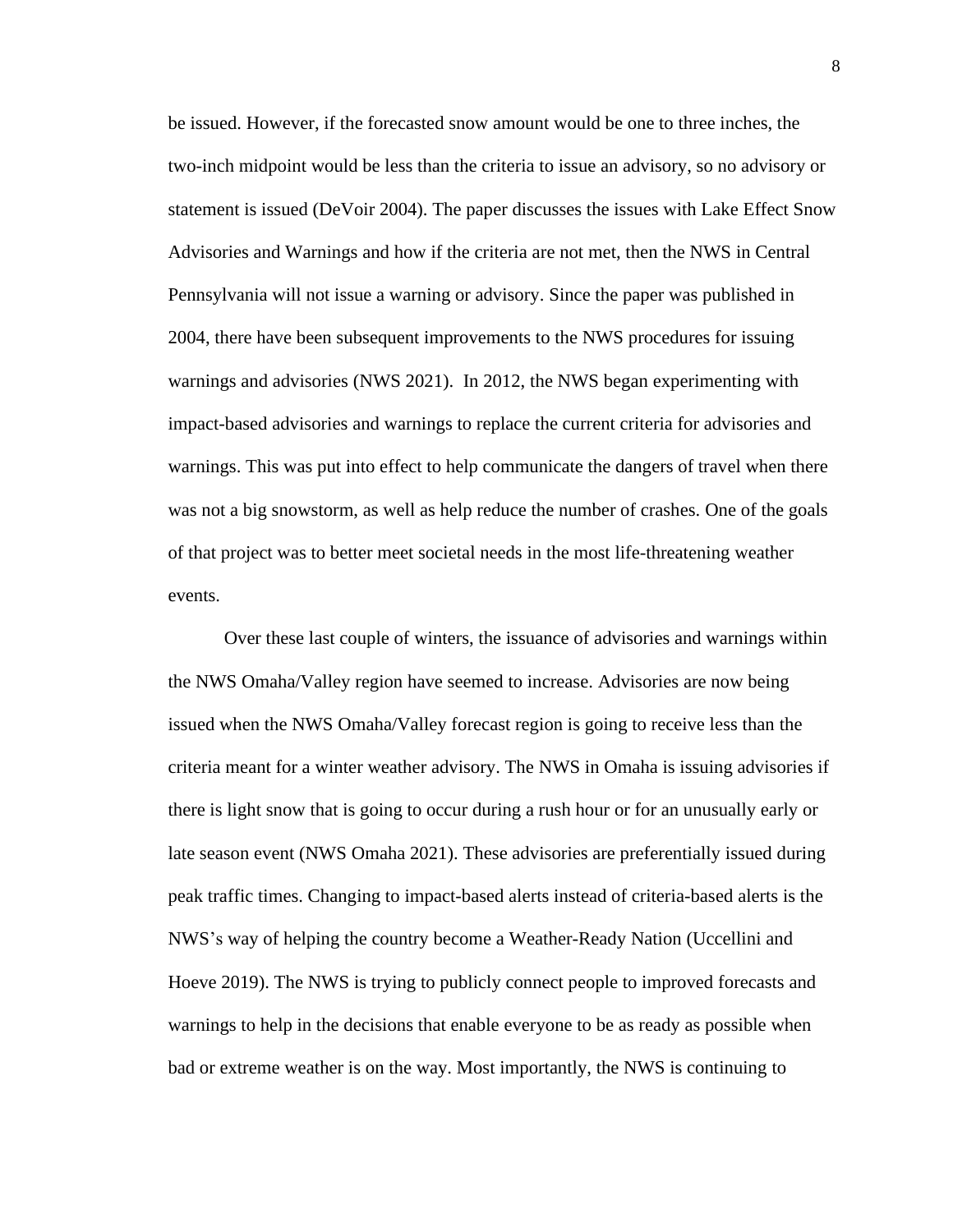communicate with their respective Department of Transportation's (DOT) to make the roads a safe place to travel during and after inclement weather.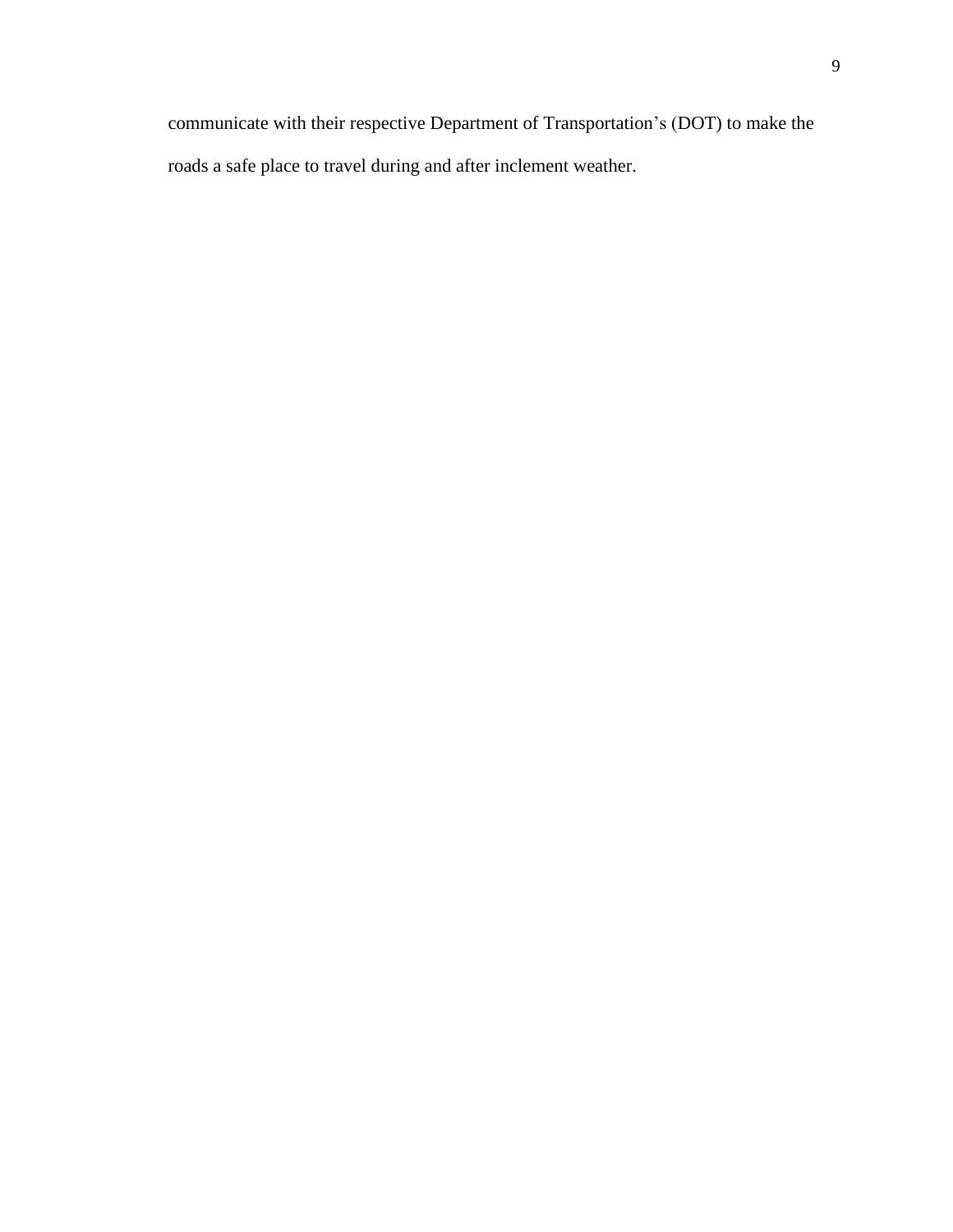#### **Chapter 3:**

## **Methodology**

The goal of this project is to investigate winter weather at the time of and leading up to crashes and see if similarities within the weather conditions can be determined. This study will look at a 10-year period, 2008 to 2018. In addition, the type of synoptic weather system will be investigated to determine whether Colorado lows produce more crashes than Alberta clipper systems.

#### 3.1 Crash Data

The crash data for this project were obtained from law enforcement and citizen reports of damage and injuries to the Nebraska Department of Transportation (NDOT) as part of their safety council archive (NDOT 2019). Since this research is focused on crashes during adverse winter weather conditions, a winter season time period is applied, defined as 1 October of the given year and ending 31 May of the subsequent year. For example, the 2008 winter season starts 1 October 2008 and ends 31 May 2009. Since crash reports are archived within NDOT by calendar year, NDOT data from two different years are combined to create a winter season.

After the winter season time period is established, the crash data are filtered to better represent the weather conditions during a crash (Figure 3.1). The first variable to focus the number of crashes is road classification (Var 1). Crashes taking place on state and federal highways, as well as interstate highways were collected. Crashes that occur on local roads, streets and recreational roads will be excluded. This is because NDOT covers only the highways and interstates for maintenance. This study wants to make sure the crashes are only associated with adverse winter weather, not alcohol (Var 2),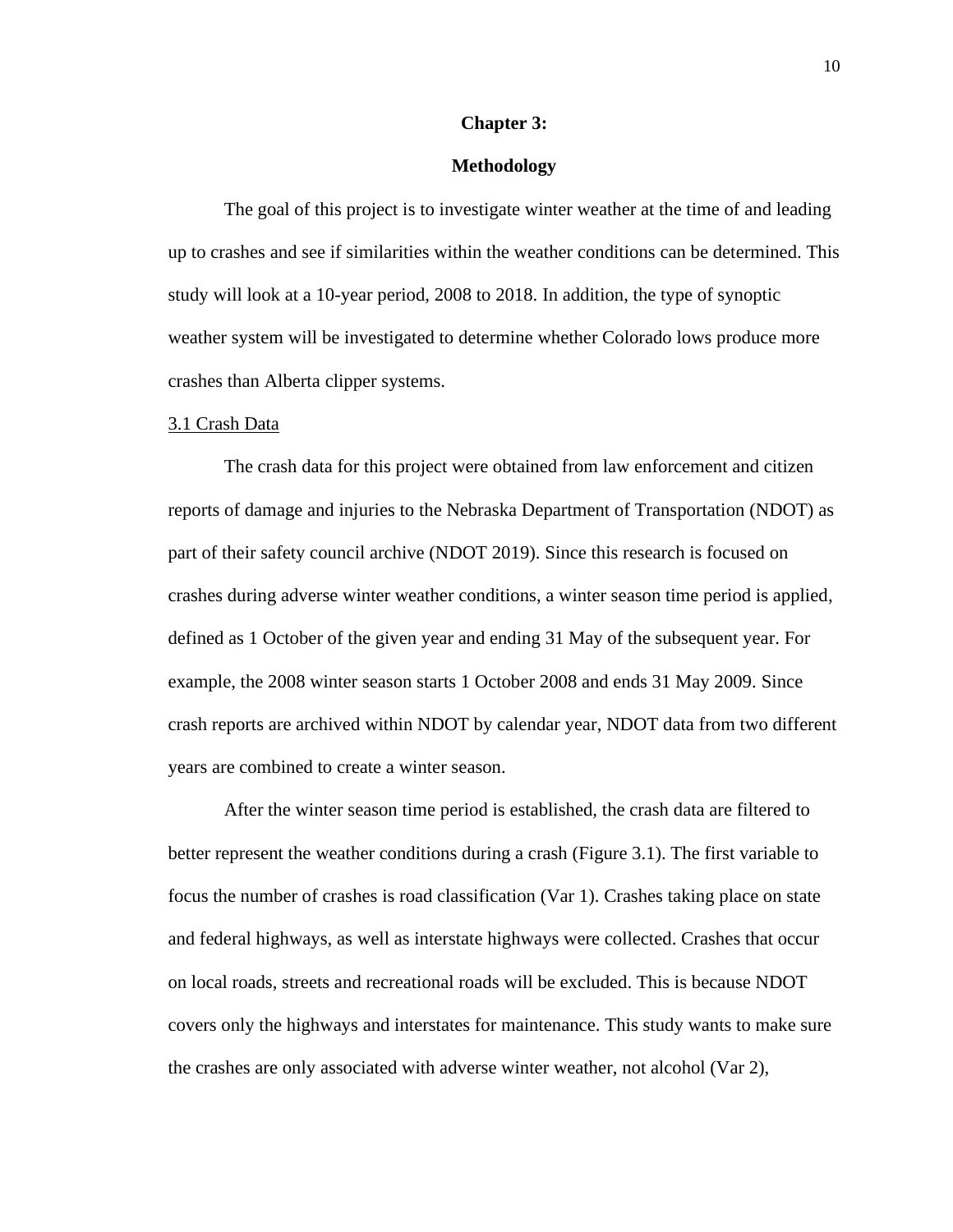therefore, all crashes with alcohol being reported will be excluded from the study. The third variable filtered is accident severity (Var 3). Crashes are organized by severity category; possible injury, visible injury, disabling injury, which was changed to suspected serious injury in 2015, and fatality. This study focuses on injury and fatality since those are more pressing than the other types of crash severity. Property damage only crashes are excluded from the dataset used by this project.

To obtain crashes during winter weather, crashes are further filtered using road surface condition (Var 4). Road surface conditions for this project only include icy, snow, slush, or wet conditions. Once the road surface condition is met, then weather condition I (Var 5), and weather condition II (Var 6) are collected. The reason behind two different weather conditions is that weather condition I is the primary weather condition occurring at the time of the crash. The second weather condition is used only if another weather condition is taking place or if the officer who reported the crash wanted to put another weather condition down. Only the wet road surface condition has further criteria, the wet road surface condition needs to have weather conditions I and II be either snow or ice to be contained in the dataset. For example, weather condition I could be snow and weather condition II could be blowing snow with a wet road surface condition. The reasoning for this filtration is because the crashes now have an adverse winter weather condition, compared to wet and rain for the weather condition.

After all six variables are filtered, the number of crashes dropped significantly from the original number of crashes per winter season. For example, 2008-2009 had 552 crashes compared to 15,806 from before the filtering of variables (3.5%). The highest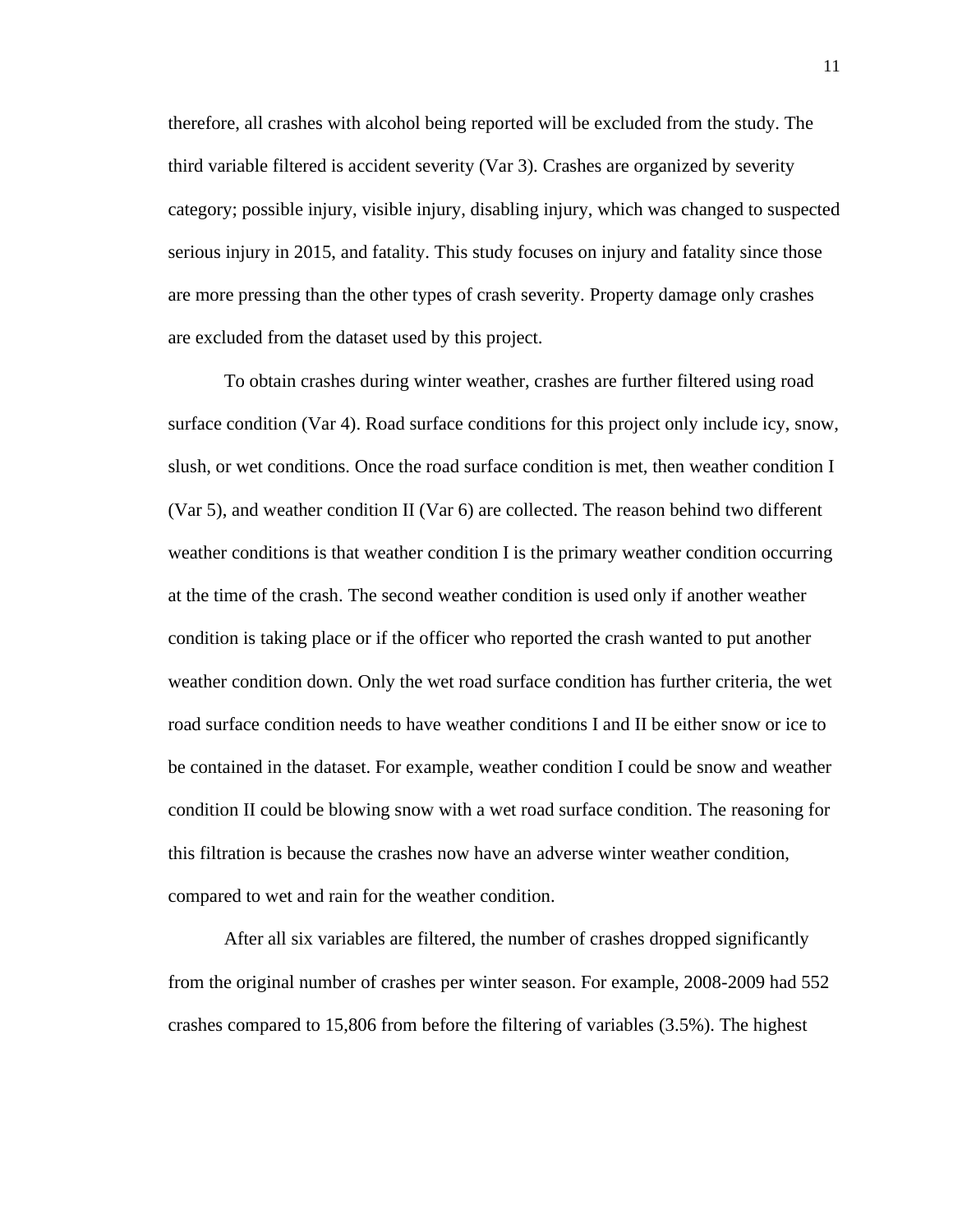number of crashes are reported during the 2009 winter season which also has the most snowfall during this 10-year timeframe.

| <b>NDOT</b> Raw<br>Crash Data<br>Further<br>Filtering<br>Variable                                                                                                                     | Creating<br>Winter<br>Season<br>Time<br>Periods     | <b>NDOT</b> Winter<br>Season Data<br>(October of<br>previous year-<br>May of<br>subsequent<br>year)                                                                                                                                            | Reduction<br>in Cases                                                                            | 2008-2009<br>$= 15,806$<br>$2009 - 2010 =$<br>21,382<br>2010-2011<br>15,964<br>$=$<br>2011-2012<br>10,752<br>$=$<br>2012-2013<br>$= 13,447$<br>$2013 - 2014 = 12,652$<br>13,541<br>$2014 - 2015 =$<br>2015-2016<br>14,379<br>$=$<br>2016-2017<br>13,184<br>$=$<br>9,018<br>2017-2018<br>$=$                     |
|---------------------------------------------------------------------------------------------------------------------------------------------------------------------------------------|-----------------------------------------------------|------------------------------------------------------------------------------------------------------------------------------------------------------------------------------------------------------------------------------------------------|--------------------------------------------------------------------------------------------------|-----------------------------------------------------------------------------------------------------------------------------------------------------------------------------------------------------------------------------------------------------------------------------------------------------------------|
| of<br>Interests<br>Var 1 as<br>Highway,<br>Highway Ramp,<br>Interstate<br>Mainline,<br>Interstate Ramp,<br><b>Interstate Rest</b><br>Area/Scale: Var<br>2 as No Alcohol<br>Use: Var 3 | Further<br>Filtering<br>Variable<br>of<br>Interests | Var 4 as Snow,<br>Ice, Slush, Wet:<br>Var 5 as Blowing<br>Snow, Soil, Dirt<br>or Sand, Clear,<br>Cloudy, Fog,<br>Smog, Rain,<br>Snow, Sleet,<br><b>Severe Cross</b><br>Winds, Not<br>stated: Var 6 as<br><b>Blowing Snow,</b><br>Soil, Dirt or | Acquisition<br>of Final<br>Number of<br>Crashes<br>Percentage<br>of Total<br>Crashes<br>Retained | 2008-2009<br>$= 552(3.5\%)$<br>2009-2010<br>$= 815(3.9\%)$<br>2010-2011<br>$= 641(4.1\%)$<br>$= 297(2.8\%)$<br>2011-2012<br>2012-2013<br>$= 474(3.5\%)$<br>2013-2014<br>$= 350(2.8\%)$<br>2014-2015<br>$= 301 (2.3\%)$<br>2015-2016<br>$=$ 344 (2.4%)<br>$2016-2017 = 327(2.5%)$<br>$= 411(4.6\%)$<br>2017-2018 |
| Possible Injury,<br>Visible Injury,<br>Disabling Injury,<br>Fatal                                                                                                                     |                                                     | Sand, Clear,<br>Cloudy, Fog,<br>Smog, Rain,<br>Snow, Sleet,<br><b>Severe Cross</b><br>Winds, Not stated                                                                                                                                        |                                                                                                  |                                                                                                                                                                                                                                                                                                                 |
| Variable 1: Road Classification<br>Variable 2: Alcohol Use                                                                                                                            |                                                     |                                                                                                                                                                                                                                                | Notes:                                                                                           |                                                                                                                                                                                                                                                                                                                 |

Variable 3: Crash Severity

Variable 4: Road Surface Condition

Variable 5: Weather Condition I

Variable 6: Weather Condition II

**Var 4** if "Wet" was kept, when **Var 5** and **Var 6** were "Snow" or "Ice"

## **Figure 3.1 Data Filtration Process**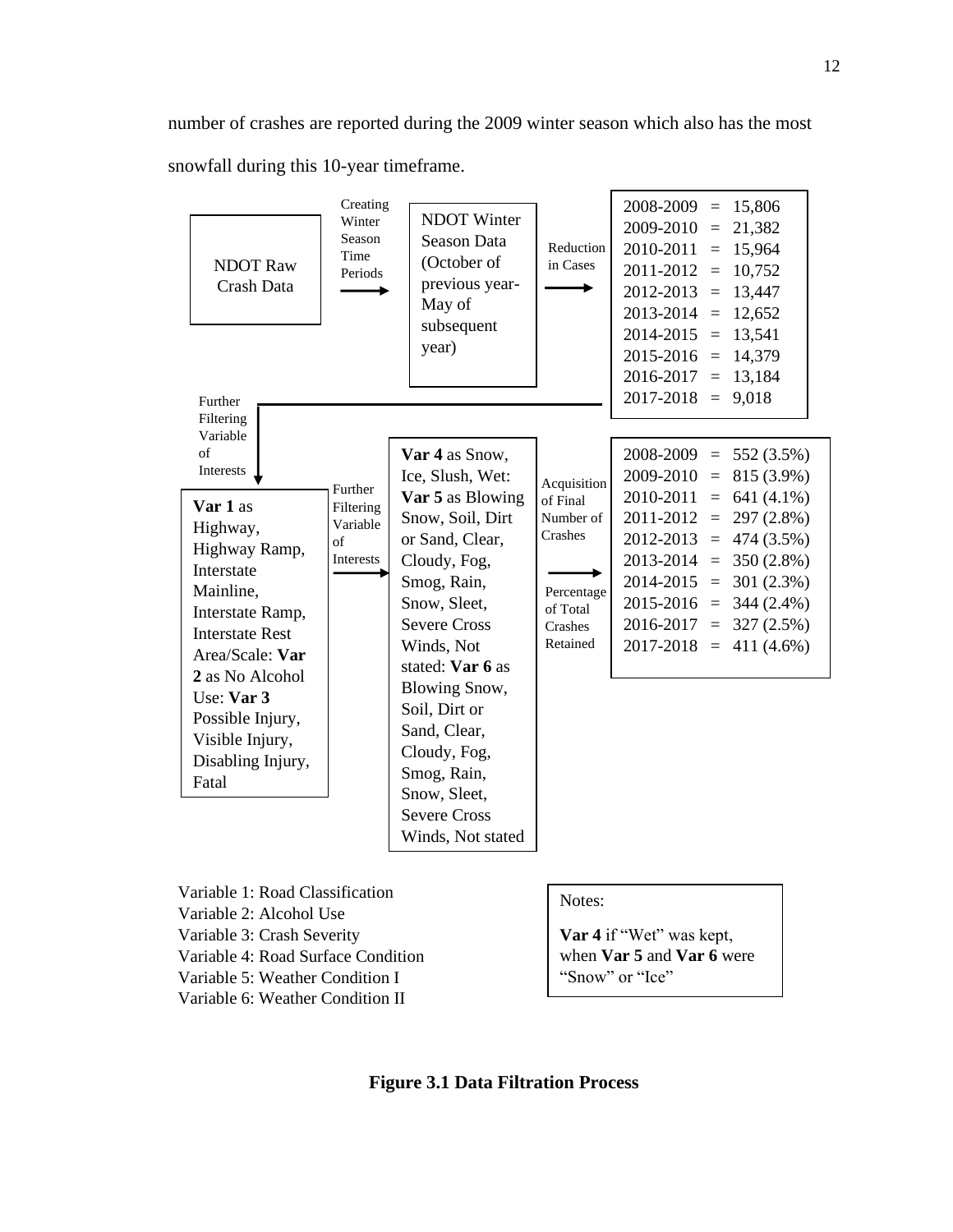## 3.2 Weather Data

Snowfall and icy conditions are major reasons for why crashes occur in the wintertime. Making sure driving conditions are safe and keeping the road surfaces snow and ice free is a major responsibility of transportation agencies. To understand the weather conditions during a crash, snowfall amounts, surface air temperatures, visibilities, wind speeds, and upper air conditions were obtained to augment the crash report with detailed weather conditions besides what is listed in the report. Surface weather parameters for the crash location and time were interpreted from archived automated surface observing system (ASOS) sites across Nebraska (Iowa Environmental Mesonet ASOS 2021). If a parameter had missing data at the ASOS station, data for the next closest time were obtained. If data at the next closest time also were missing, the next closest ASOS station was used for the original time of the crash. Since there are a limited number of ASOS stations across Nebraska, if a crash occurred between some stations, the closest three to five stations were looked at to provide an estimate of the observations nearest to the crash. In addition, these crash reports were not at the same time as the reported observations, so the closest time was chosen to represent the conditions closest to the crash occurring. Air temperature data were chosen as a parameter to see if the surface conditions would be frozen or not and with colder air temperatures the snowfall would be considered drier than air temperatures near the freezing point. It should be noted that these are air temperatures 1.5 m above the ground surface and may not represent the actual road surface temperatures at the crash site. Visibility and wind speed data were obtained to represent whether there could be blowing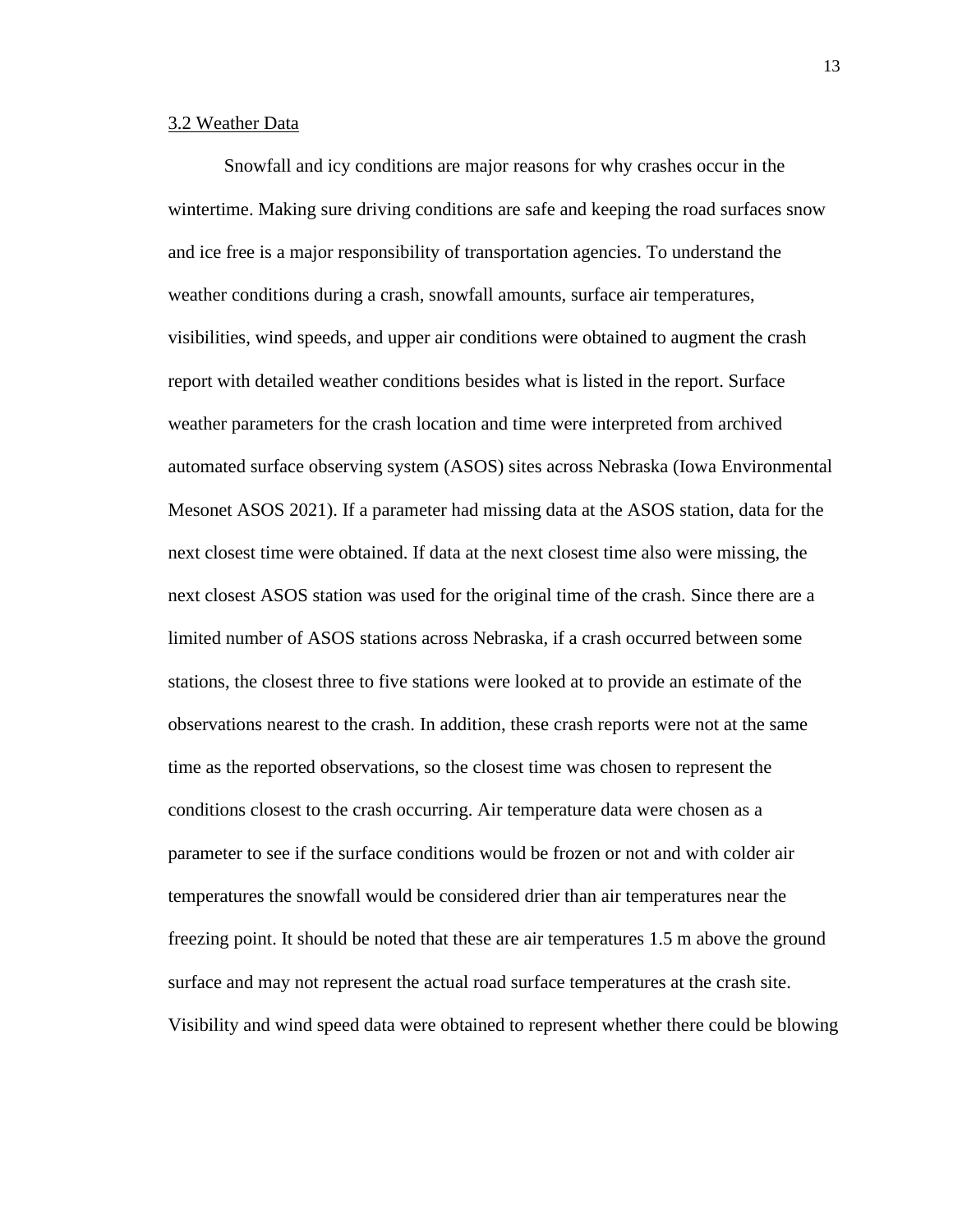snow at crash time. NDOT considers blowing snow to occur roughly at 22 mph. This study used 25 mph as the lowest wind speed for blowing snow to occur.

Daily total snowfall data were obtained for a three-day window, starting two days prior to the crash, using the National Operational Hydrologic Remote Sensing Center (NOHRSC) Interactive Snow Information (NOHRSC radar 2021) and the NOHRSC National Snowfall Analysis (NOHRSC snow 2021). Once the data gathered from the Community Collaborative Rain, Hail, and Snow Network (CoCoRHaS) and the Cooperative Observer Program (COOP) observers have been entered, maps are then created to show snowfall for the crash locations. Snowfall is usually reported around the 12 Universal Time Coordinated (UTC) time frame each day. This is not a midnight-to-midnight observation period. For most of Nebraska, it is from 6 Local Standard Time (LST) (12 UTC) to 6 LST (12 UTC) the next day time frame for most of Nebraska. The western part of Nebraska would be 5 LST (12 UTC) since that area is in the Mountain time zone. The snowfall observation necessitates the creation of a weather day and not a calendar day for the analysis of crash data to better match with the weather parameters, especially the snowfall data. Therefore, all the weather data were collected on a 12 UTC to 12 UTC time frame for analysis periods (see Figure 3.2). Six-hour snowfall totals were obtained for one day before as well as the day of crash. Snowfall is usually reported around the 12 UTC time frame, so the six-hour totals covered the following times: 12-18 UTC, 18-00 UTC, 00-06 UTC, and 06-12 UTC. Crashes were then assigned to one of these six-hour periods. These timeframes matched when the snow was reported. Once this was done, the crashes were put into their respective timeframes. Depending on when the crash happened within the six-hour window, the crash might be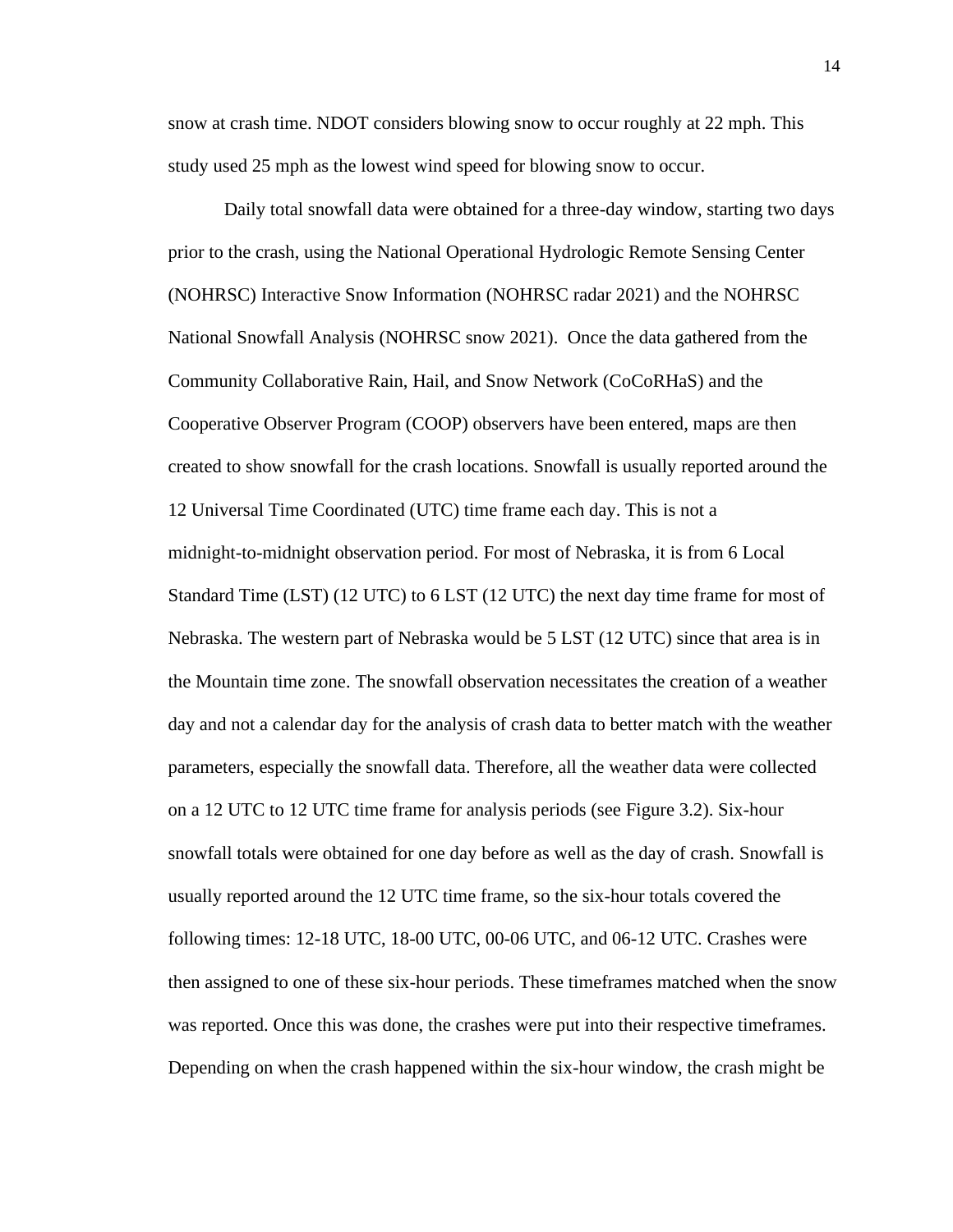affected by the amount of snow. There are other scenarios which could cause the crash to occur due to the snow. The first would be if it had snowed earlier in the weather day (i.e., another six-hourly period) and was not actually snowing at the time of the crash, still creating adverse winter weather conditions on the road surface. The snowfall could have occurred during the previous six-hour period or several days before the crash contributing to snow or ice cover from residual snowpack. Another scenario that happens is that snow is occurring at the time of the crash; however, there was no accumulation of snow, due to the warmer surface temperatures or due to the snow intensity not being as heavy, during the six-hourly period. Determining which of the above scenarios occurred with each crash is difficult to determine, so different possibilities were investigated. Daily snowfall and snow depth were investigated to see how much snow fell prior to the crash occurring.



**Figure 3.2** Weather day versus a midnight-to-midnight day.

NWS radar data were obtained to determine if precipitation was falling at the location and time of the crash (Iowa Environmental Mesonet RADAR 2021). Ground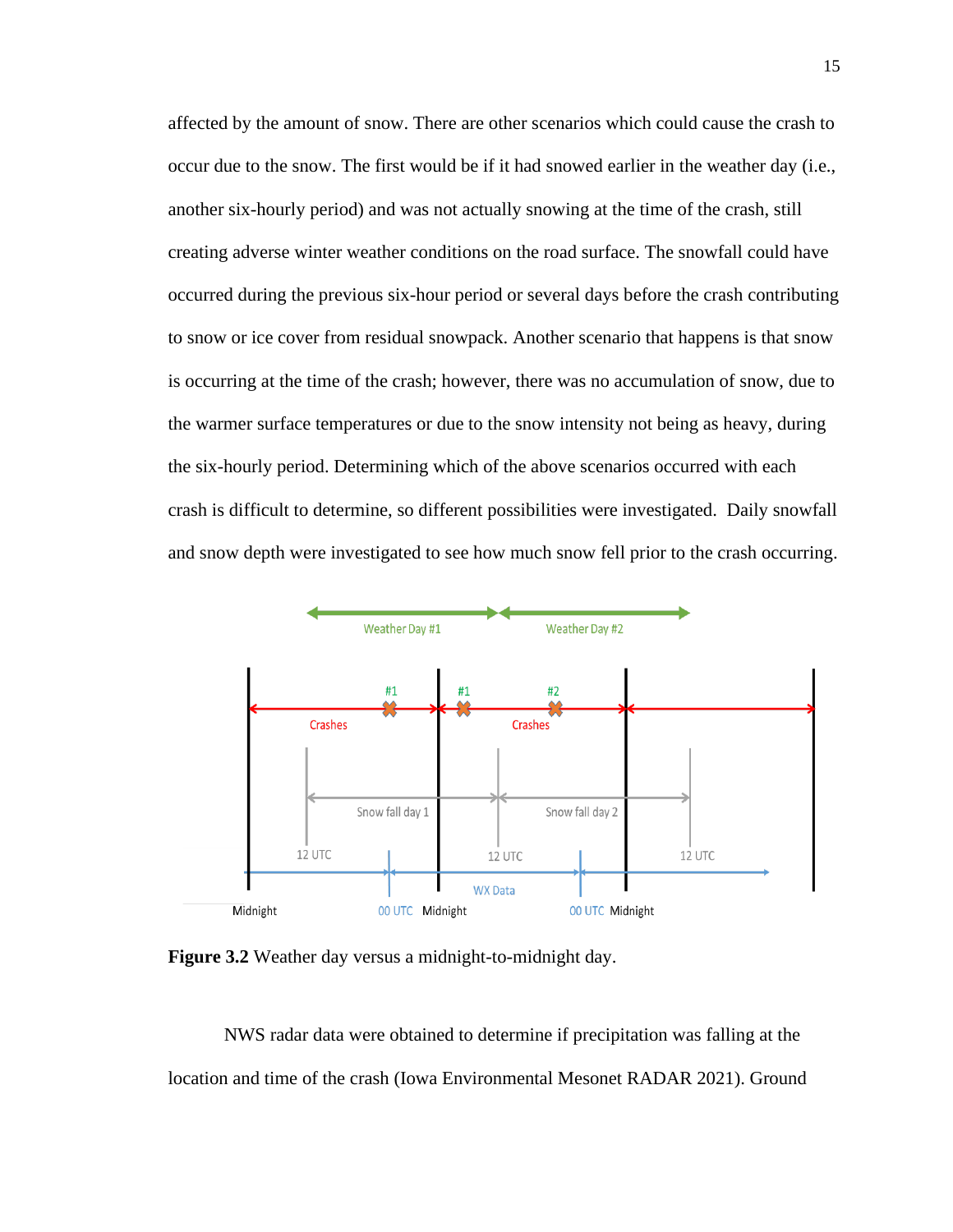measurements were compared with radar returns to see if the radar confirmed that snow was occurring at the time of the crash. The radar data were also obtained to determine how long the snowfall was occurring prior to a crash. Since radar observations are taken every five minutes, radar data were only obtained from the time of the crash to six hours prior to the crash. Radar returns were obtained to help understand the weather at the time of the crash, since sometimes the road surface parameters would indicate snow or ice on the road; however, the radar would show that nothing fell in the six-hour timeframe prior to the crash. Radar data were also used to look at snow intensity. The intensity of the precipitation was based on radar reflectivity. When the reflectivity was green, that resulted in light snow. If the reflectivity was yellow, then the snow was moderate and if the reflectivity was orange, the snow was heavy. Even if the radar had no snow falling, the ground measurements were taken over the radar returns. One thing to note is that crash reports only indicate general weather conditions at the time of a crash, the reports do not list the daily snowfall amount or depth of fallen snow.

These individual parameters showed what was happening on the small scale, however, not what was occurring on the larger, synoptic-level scale. To interpret the larger scale mechanisms responsible for the individual parameters, storm-system type was looked at. Weather systems were separated into three categories: Colorado low, Alberta clipper, and Other to represent the types of storm systems affecting the Nebraska region. Other used features that were not associated with a Colorado low or an Alberta clipper: included stationary fronts, overrunning, upper-level disturbances, and/or snow squalls. The following definitions were from the NWS glossary (NOAA 2004). A stationary front is between warm and cold air masses that is moving very slowly or not at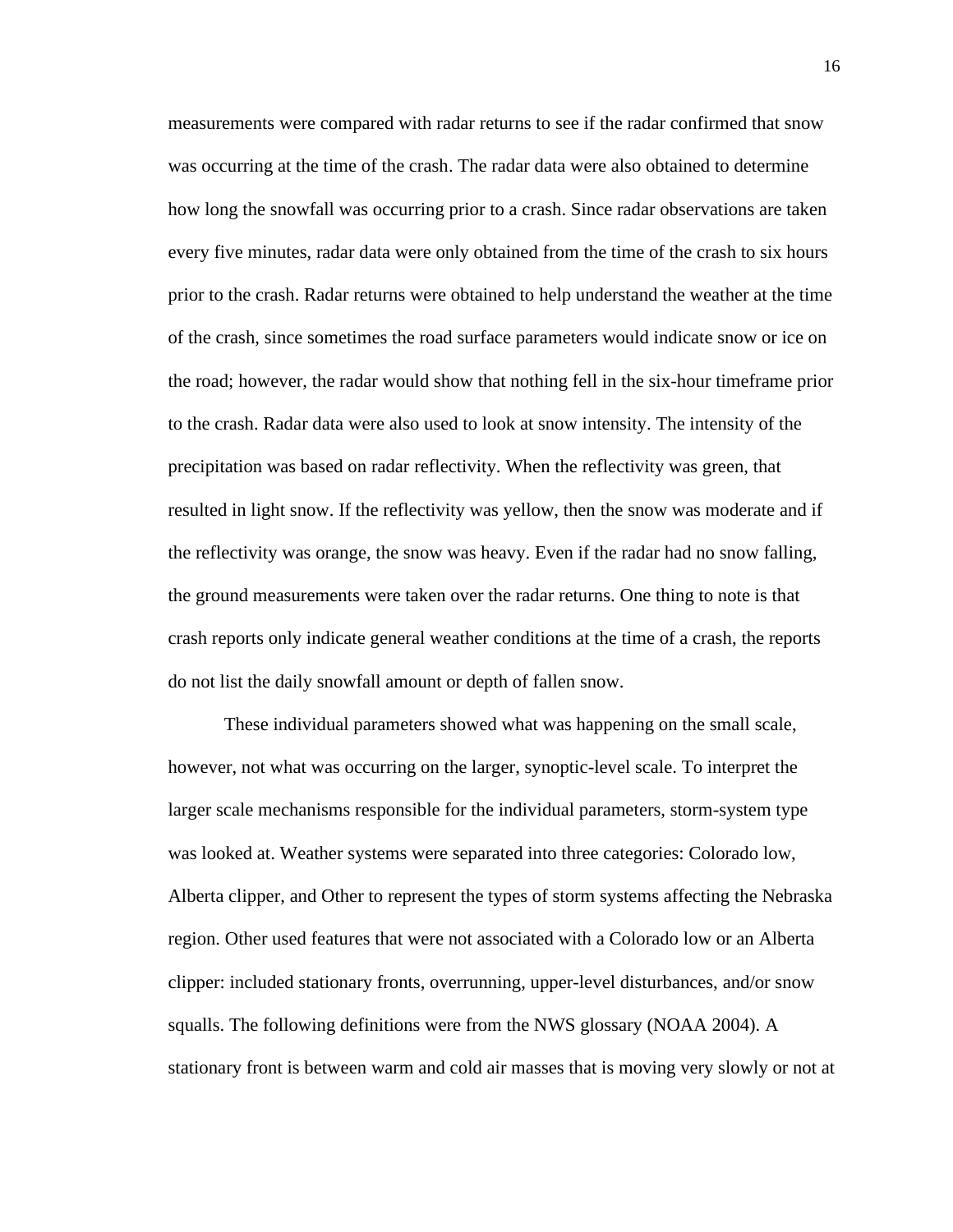all. Overrunning occurs when a warm air mass is in motion above another air mass of greater density at the surface. An upper-level disturbance is an area that is characterized by cyclonic flow, a pocket of cold air, and sometimes a jet streak. These features make it possible for storm formation. A snow squall is an intense, limited duration, period of moderate to heavy snowfall, accompanied by strong, gusty surface winds. The system classification category was determined at the time of the traffic crash; however, sometimes the crash happened after a system had moved through the region, usually within one to two days, therefore the most recently occurring weather system was associated with that crash.

 The type of system was identified by looking at surface and upper air conditions from the National Center for Atmospheric Research (NCAR) (NCAR 2021) and the Weather Prediction Center (WPC) (WPC 2021). The position and type of low-pressure system could be identified from the surface map, which shows temperature, pressure, dew point, wind speed and direction, sky conditions, and current precipitation. Upper air conditions, mainly the 850 hPa level, would further identify the moisture trajectory for precipitation and movement of the storm system allowing for classification of the weather system.

The 850 hPa flow, roughly 4,921 ft (1,500 m) above the surface, helps to show how the wind direction changes when the weather system classification moves over an area. For instance, as a weather system moves through, the wind direction ahead of the system would usually have a southerly component. After the system moves through, the wind direction changes, and a more northerly wind would be associated at this level. The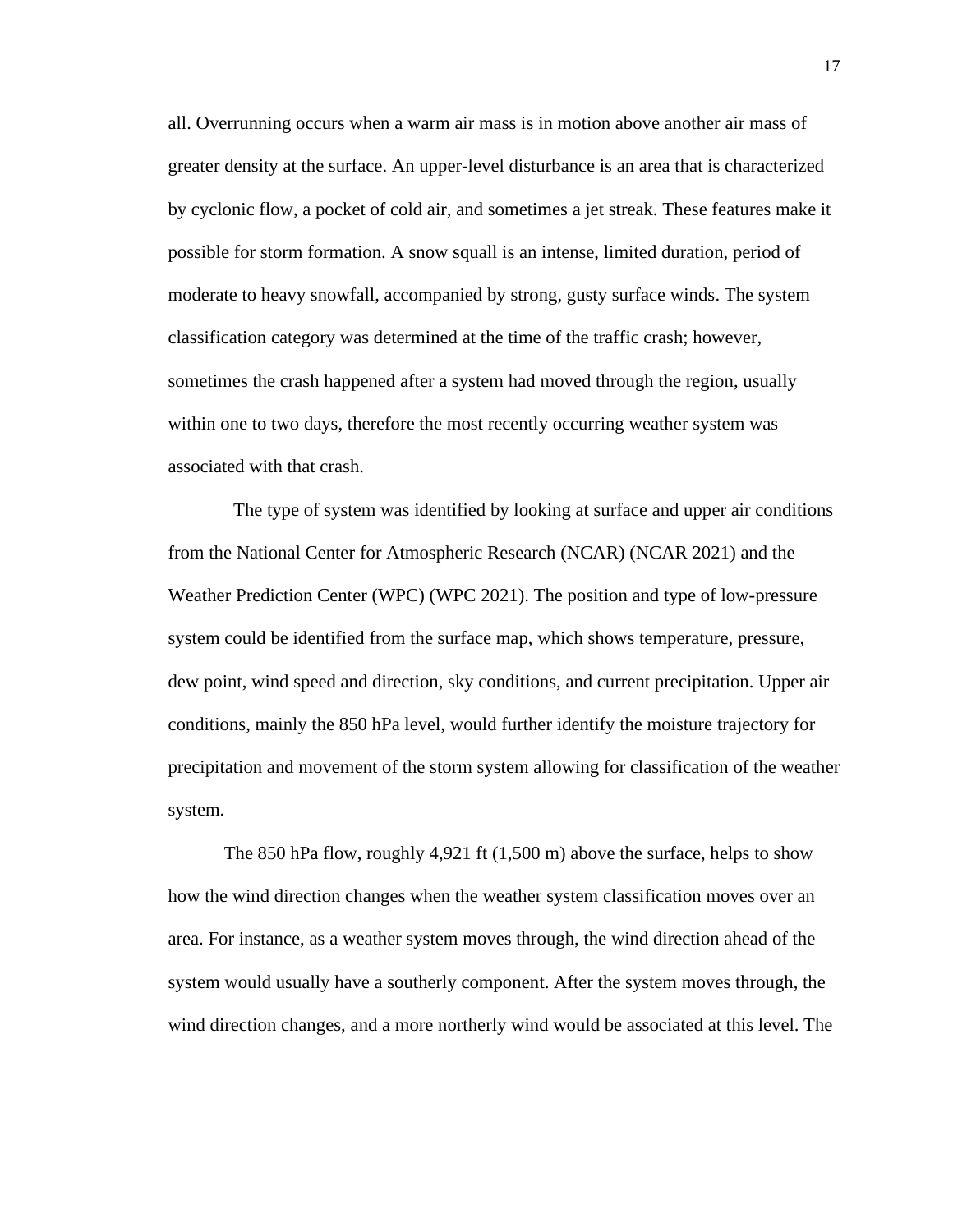850 hPa flow also helps explain the advection of moisture into the region, aiding in the determination of precipitation amounts with differing wind directions.

Moisture flow at 850 hPa also indicates the moisture trajectory for the weather system. There are four moisture trajectory regions that were selected: Gulf of Mexico, Canadian Rockies, East Coast/Great Lakes, and Desert Southwest. Moisture trajectory from the Gulf of Mexico or East Coast/Great Lakes region is more likely related with heavy wet snowfalls and a Colorado low moving through the area. Moisture trajectory from the Desert Southwest could also be a part of a Colorado low; however, the amount of moisture is less than the Gulf of Mexico. Moisture trajectory from the Canadian Rockies is usually associated with Alberta clippers and lighter, drier snowfalls. Combining the individual features of the storm-system types allowed for this study to see which storm type was more deadly. Crash severity was looked at to answer this question.

In addition to the weather parameters, NWS Watches, Warnings, and Advisories (WWAs) (e.g., winter weather advisory, winter storm warning, blizzard warning, etc.) regarding winter weather were also obtained for the location and time of fatal crashes (Iowa Environmental Mesonet 2021) The WWAs were collected to determine if weather within the area was identified as a hazard during the crash.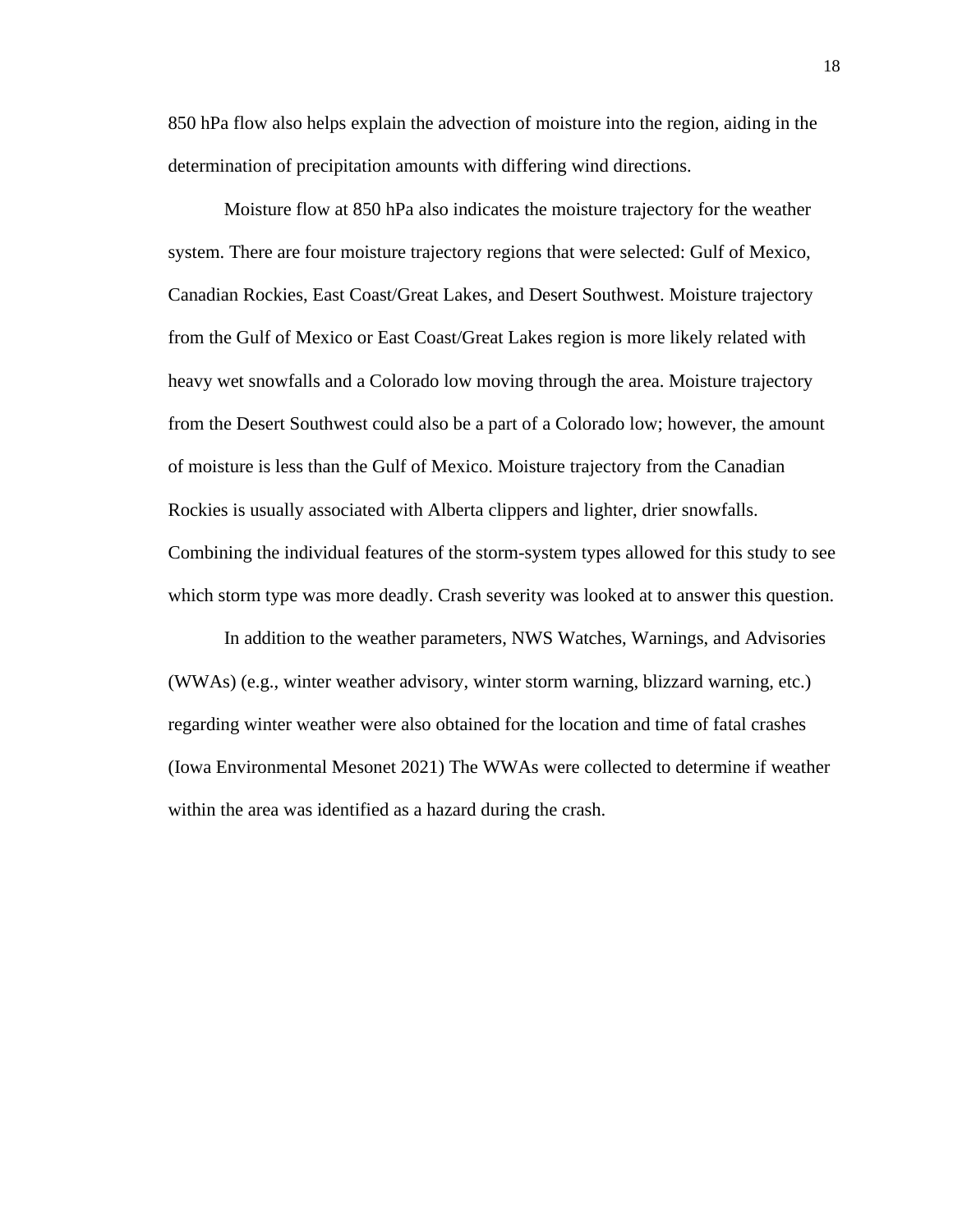## **Chapter 4:**

## **Results**

## 4.1 Snowfall

When snowfall measured three inches (7.62 cm) or less, 48% of reported crashes occurred (Figure 4.1). Less than 10% of crashes occurred when the snow was greater than three inches (7.62 cm). Thirty-nine percent of crashes occurred when there was no snowfall during the day of the crash. This does not mean there was no ice or snow on the road surface, just that there was no snow accumulation the day of the crash; however, there could have been snow accumulation before the crash. In order to see how much snow fell before and during the crash, three-day total accumulations were obtained (Figure 4.2). When there was snowfall over the three-day period, 61% of reported crashes occurred when snow accumulations were less than four inches (10.16 cm). Compared to the crash day snow totals, these results show that minimal snow totals were the cause of most crashes. Only 20% of the crashes occurred without snowfall falling during the three-day period. This result indicates that even though 39% of crashes occurred when no snow accumulated on the day of the crash, snow was on the ground at least the one to two days prior to the crash. If there was ice or snow on the roadway from the crash report and no snow was reported for the three days, these cases probably had snowfall occurring before the time cutoff used for this research. The results indicate that snowfall can accumulate over a several day period at the site of the crash.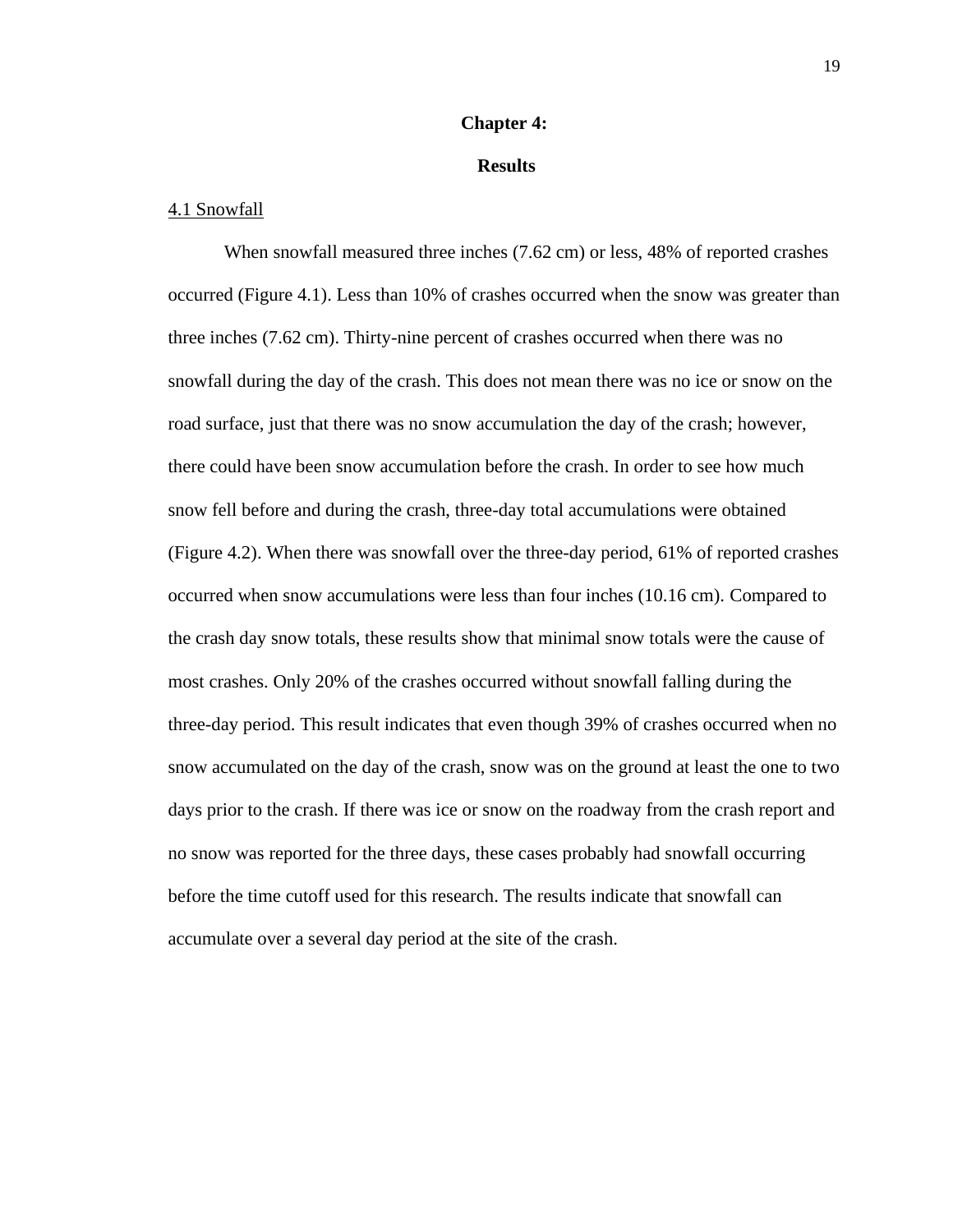

**Figure 4.1** Total frequency of crashes with the daily snowfall amount on crash day



**Figure 4.2** Total frequency of crashes with the three-day total snow depth

The highest frequency of crashes that took place in the six-hour time frame of when the crash happened was 54%, which occurred when there was zero inches of snowfall observed (Figure 4.3). More than 31% of the reported winter weather-related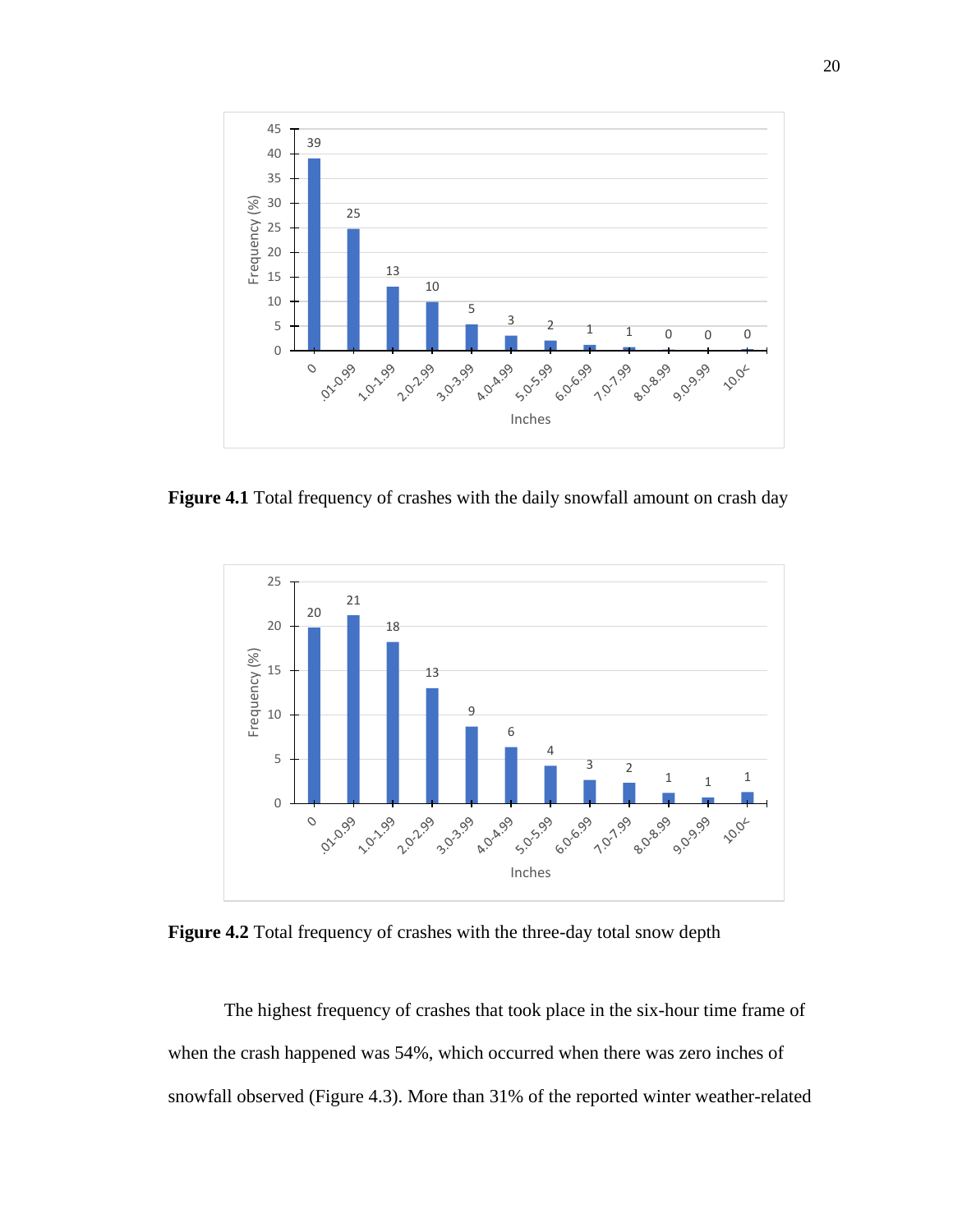crashes occurred when there was less than one inch (2.54 cm) of snowfall during the six-hour period the crash occurred in. Snowfall between one and two inches accounted for another 10% of the crashes. Within the 10-year dataset, Nebraska had very few occurrences of when the snowfall was greater than two inches (5.08 cm) during the six-hourly period associated with a crash.



**Figure 4.3** Total frequency of crashes associated with the snowfall amount that occurred in the six-hour timeframe when the crash happened

Snowfall during the six-hour period before the time of the crash provides another way to analyze the snow data and to see how many crashes occurred within this period before the crash (Figure 4.4). This was investigated because of the high number of crashes that occurred with zero inches of snow. The results are very similar to the six-hour period of the crash with over 80% having less than one inch (2.54 cm) of snow or no snowfall during the six-hourly period before the crash. Although the data are similar, the results from the six-hour period prior to the crash (Figure 4.4) to the six-hour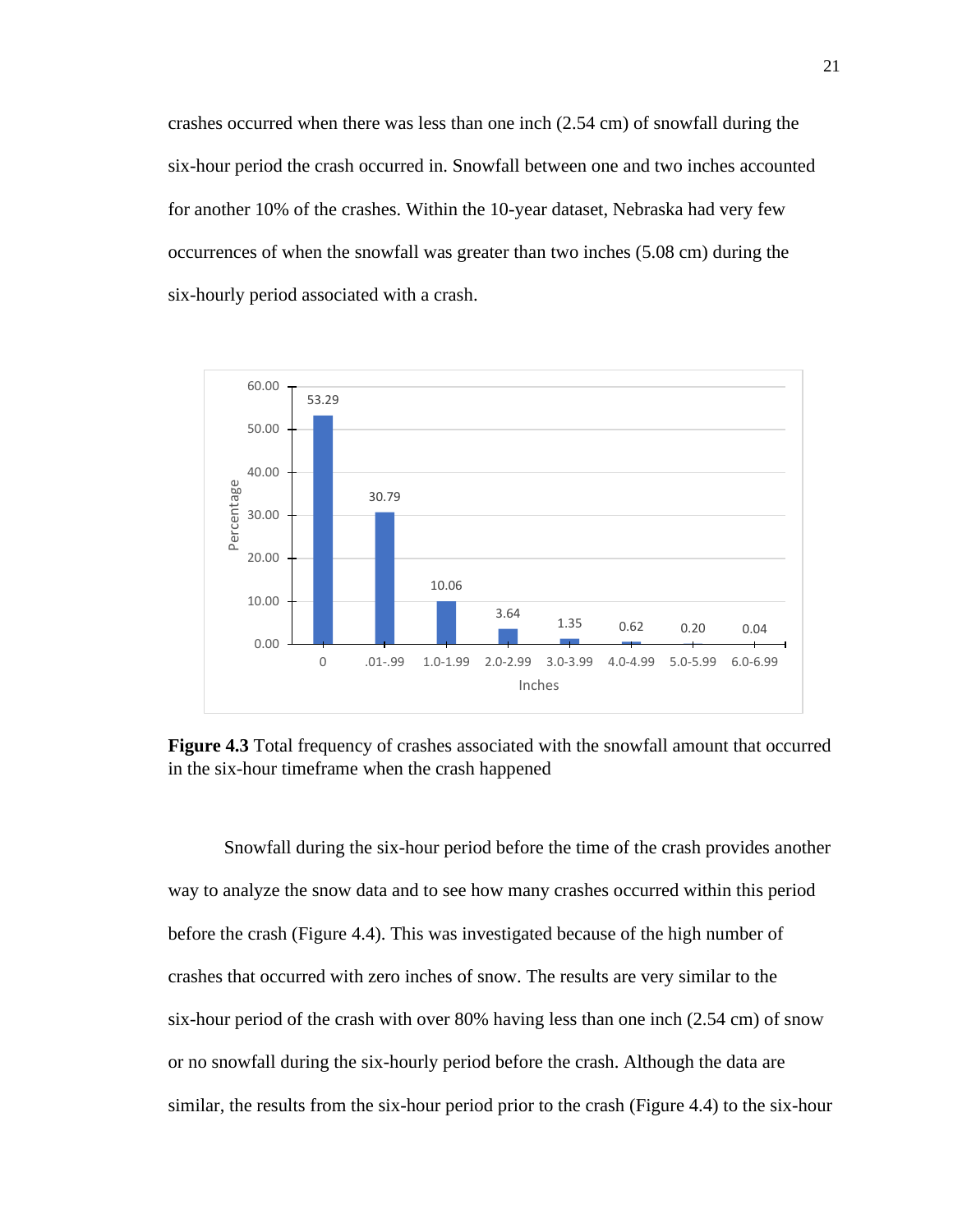period from the crash (Figure 4.3) does not compare the two periods together in any regard. When combined, only 20% of crashes had scenarios where there was snowfall in the six-hour period before the crash and no snowfall during the six-hour period of the crash.





Comparing the snowfall measurements with how long snowfall was observed prior to the crash, 70% of all crashes happened when snow had been observed greater than six hours before the crash (Figure 4.5). There are 14% of crashes that had no snow observed in the 72-hour timeframe of the study (represented by N/A). Thus, snowfall could have been observed before this period or there was no snow at all and it should not have been reported on the crash report. It was beyond the scope of this project to determine which was correct.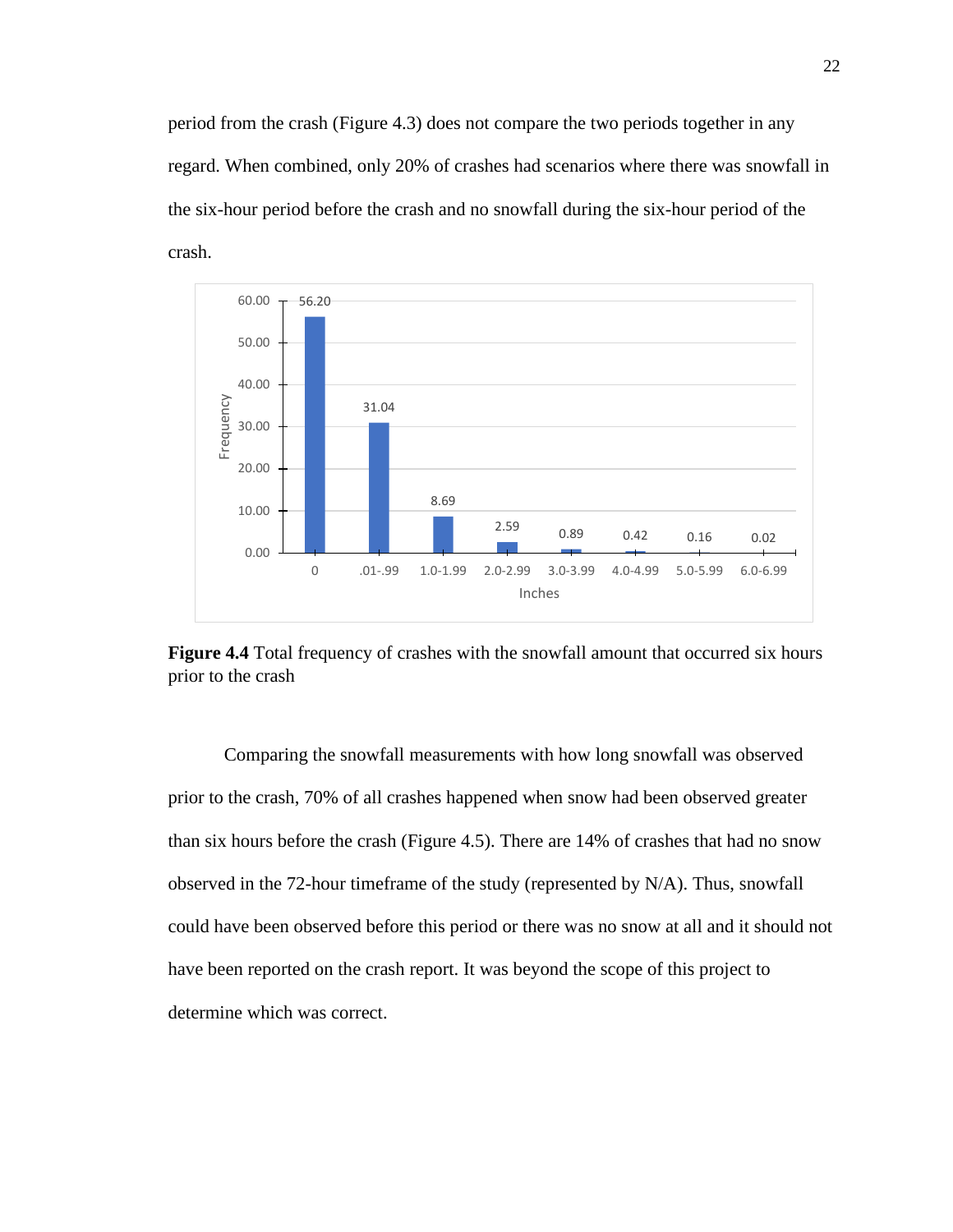

**Figure 4.5** Total frequency of crashes with how long snow was occurring prior to the crash

Radar returns were used to confirm the ground measurement of snow. Radars returns also allow for precipitation intensity to be detected. Crashes that had some radar return occurring at the time and location of the crash, were responsible for 57% of all crashes (Figure 4.6). The lighter snow category was observed more than the moderate and heavy snow intensities. The other 43% of crashes that had no radar returns, which generally means that there was no snow occurring. However, the radar may not have detected snow for several reasons; the snowfall is so light that the radar does not pick it up, or the snowfall is developing below the radar beam.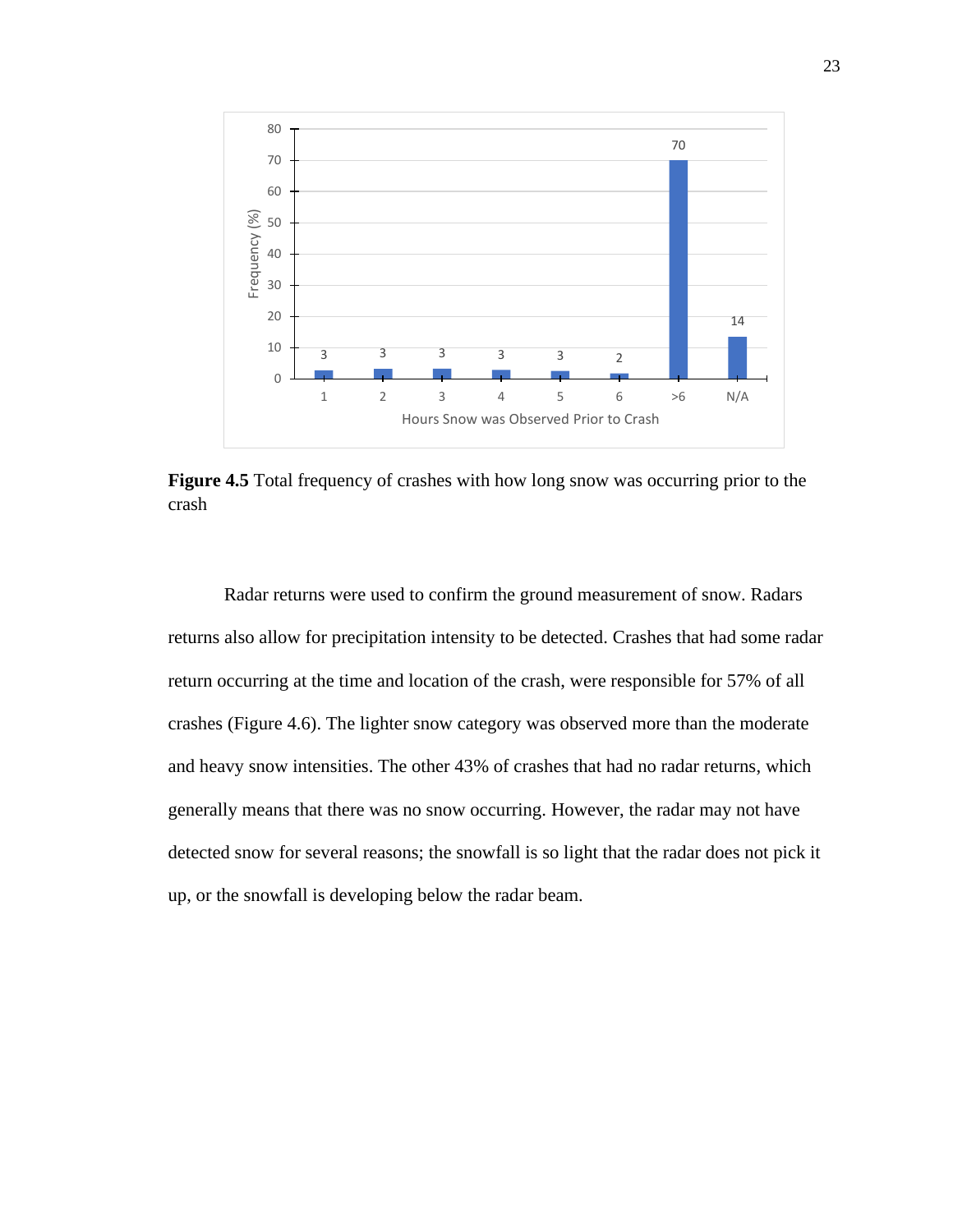

**Figure 4.6** Total frequency of crashes with radar return and weather at time of crash

## 4.2 Temperature

When the air temperatures are around the freezing point, between  $26^{\circ}F(-3.33^{\circ}C)$ and 37°F (2.78°C), 43% of all crashes occurred (Figure 4.7). This implies that many crashes may occur right at transition temperatures between ice and water. These temperatures may also imply snow that has a lower snow to liquid water ratio, due to these warmer surface temperatures. Blowing snow is less likely, since blowing snow is more likely to occur when the snow to liquid ratio is higher.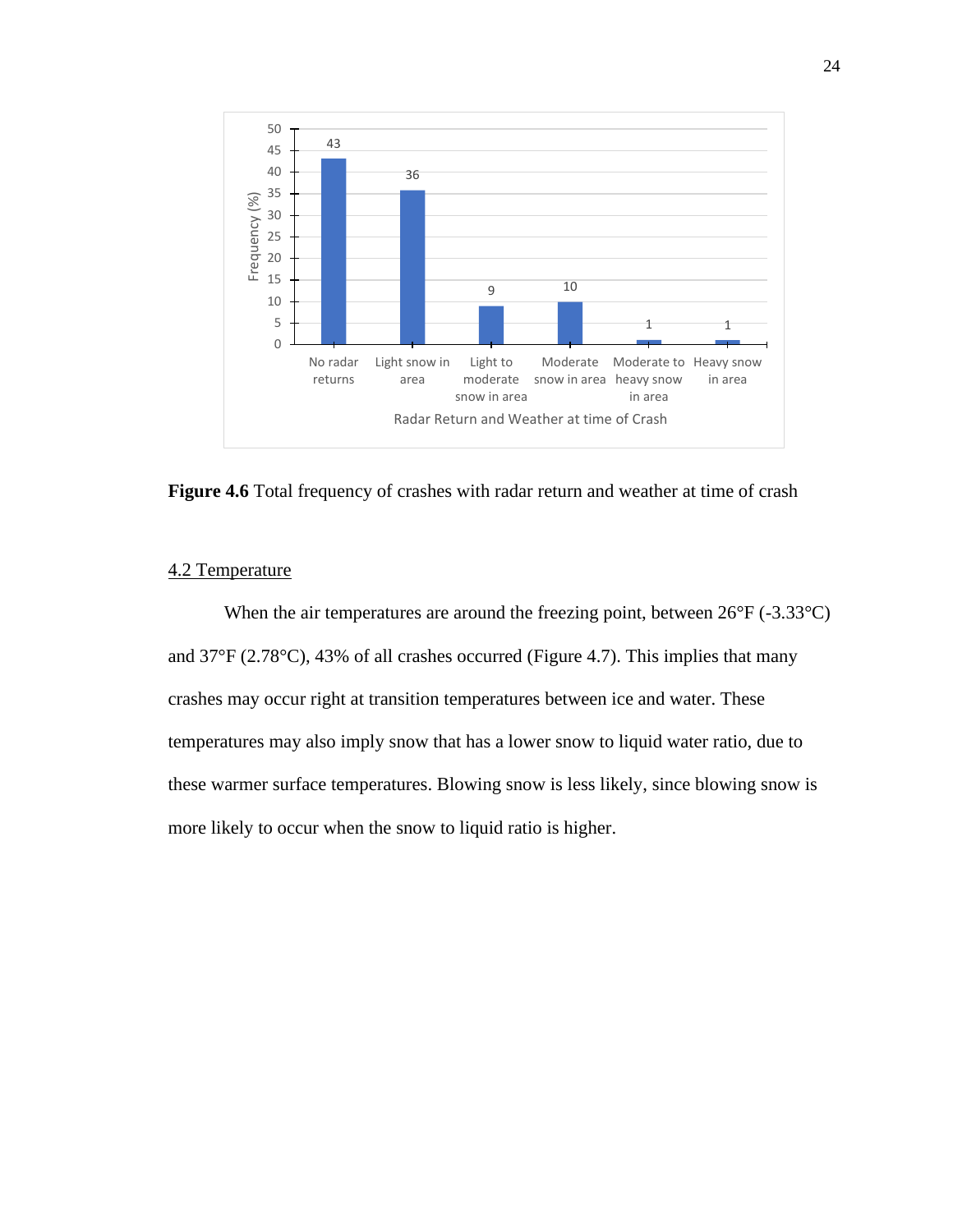

**Figure 4.7** Total frequency of crashes with respect to temperature

## 4.3 Visibility

Snow events typically cause reductions in visibility. These reductions can be caused by the intensity of snowfall or blowing and drifting snow conditions. Visibilities of less than two miles were responsible for 31% of all crashes reported. When the visibility reported by the ASOS station was greater than or equal to 10 miles, 33% of crashes occurred during the study period (Figure 4.8). Low visibilities occur during the heaviest snow rates and blowing snow, which cause the worst conditions for drivers. Lower visibilities are probably caused by higher snowfall rates rather than blowing snow, since the wind speed analysis shows that wind speeds, less than 25 mph (11.18 m/s) were present during 85% of the reported crashes compared to high, greater than 25 mph (11.18 m/s) wind speeds (Table 4.1). Crashes that took place with higher wind speeds are more likely caused by blowing snow. Crashes occurring with higher visibilities are perceived to be associated with post-event, residual snow/ice on roadways. Therefore, as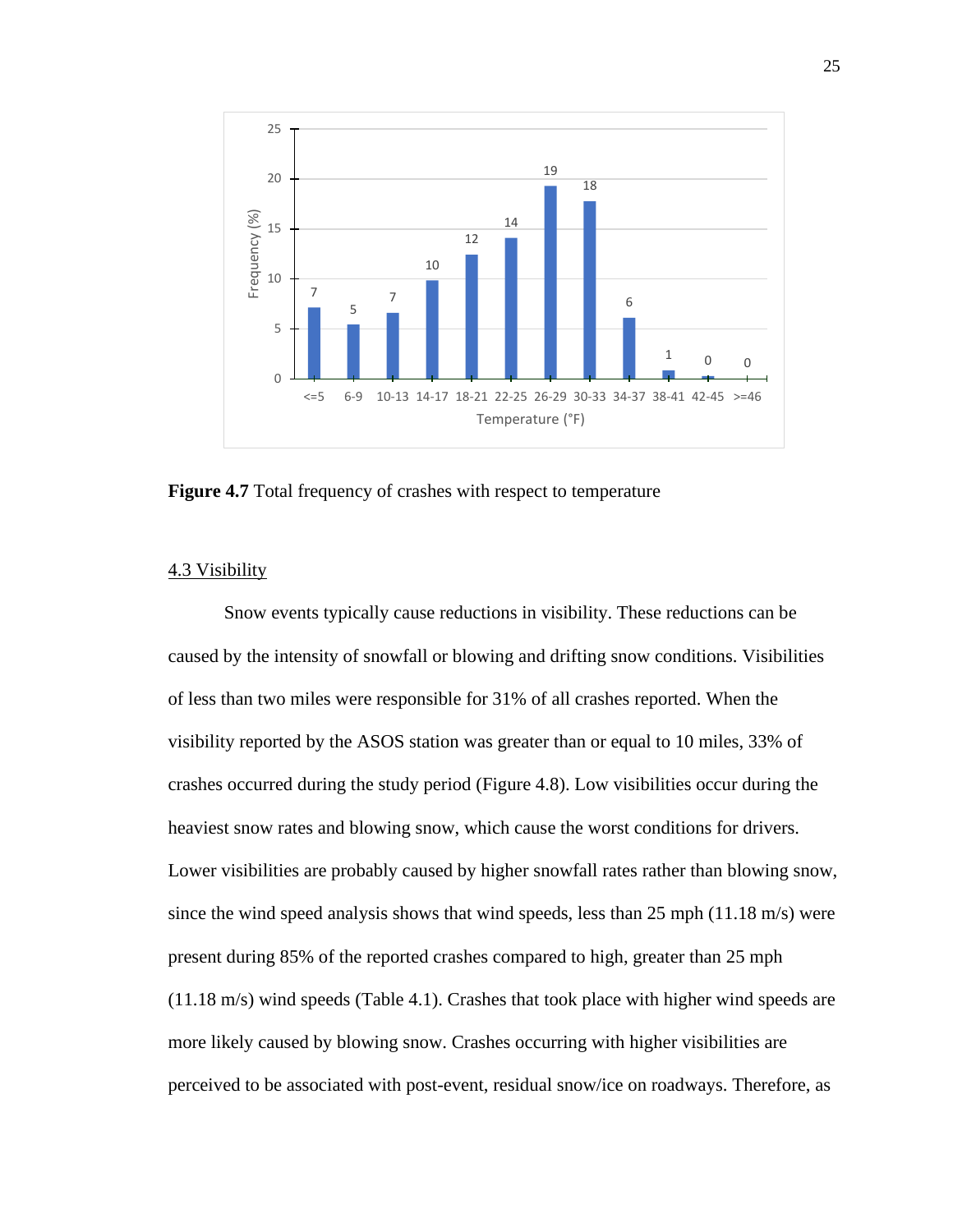the visibility decreases, the number of crashes increases. Visibility greater than or equal to 10 miles means that either the snow had already stopped though it was still on the road surface, or it did not snow at all.



**Figure 4.8** Ten-year winter season total frequency of crashes with visibility data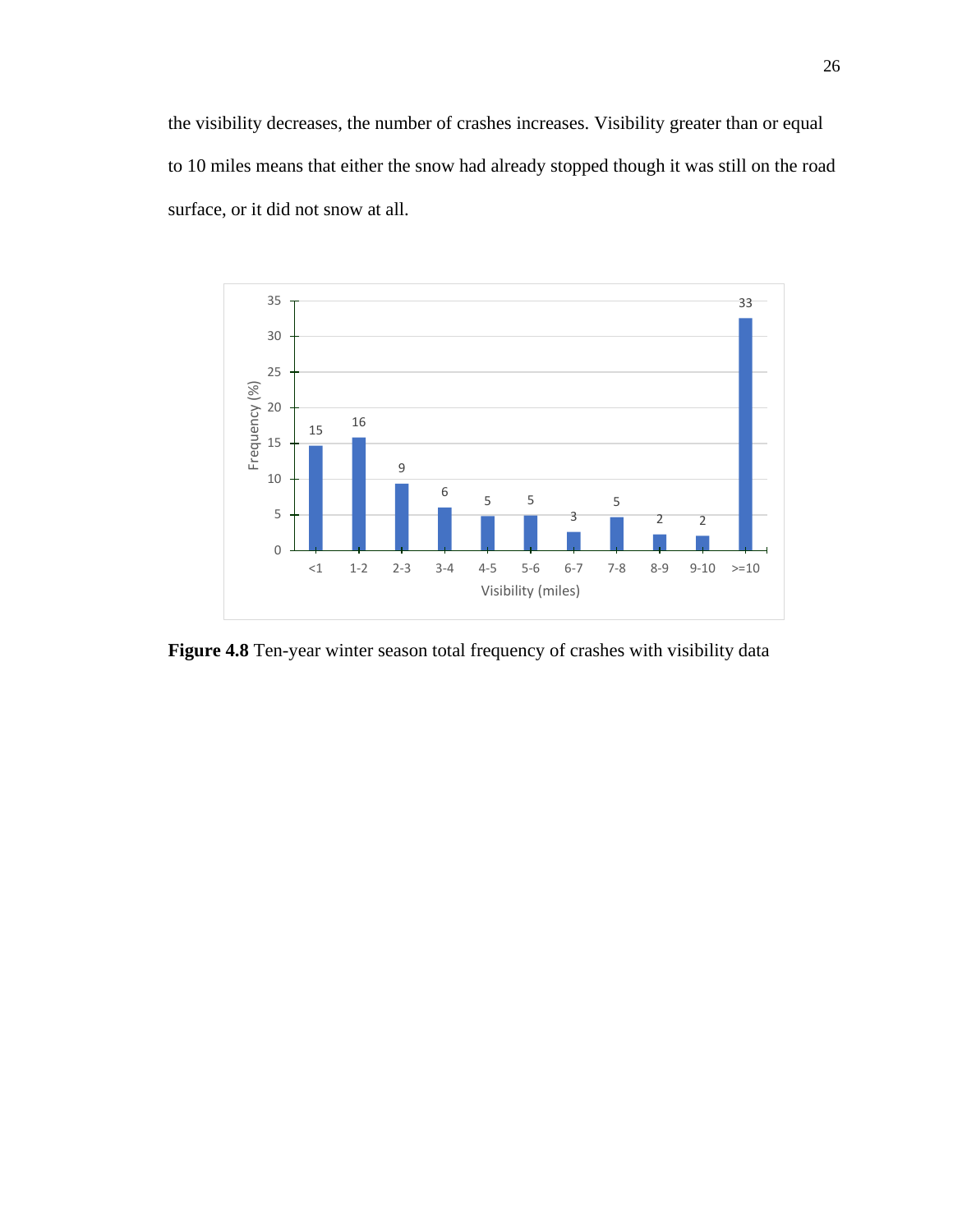| Wind<br>Speed<br>(mph) | $\overline{0}$ | 5    | 10   | 15   | 20   | 25  | 30  | 35  | 40  | 45                | Total |
|------------------------|----------------|------|------|------|------|-----|-----|-----|-----|-------------------|-------|
| Number of<br>Crashes   | 245            | 1057 | 1079 | 899  | 605  | 356 | 182 | 57  | 24  |                   | 4511  |
| Percentage<br>of Total | (5)            | (23) | (24) | (20) | (13) | (8) | (4) | (1) | (1) | $\left( 0\right)$ | 100)  |

**Table 4.1** Frequency and percentage (in parentheses) of crashes with respect to wind speed

## 4.4 Storm System Type

Crash severity was investigated to see which storm type was more deadly. Looking at crash severity (i.e., injury versus fatality), possible injury type (the least severe injury type) had the highest number of crashes than any other injury type (Table 4.2). Crash severity was aggregated into three categories for the purpose of modeling its association with different variables including weather characteristics. The three categories were possible injury, visible injury, and disabling injury/fatal injury. The number of crashes then decreases as the crash severity increases. Colorado lows were associated with the greatest number of crashes with regards to the level of crash severity. Colorado lows were also the deadliest and most likely to cause some form of injury compared to Alberta clippers.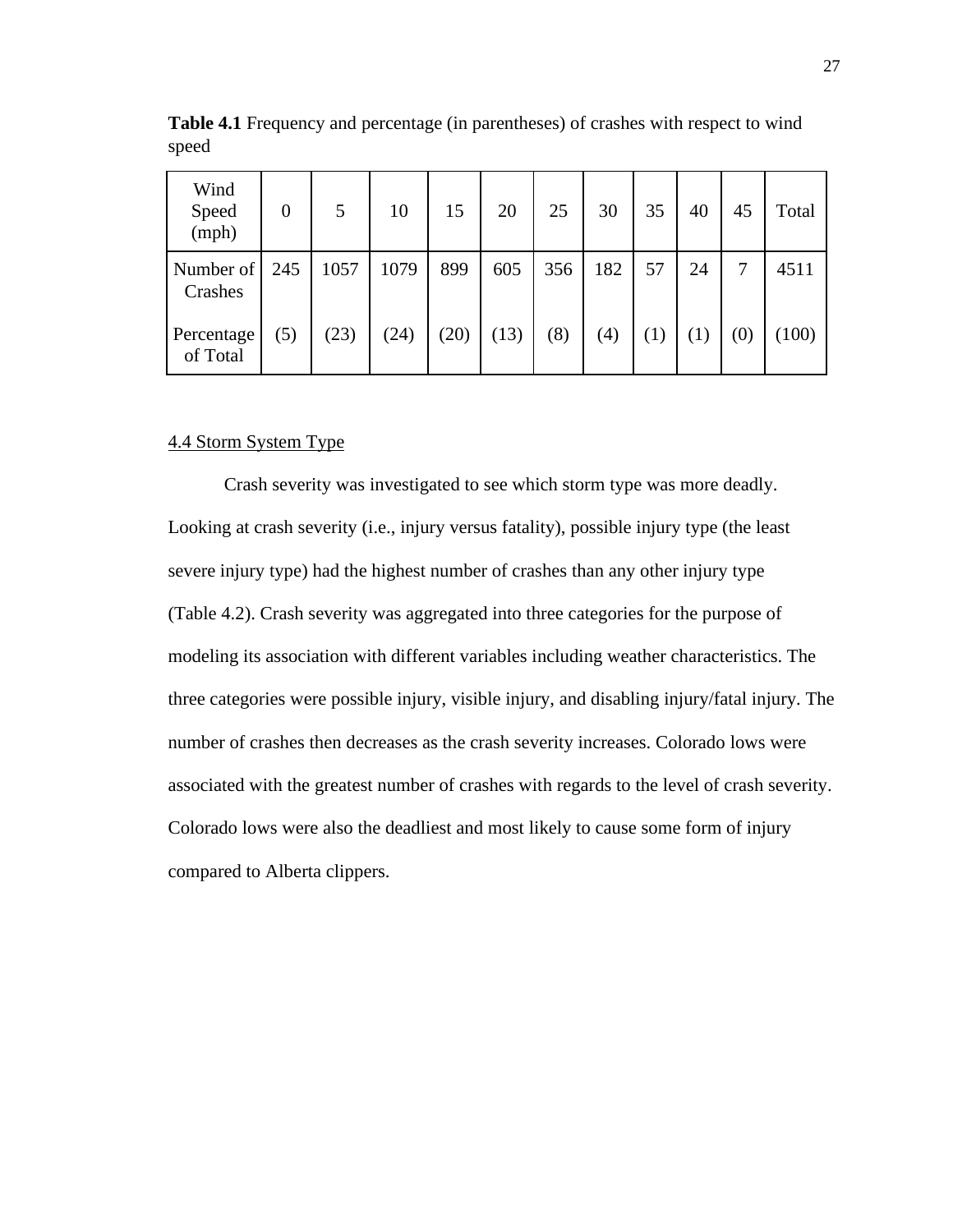| <b>Weather</b><br><b>System</b><br><b>Type</b>  | <b>Possible</b> | <b>Visible</b> | <b>Disabling</b> | <b>Fatality</b> | <b>Storm</b><br><b>Total</b> |
|-------------------------------------------------|-----------------|----------------|------------------|-----------------|------------------------------|
| Colorado<br>Low                                 | 1158            | 497            | 209              | 38              | 1902                         |
| Percentage<br>of Crash<br><b>Severity</b>       | (43)            | (42)           | (41)             | (41)            |                              |
| <b>Alberta</b><br><b>Clipper</b>                | 725             | 324            | 147              | 21              | 1217                         |
| Percentage<br>of Crash<br><b>Severity</b>       | (27)            | (27)           | (29)             | (23)            |                              |
| <b>Other</b>                                    | 832             | 373            | 153              | 34              | 1392                         |
| Percentage<br>of Crash<br><b>Severity</b>       | (31)            | (31)           | (30)             | (37)            |                              |
| <b>Crash</b><br><b>Severity</b><br><b>Total</b> | 2715            | 1194           | 509              | 93              | 4511                         |
| <b>Total</b><br>Percentage                      | (100)           | (100)          | (100)            | (100)           |                              |

**Table 4.2** Total frequency and percentage (in parentheses) of crashes with respect to crash severity with weather system data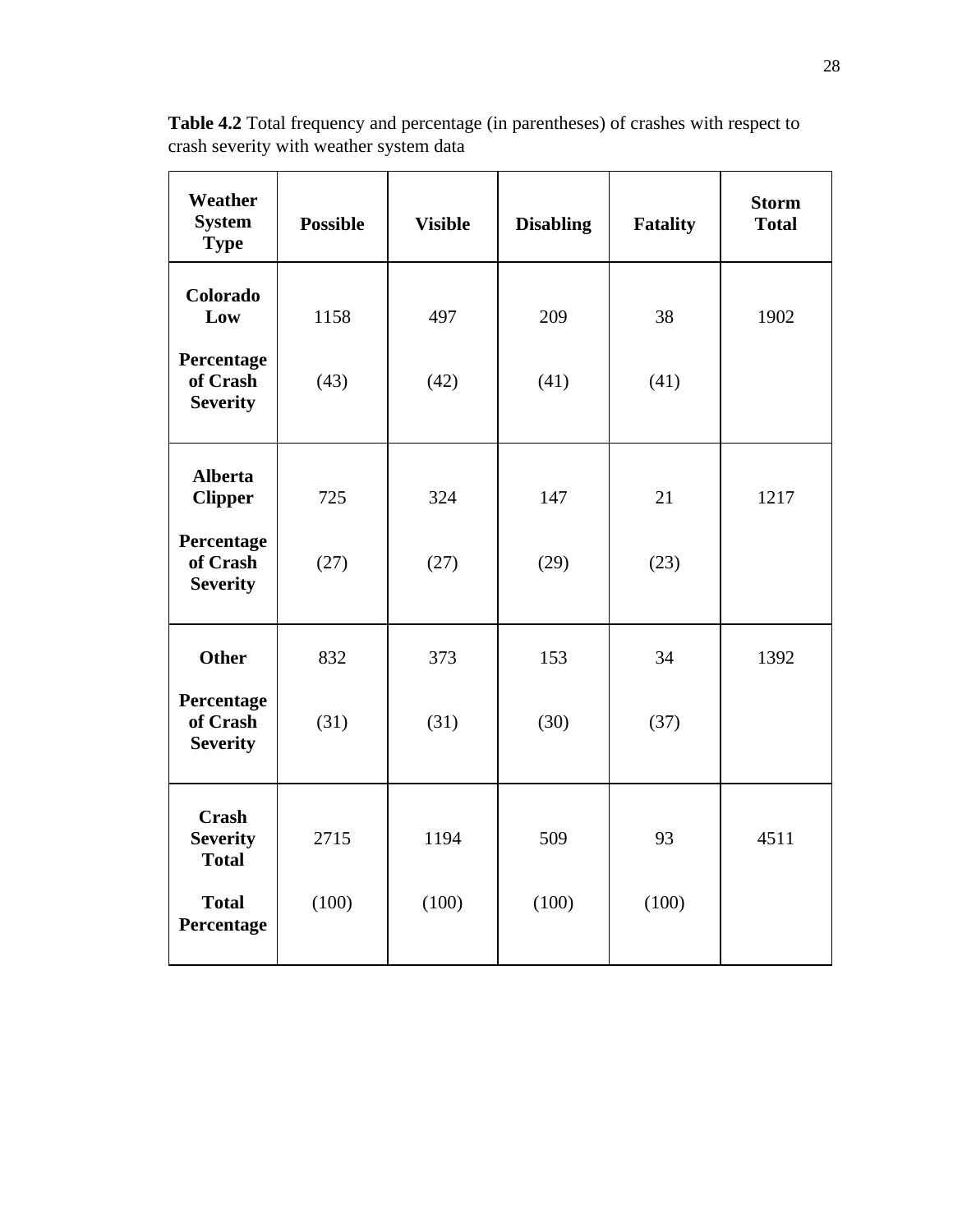## 4.4.1 Colorado Lows

Colorado lows were responsible for 42% of crashes within the study period (Figure 4.9). For all winter seasons, except the 2014 winter season, Colorado lows were associated with at least 30% of all reported crashes (Figure 4.10). Therefore, Colorado lows are involved in more crashes than Alberta clippers or the Other category. The reasoning for this is that Colorado lows are larger and more prolonged than Alberta clippers. It is possible that crashes could occur on multiple days in a row across Nebraska due to the longer time it usually takes a Colorado low to traverse the entire state and crashes were collected across the state for each storm type.



**Figure 4.9** Frequency distribution of crashes by weather system type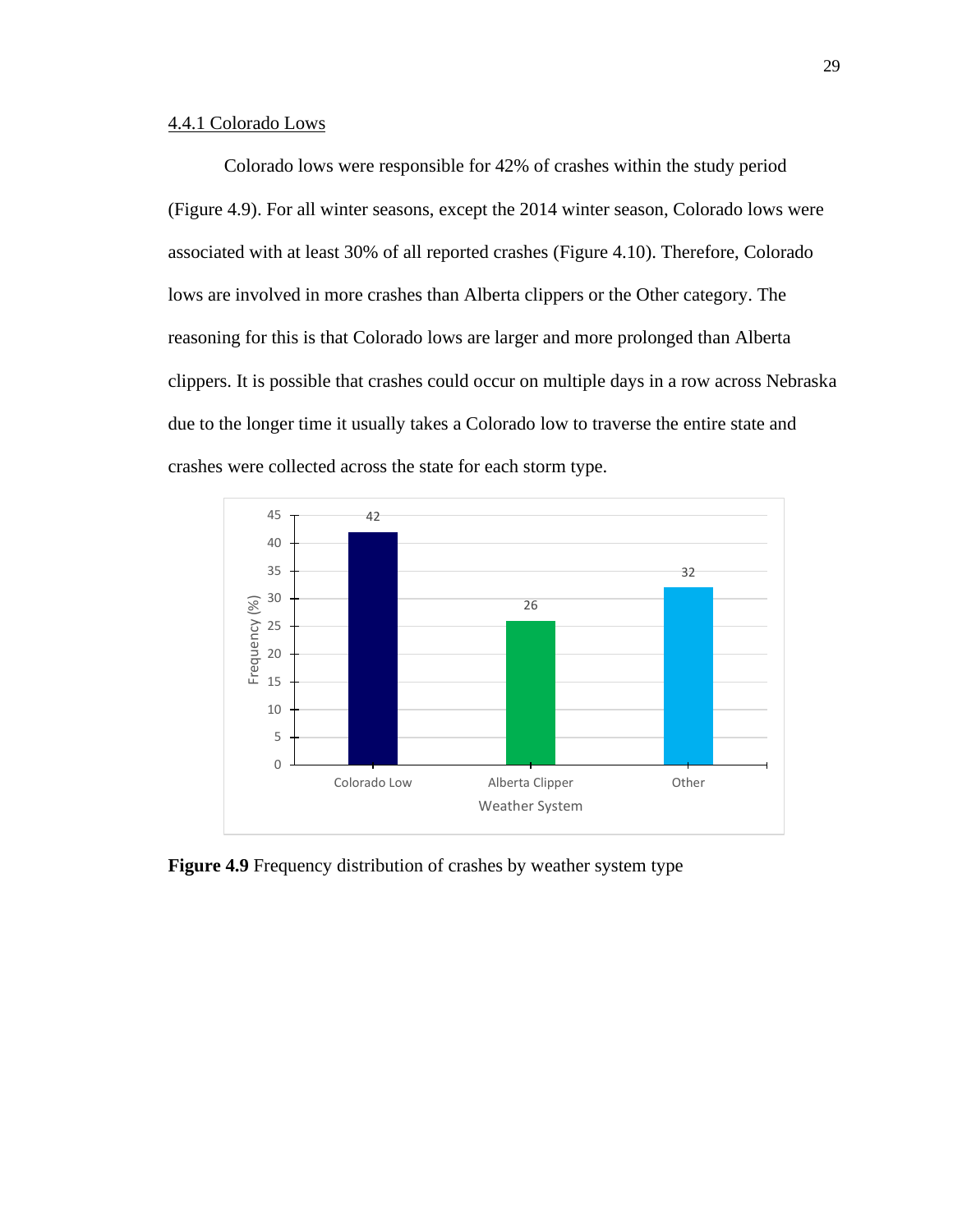

**Figure 4.10** Yearly crashes by Colorado low (dark blue), Alberta clipper (green) and Other category (light blue)

The moisture trajectory data obtained would indicate that Colorado lows typically have a moisture trajectory from the Gulf of Mexico, Great Lakes/East Coast, and the Desert Southwest (Figure 4.11). Moisture trajectory from the Gulf of Mexico implies that the weather system has an ample supply of moisture to produce heavier snowfalls. Moisture trajectory that comes from the East Coast region occurs when the center of the low would be farther to the east of Nebraska and is able to bring in moisture from the Atlantic Ocean. Lastly, moisture advected from the Desert Southwest occurs when a Colorado low is beginning to develop or when it was farther to the south and/or southwest of Nebraska. Seventy percent of all crashes that occurred with a moisture trajectory from the Gulf of Mexico, were associated with Colorado lows (Figure 4.12). The other two moisture trajectories, Great Lakes/East Coast and Desert Southwest were much greater for Colorado lows than the Canadian Rockies moisture trajectory.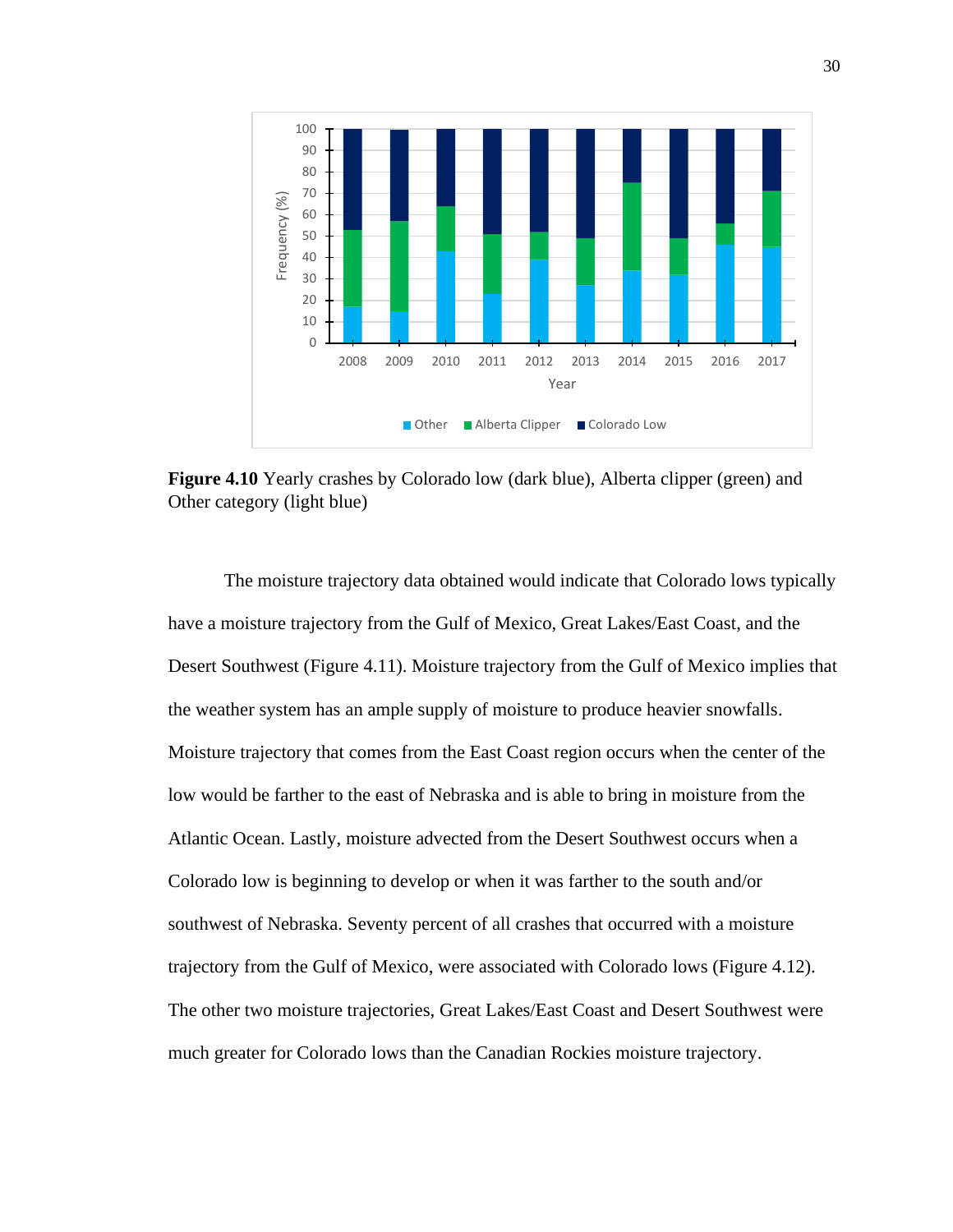

**Figure 4.11** Crash frequency with respect to the weather system [with moisture flow from the following locations: Gulf of Mexico (dark green), Great Lakes/East Coast (light green), Desert Southwest (brown), Canadian Rockies (dark grey)]



**Figure 4.12** Crash frequency with moisture flow by Colorado low (dark blue), Alberta clipper (green), and Other category (light blue)

The 850 hPa wind is another parameter which helps to represent temperature and moisture advections occurring with the weather systems during a crash. As a Colorado low approaches Nebraska, the flow is southwesterly, allowing for the moisture trajectory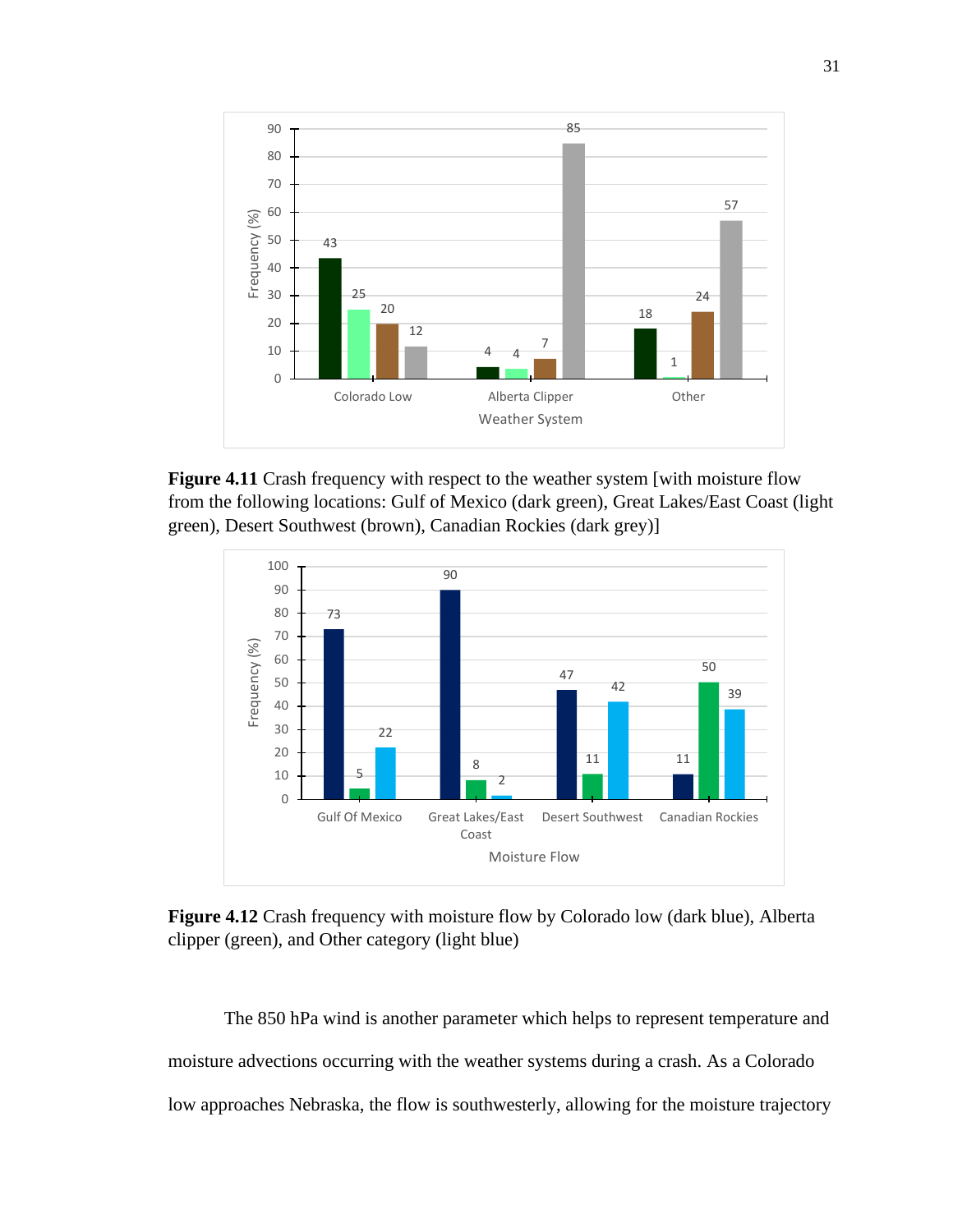to come from the Desert Southwest, which results in less precipitation. As a Colorado low continues to move across the state, more southerly wind components begin to occur, meaning that the moisture trajectory for a Colorado low would be from the Gulf of Mexico. This indicates that winds would now supply ample enough moisture, and possibly warmer temperatures, to the storm. Once the Colorado low moves far enough to the east, the wind fields shift from a southerly flow to a northeasterly flow so now the Great Lakes/East Coast area will be the source region for temperature and moisture.

As the Colorado low continues to move eastward (well east of the Nebraska region), the winds over Nebraska are from a more northerly direction. The northerly direction indicates colder temperatures and lower amounts of moisture resulting in snow with less water content. The drier snow, colder temperatures, and increased wind speed result in the possibility of blowing snow. There is much variation in the number of crashes; however, the majority of crashes for Colorado lows occurred when the winds were from a northerly direction (Figure 4.13). Crashes that occurred with the moisture trajectory from the Desert Southwest had either a southerly or northerly component (Figure 4.14). Most of the crashes that occurred with a moisture trajectory of the Gulf of Mexico had a southerly wind component. Lastly, the majority of crashes that occurred with a moisture trajectory of the Great Lakes/East Coast region had a northerly wind component. These results indicate the path that a Colorado low takes. Most of these crashes occurred when the dominant wind component of the moisture trajectory was associated with a crash.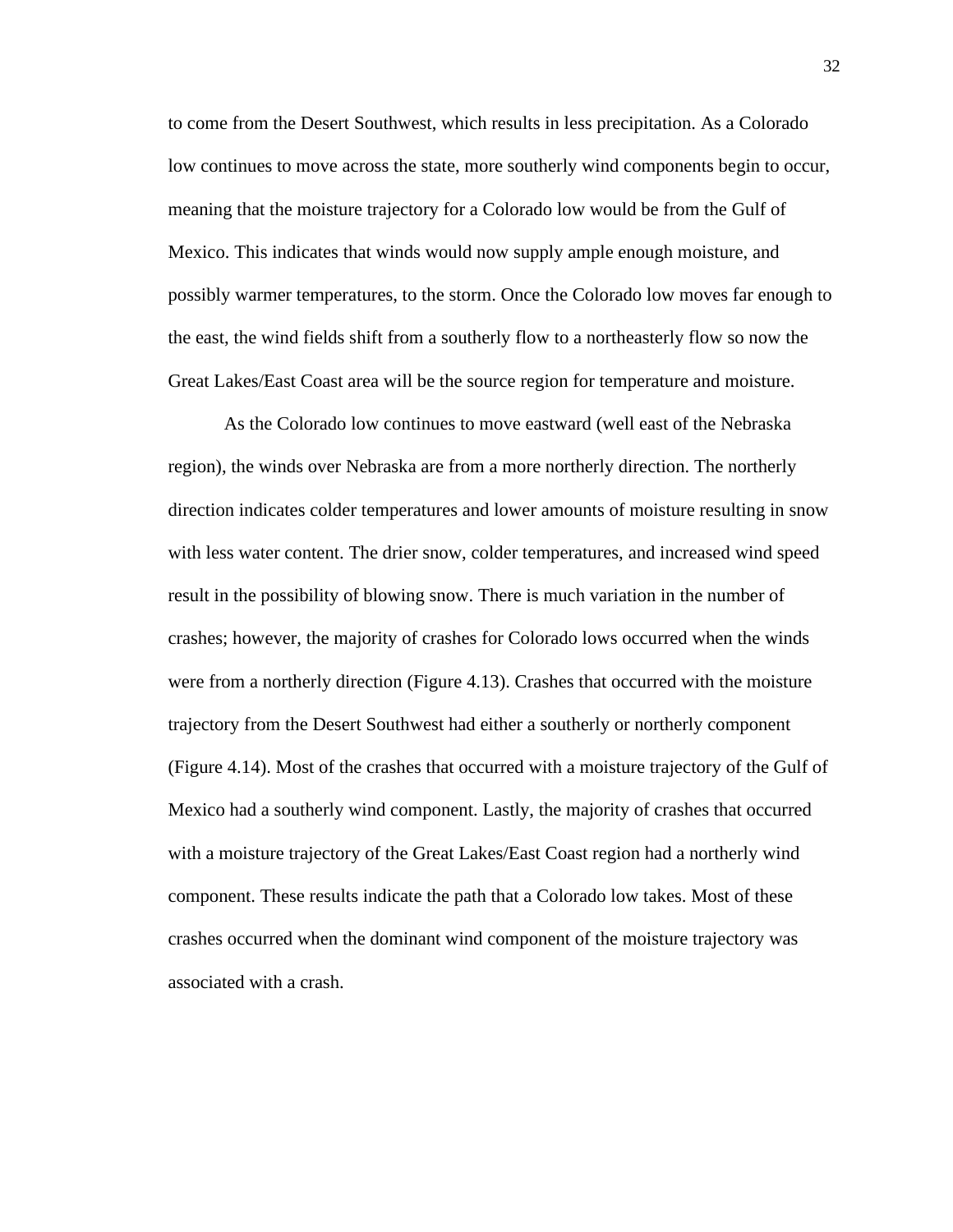

**Figure 4.13** Crash frequency with respect to the weather system [850 hPa wind flow data from the following directions: east (teal), southeast (red), south (purple), southwest (rose), west (grey), northwest (pink), north (turquoise), northeast (lavender)]



**Figure 4.14** Crash frequency with respect to the moisture flow [850 hPa wind flow data from the following directions: east (teal), southeast (red), south (purple), southwest (rose), west (grey), northwest (pink), north (turquoise), northeast (lavender)]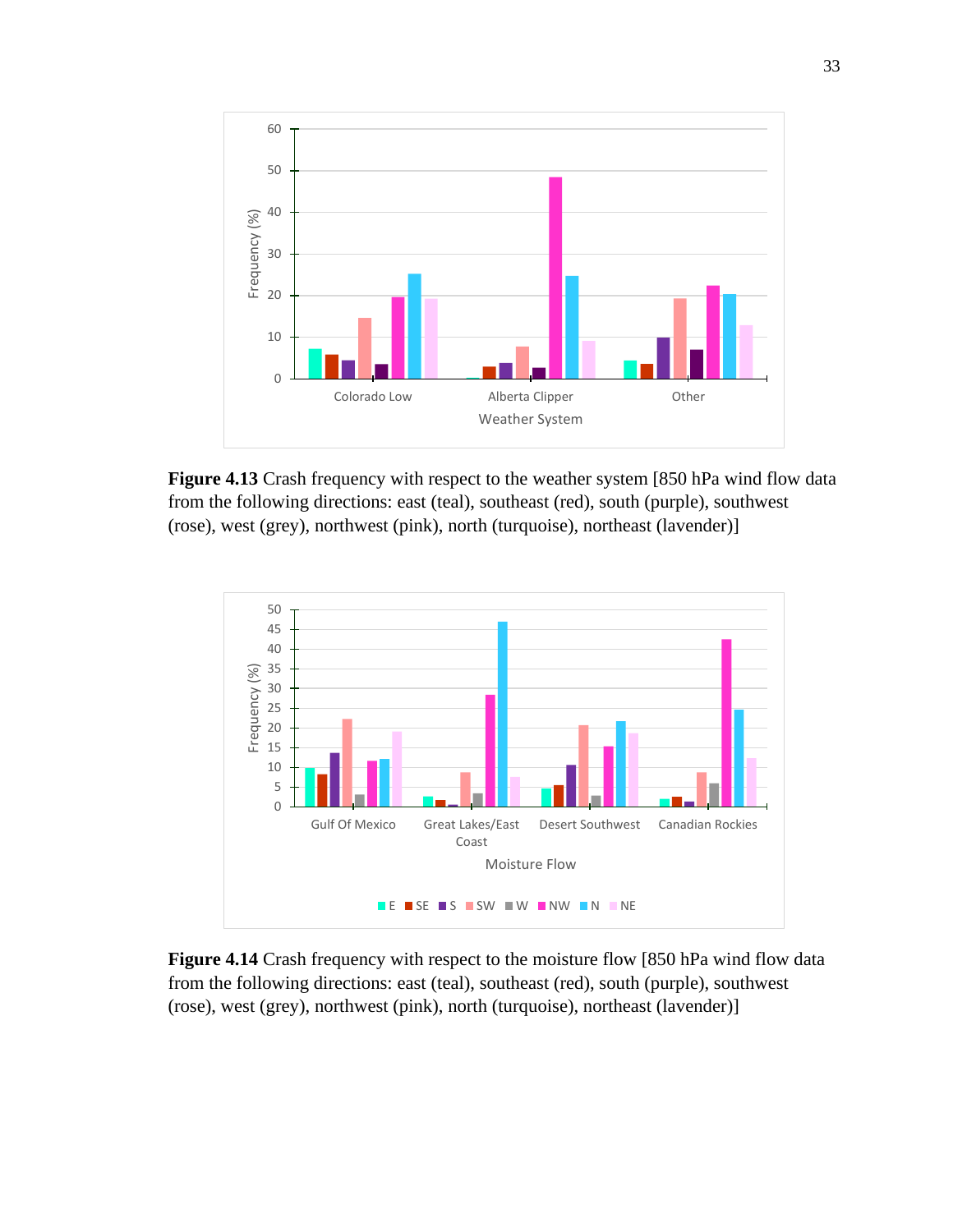## 4.4.2 Alberta Clippers

Alberta clippers were responsible for 26% of crashes in the study period (Figure 4.9), which is much lower than Colorado lows. The number of crashes related to Alberta clippers varies per season, with the 2014-15 winter season having the most and the 2012-13 season having the fewest number of crashes (Figure 4.10). The 2012-13 winter season occurred during a drought and there were fewer winter storm systems over Nebraska. Alberta clippers over Nebraska usually tend to occur from December through February.

In over 80% of crashes that occurred due to an Alberta clipper, the moisture trajectory was the Canadian Rockies (Figure 4.11). The movement of an Alberta clipper is southerly to southeasterly across the northern and central Great Plains before switching to a more easterly track. When the moisture trajectory was from the Canadian Rockies, about 50% of the crashes were associated with Alberta clippers (Figure 4.12). Due to the clipper's short lifespan and dry moisture trajectory, the amount of snow that could occur during these weather systems is generally lower when compared to a Colorado low. However, while the amounts might be lower, the dryness of the snow and stronger winds results in blowing and drifting snow. Almost 85% of all crashes that were caused by an Alberta clipper had a northerly wind component (Figure 4.13). Most of the crashes that occurred with a moisture source from the Canadian Rockies also had a northerly wind component (Figure 4.14).

## 4.4.3 Other Category

The Other category was associated with 32% of reported crashes that occurred in the 10-winter season study period (Figure 4.9). The number of crashes per winter season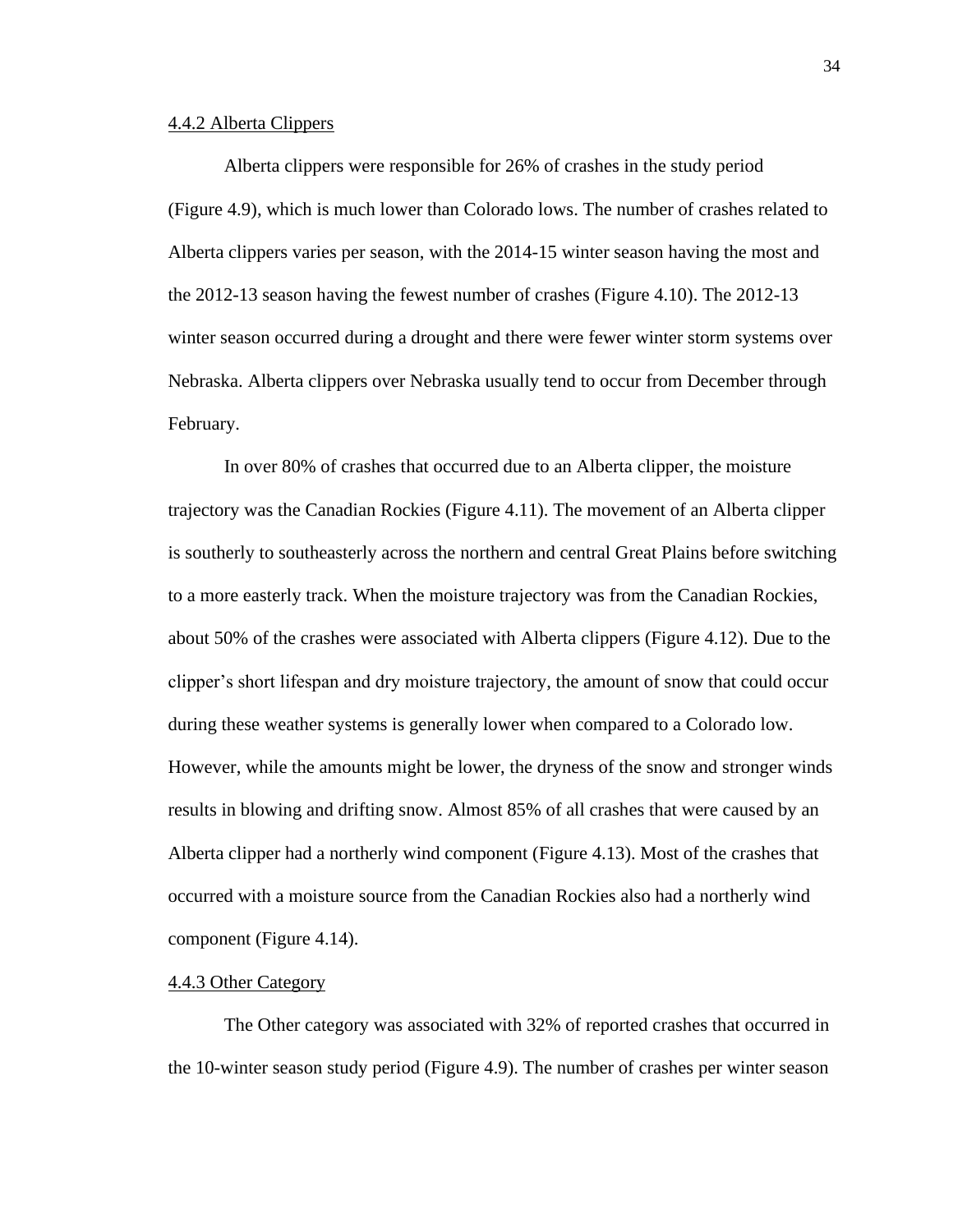fluctuated as well (Figure 4.10). Moisture trajectory for the Other category was mainly from the Canadian Rockies (Figure 4.11). When the moisture trajectory originated from the Gulf of Mexico or Desert Southwest, this was typically associated with a stationary front that lines up somewhere across Nebraska or nearby. A snow squall would be an example of the Canadian Rockies moisture trajectory. When the Canadian Rockies are the moisture trajectory, almost 40% of all crashes were from the Other category (Figure 4.12), implying a drier snow. More than 40% of all crashes associated with the Desert Southwest moisture source are also from the Other category. Compared to Alberta clippers and Colorado lows, the Other category had more variety of where the winds were coming from (Figure 4.13). The winds from a northerly or southwesterly component are associated with drier snow that is easy to blow around, causing reduced visibility. When winds are from the south or southeast, this results in a moisture trajectory from the Gulf of Mexico which means that there is more moisture from this area, to potentially have a lower snow to liquid water ratio, then when the winds are from the north. Due to the variety of wind directions for the Other category, the distribution of crashes does not favor a specific direction (Figure 4.14). Whereas the Colorado low and Alberta clipper have preferred wind directions.

## 4.5 NWS Alerts

Using the fatal crashes in the analysis database, 56 out of the 93 occurred when an NWS winter weather alert was issued. Of those 56 fatal crashes, 35 had an active alert at the time of the crash (Figure 4.15). The most common NWS alert that was issued was a Winter Weather Advisory (Figure 4.16). Looking at the no alert category, there were 37 total fatal crashes during the ten-year winter season study period. These no alert fatal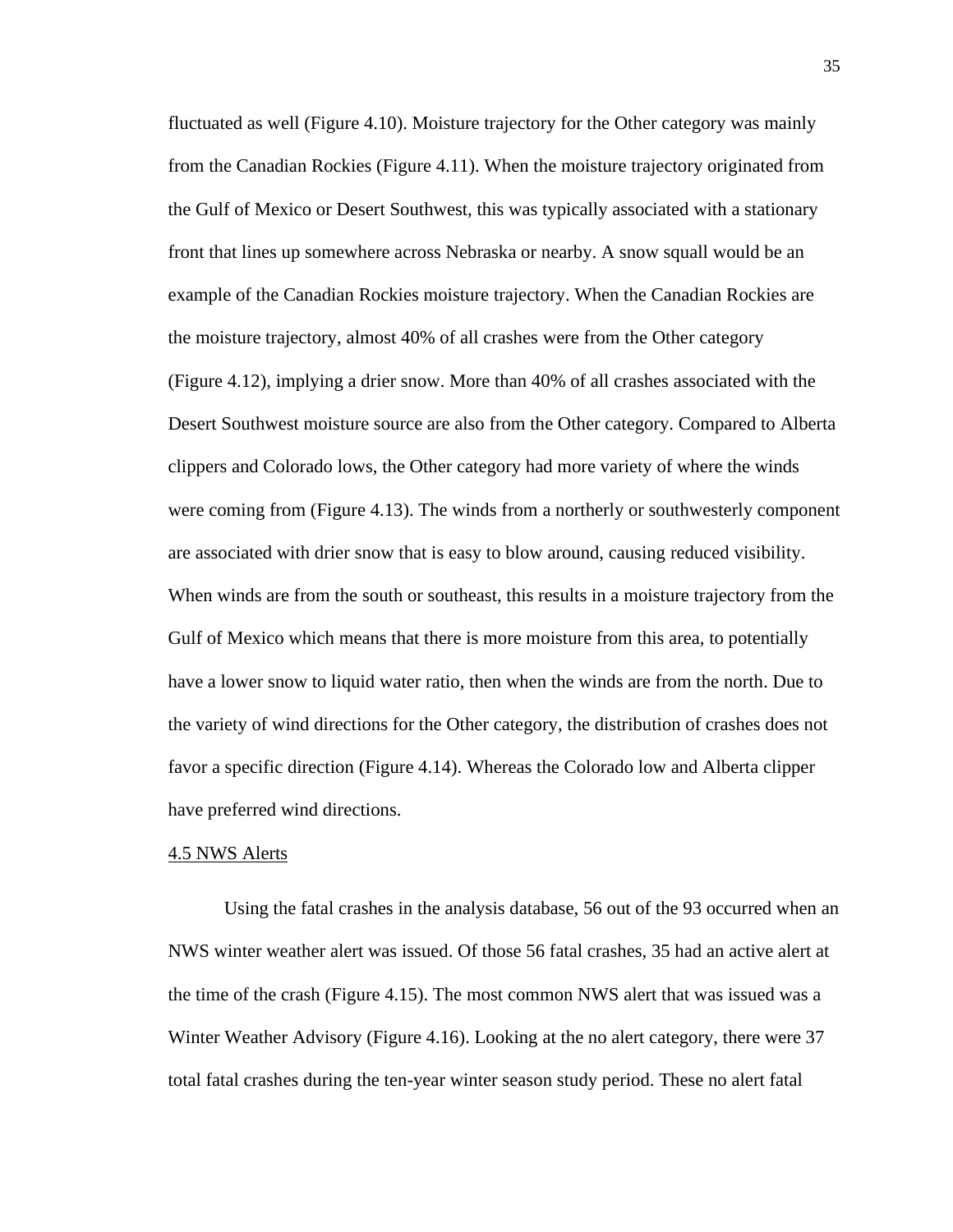crashes usually had the road conditions being iced over, with the second highest amount being the snowy road condition (Figure 4.17). This information alone does not explain why there was no advisory issued. Looking at the snow totals for when there are no NWS alerts, the majority of fatalities occurred when the snow total was less than three inches for the three-day period (Figure 4.18). Due to the high number of fatalities occurring below three inches, threshold for winter weather advisory in Nebraska, this means that most people need an alert no matter how much is going to fall. Therefore, the NWS is switching to impact-based alerts, to help reduce these numbers.



**Figure 4.15** Fatal crashes and NWS alerts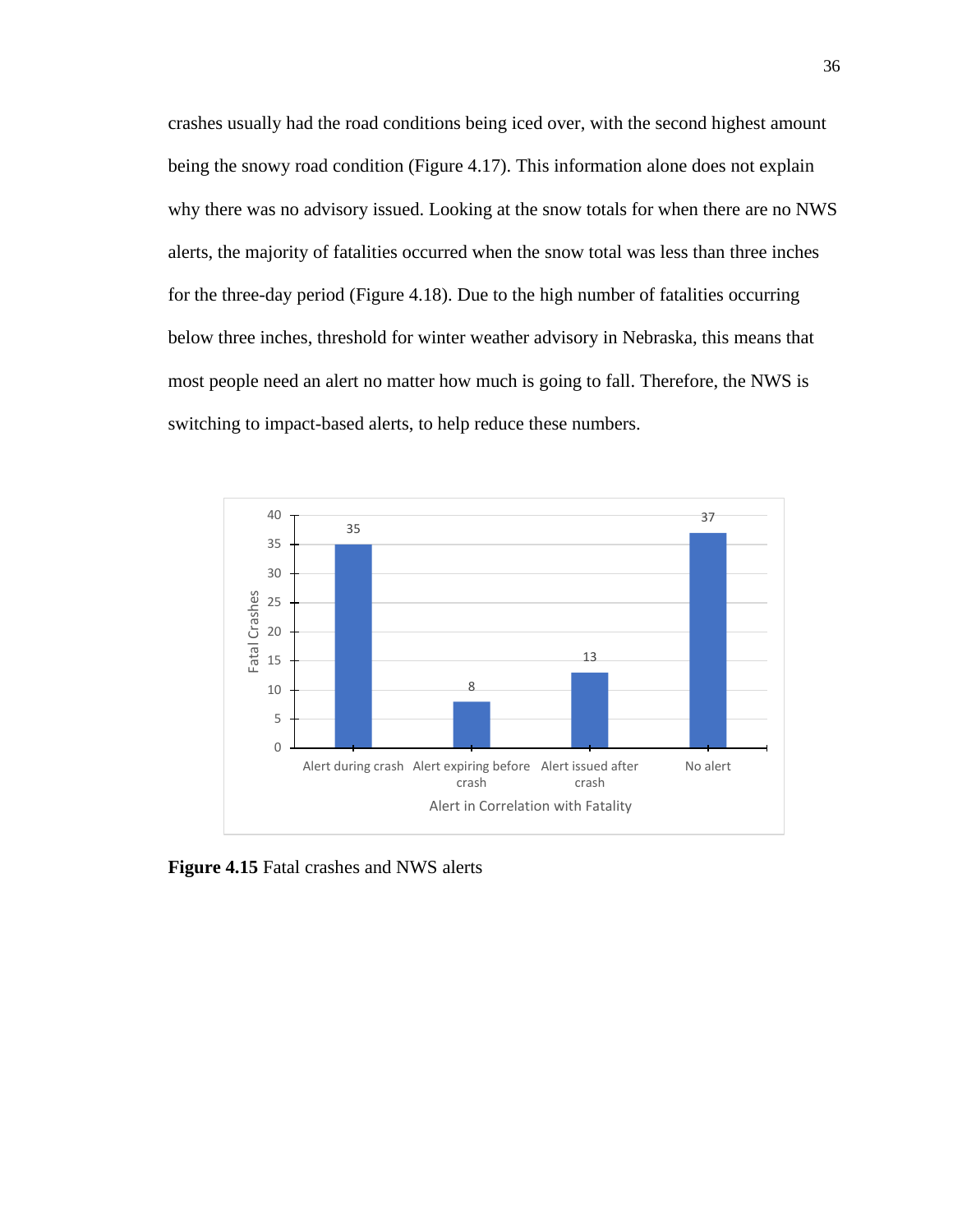

**Figure 4.16** Fatal crash count when an NWS alert was issued



**Figure 4.17** Fatal crash count when no alert was issued by NWS by road conditions [weather conditions: sleet (blue), blowing snow (grey), snow (light blue), cloudy (dark blue), clear (dark grey), other (light navy blue)]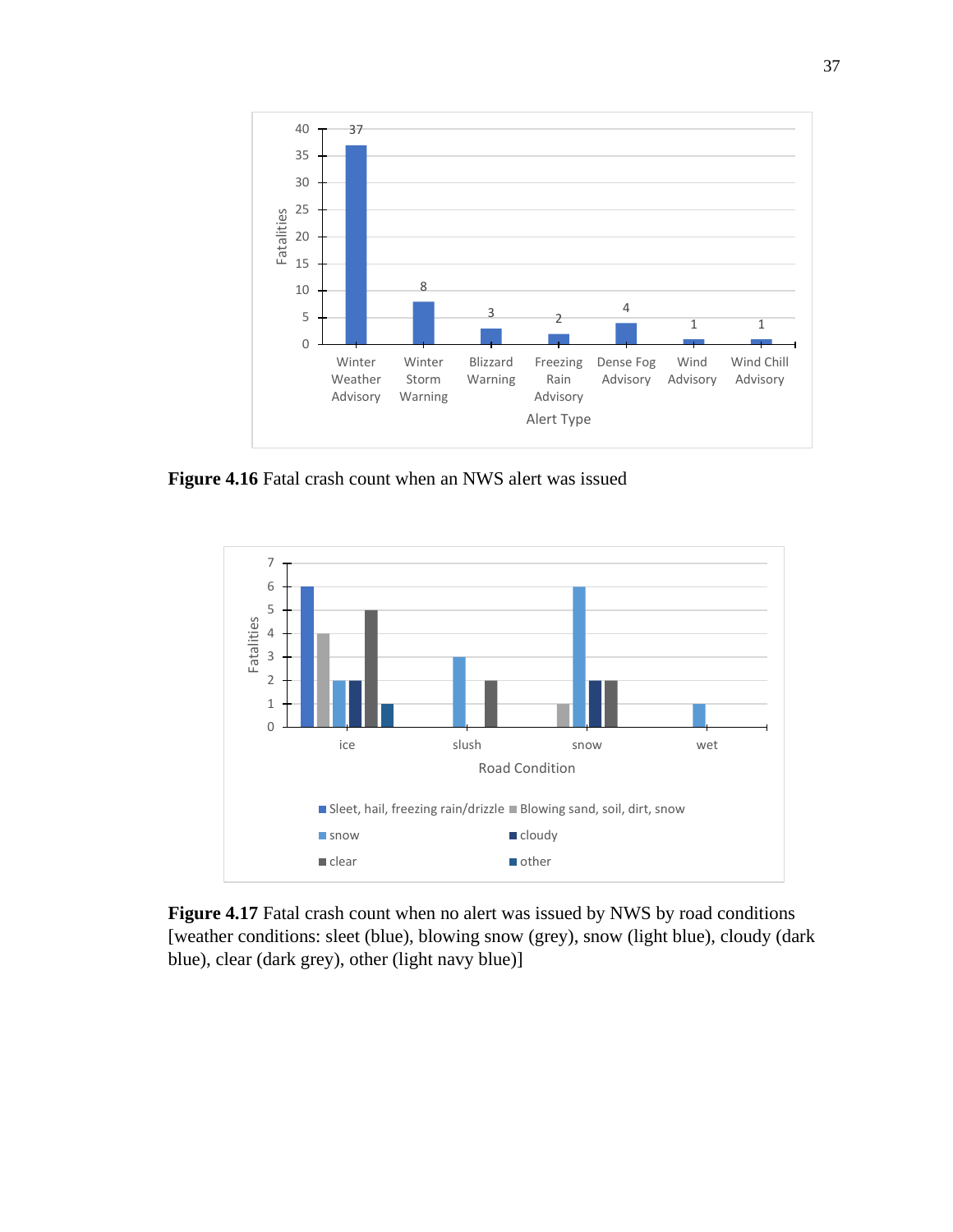

**Figure 4.18** Three-day snow total for fatalities that had no NWS alert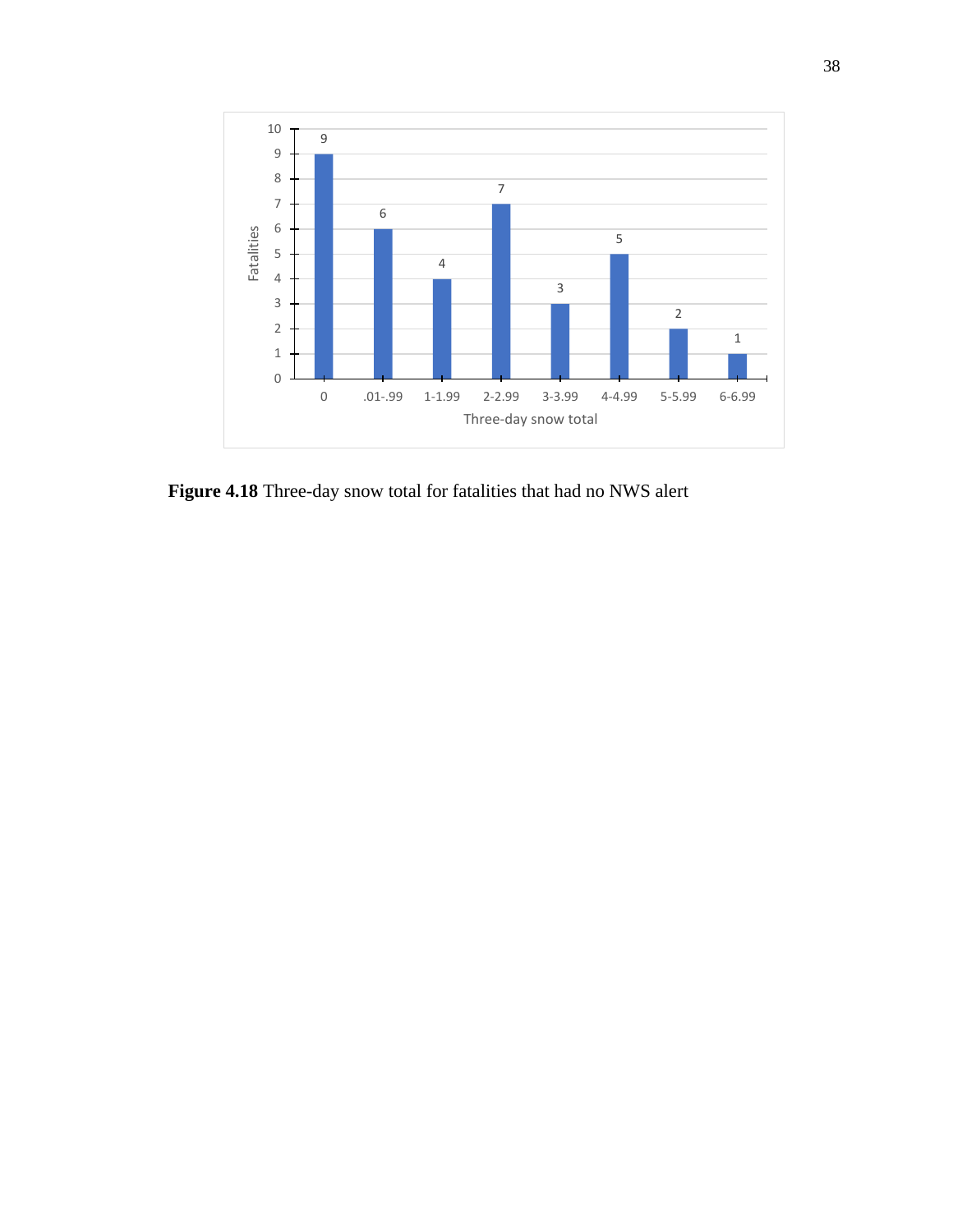#### **Chapter 5:**

## **Conclusions**

This study focuses on a 10-year period from the 2008-2009 winter season through the 2017-2018 winter season to better understand how winter weather conditions might contribute to the occurrence of motor vehicle crashes in Nebraska. Crash data were filtered to better represent the weather conditions at the time of the crash to ensure that only crashes which were either directly, or likely directly associated with winter weather conditions were included. This research considered injury and fatality crashes only, due to the relative importance of these higher severity crashes with respect to road maintenance, road closures, emergency services personnel deployment, and human costs. Weather data were also obtained for 72 hours prior to a crash. Weather conditions before and at the time of the crash were investigated to figure out the nature of contributing weather conditions.

Most winter-weather related motor vehicle crashes were associated with minimal winter weather conditions. The reported crashes occurred when there were low snowfall amounts observed or due to snowfall that was already on the ground after precipitation ceased. These results provide information to help explain why winter maintenance operations activities need to continue after a storm has exited the region and the need for continued messaging of hazardous weather conditions. In addition, most crashes were of low severity (i.e., relatively minor injuries) and fatal crashes were relatively rare. These numbers are still high and is a point of interest for the NWS to help reduce these numbers by integrating impact-based alerts. Something important to note is that traffic volumes are usually lower during winter storms. This makes the actual risk of a crash larger than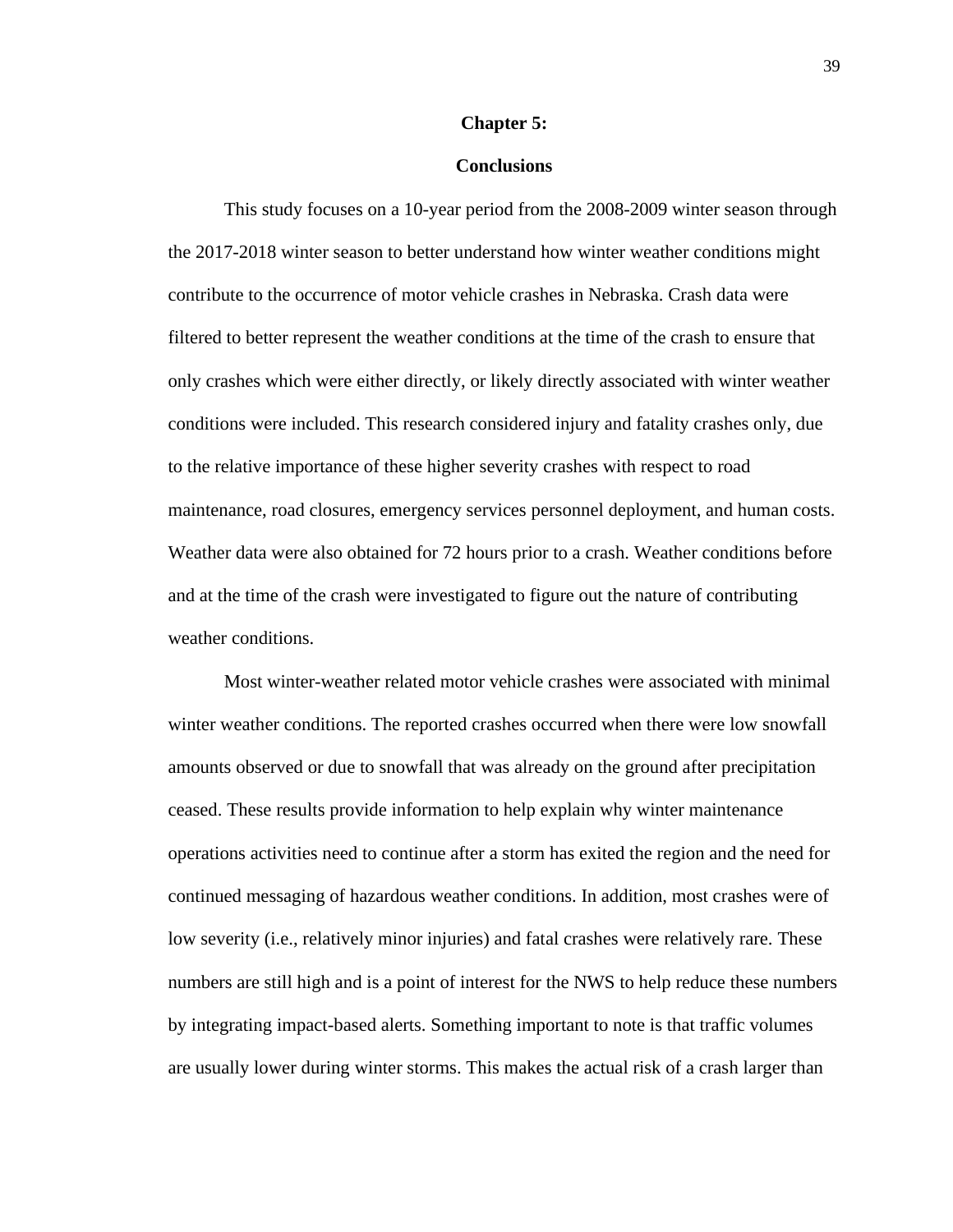the findings of this analysis would suggest. Within the six-hour timeframe of when the crash happened and the six-hour timeframe prior to the crash, the greatest number of crashes had no accumulating snow. This means that most crashes had snow fall after the crash, prior to the crash, or prior to the three-day timeframe. Radar returns were gathered to be compared with the surface findings. According to radar returns, a majority of crashes had snow falling more than six hours leading up to or prior to a crash. The risk of a crash happening with temperatures near freezing was the highest compared to other temperatures. This implies that more crashes occurred in association with either wet snow, lower snow to liquid water ratios, or re-freezing. Lower visibilities also indicated a high risk for crashes. Higher snowfall rates can cause lower visibilities and may be associated with the greater risk. Since the greatest number of crashes occurred with wind speed less than 25 mph, blowing snow does not appear to be a large risk factor. Higher visibilities also represented a high number of crashes. Higher visibilities suggest that crashes took place when there was no snow or after the snow had fallen with ice- or snow-covered roads. With respect to crash severity, the number of crashes decreased as the severity increased.

Investigation into storm system type showed Colorado lows were responsible for more crashes than Alberta clippers. Colorado lows also have more crashes in each severity category than Alberta clippers, making Colorado lows more deadly than clippers. From a year-to-year standpoint, there were some variations in the number of crashes; however, for most of the years, there were more Colorado lows than clippers. After exploring the storm system type, moisture flow and 850 hPa wind were considered. When comparing the individual moisture trajectory results, the highest percentage of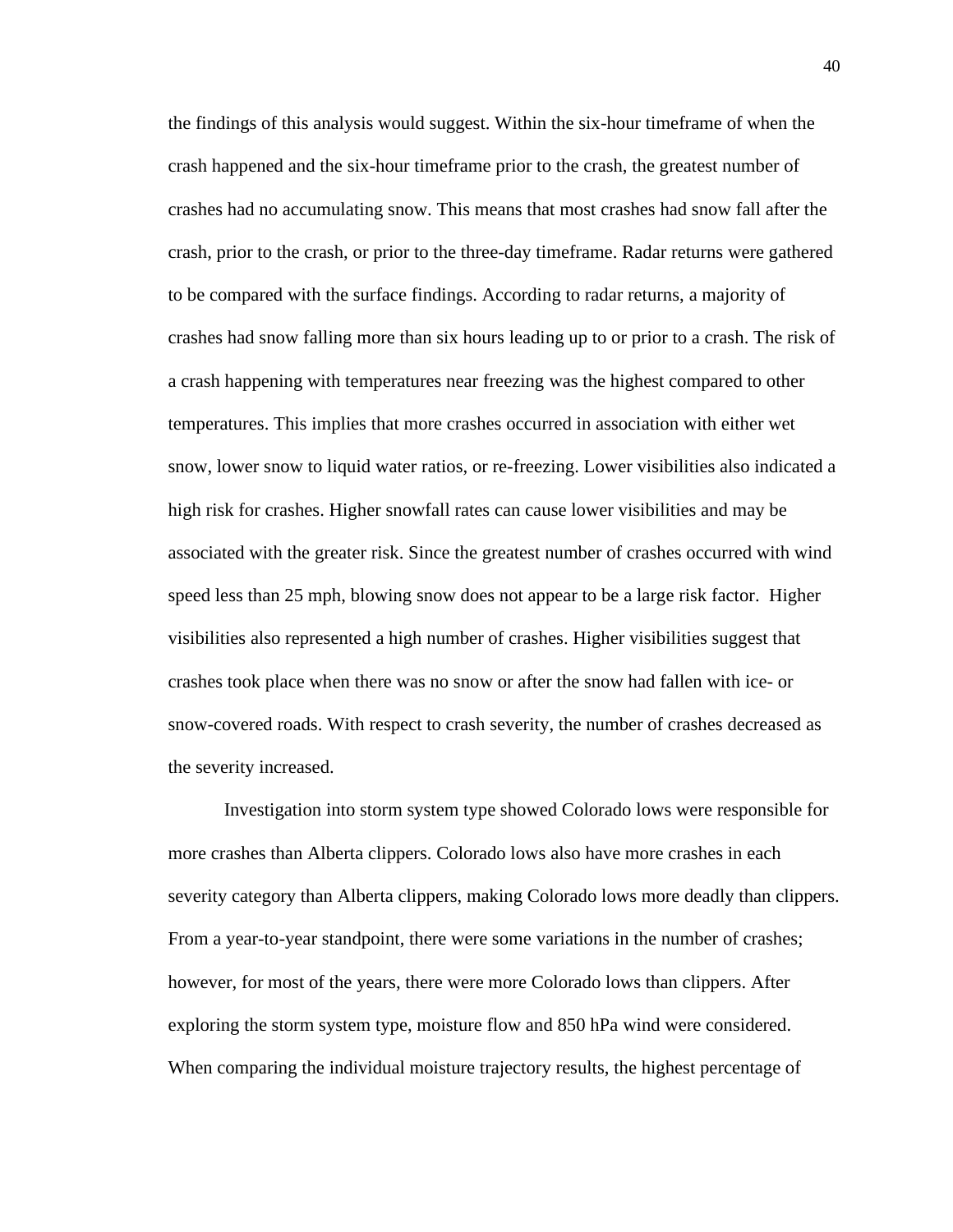crashes for three of the four moisture trajectories, Desert Southwest, Gulf of Mexico, and Great Lakes, took place when the system type was a Colorado low. Colorado lows had the highest number of crashes occurring with a moisture trajectory from the Gulf of Mexico and Alberta clippers had their greatest number of crashes associated with a Canadian Rockies moisture trajectory. Wind flow results at 850 hPa for Colorado lows revealed how crashes mainly occurred when the winds are from the north. This implies that more crashes occurred after the system had moved out of the region. On the other hand, Alberta clippers had a very high percentage of crashes with a northerly component. This is consistent with the typical trajectory of clippers moving into the region from the northwest.

Forecasting alerts, such as a winter weather advisory or winter storm warning, are important for communicating winter weather conditions to the general public and transportation agencies. Therefore, crashes that had an associated fatality were examined to see if NWS alerts were issued and what types of alert were active during the crash. Most of the crashes had an alert issued during the time of the crash. For the crashes that included an alert, the majority of these were winter weather advisories. This means that more fatal crashes occur during less severe alerts, such as winter weather advisories.

There are a few limitations and exclusions of the crash data worth noting. Property damage and non-reportable crashes were not considered in the crash data. Injury and fatality crashes are associated with higher priority; however, many property damage crashes can have significant road impacts as well. Using all accident severities in the future would be important since that offers a more complete picture. Alcohol is not involved for this research. The goal of this study was to look at crashes specifically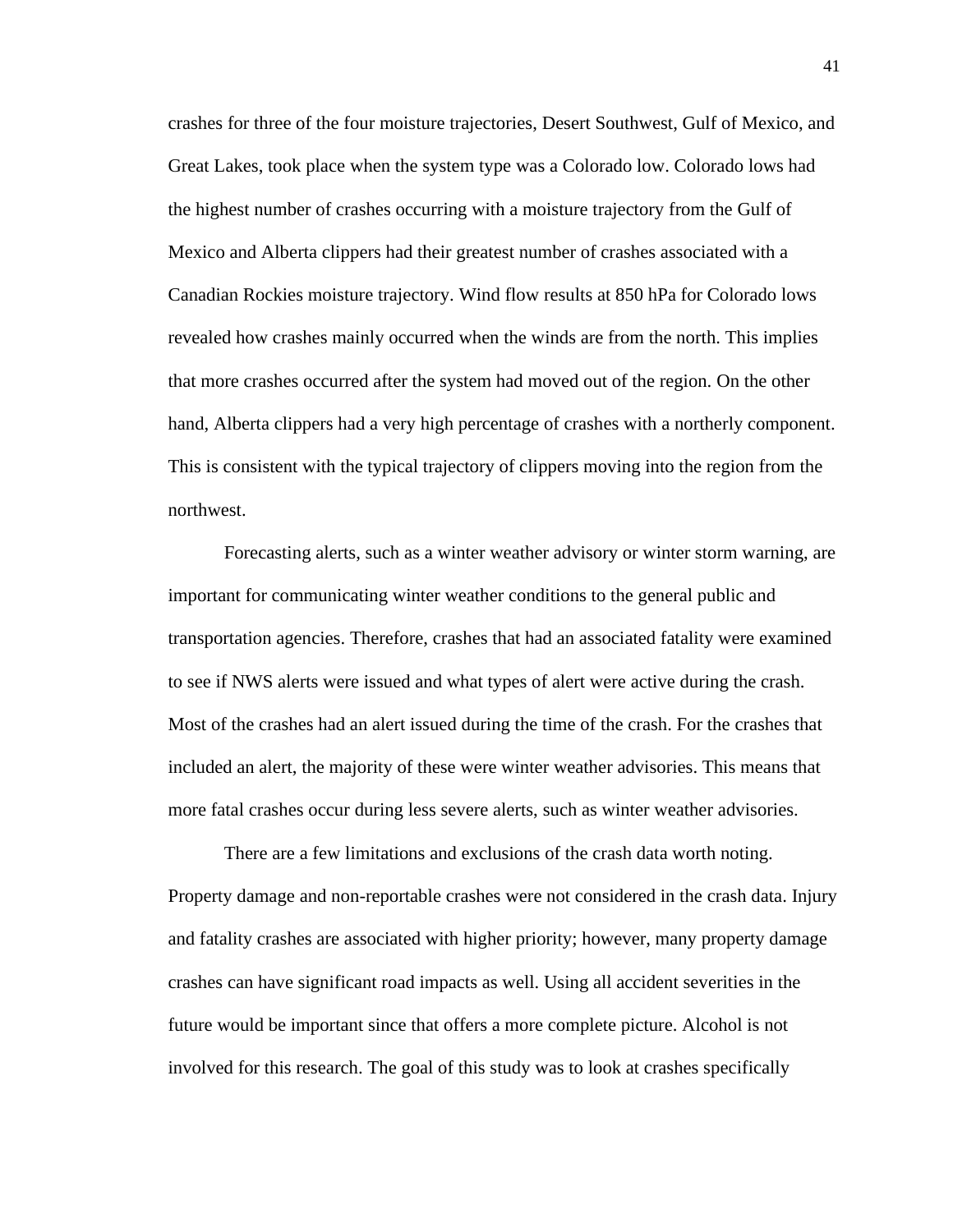caused by winter weather conditions. A similar project could be done to compare alcohol related instances with all-weather conditions. Lastly, the road type was limited to interstates, interstate ramps, and state and federal highways. There are many crashes that occur on local roads and driveways, which were not considered. Including all types of roads in future work would be important to know where crashes occur and what weather conditions were associated with the crash event.

Another exclusion of the crash data was the criteria used to define a winter weather-related crash. If the weather condition I was rain, all crashes were removed. Future research using rain could help with determining how the number of crashes differs with a rain/snow line in the region. This would provide greater insight into how frozen precipitation, including freezing rain, affects crashes compared to liquid precipitation. Within these criteria, there were still some outliers. For example, if wildlife was involved in motor vehicle crashes that took place when adverse road and/or weather conditions were occurring, these may not be attributable to the weather conditions alone. Without a detailed crash narrative or self-report from the involved parties, it would be impossible to determine how conditions contributed to the collision.

The weather data have additional limitations such as the temporal resolution and availability of the data. Snowfall data, in particular, are only available at six-hourly increments. The snowfall data does not allow for detailed consideration of the weather conditions when a crash occurs. When gathering the weather information, unless a crash occurs close to one of the weather stations, estimation of weather parameters is needed based on the weather conditions occurring at the closest ASOS stations. One solution for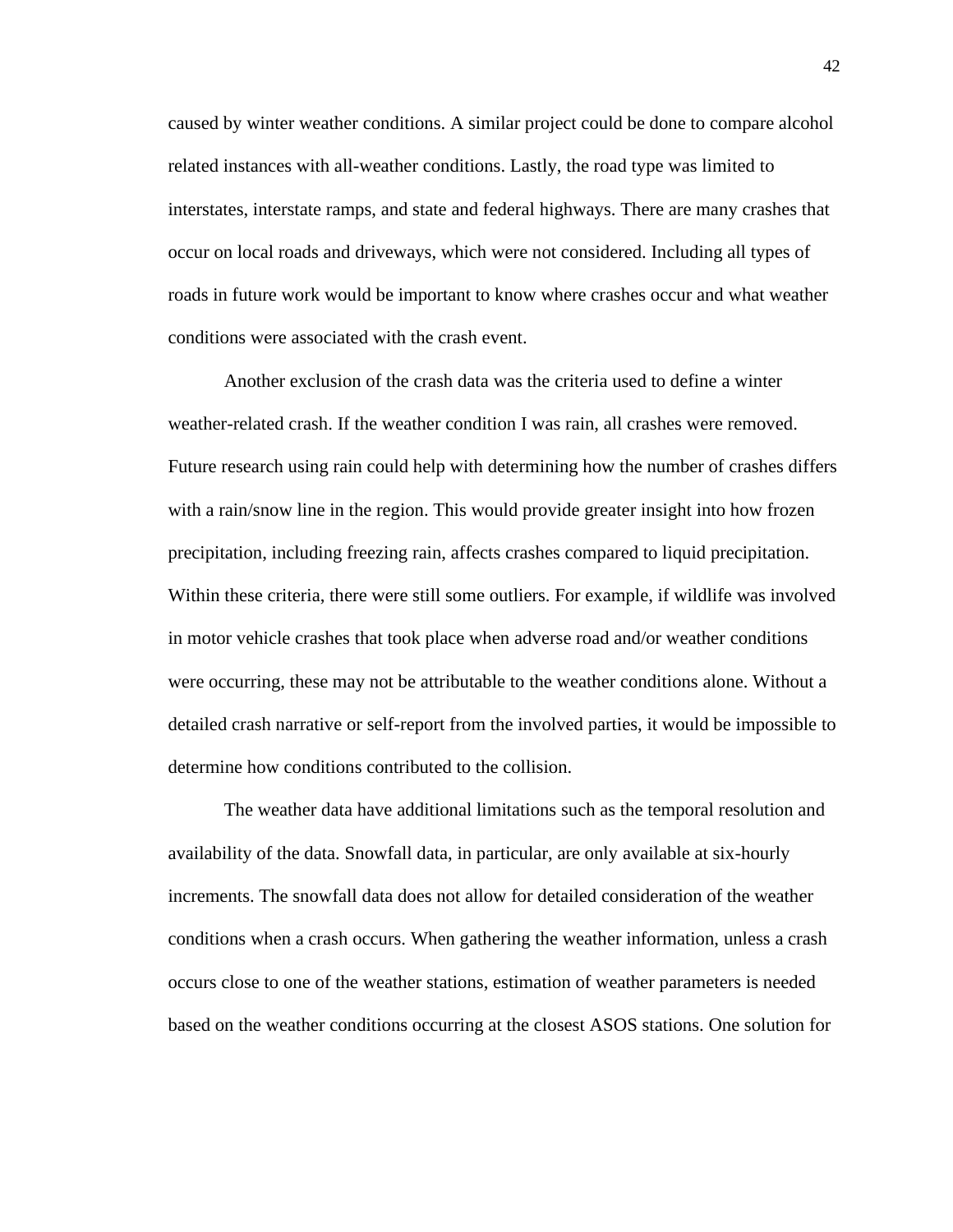this problem would be to add more weather stations, especially in areas that either do not have any weather stations or where there is more population.

Looking forward, there are some potential future directions of the research beyond this analysis. First, as noted above, inclusion of all crashes would be worthwhile for a more robust assessment of crashes and weather conditions. Another direction worth undertaking would be a "hotspot" identification where particularly problematic road segments with several crashes during winter weather conditions are identified. These road segments could possibly be in locations that additional safety measures (e.g., lighting, guardrails, roadway redesign) could be implemented to help reduce the number of crashes and/or severity. Lastly, investigating where winter maintenance took place, were the roads plowed or treated with chemicals, would also be interesting.

In conclusion, the ability to characterize, quantify, and associate winter weather conditions with the frequency and severity of vehicular crashes provides crucial insight for transportation personnel as well as weather forecasters. This information is vital to winter maintenance activities, operational decisions, and public messaging campaigns. The fundamental purpose of forecasters and transportation agencies is to provide the public with the greatest level of communication as to what types of weather and hazards are to be expected. This analysis will better inform both the transportation and meteorological communities of the ever-present dangers presented by winter weather on the roads.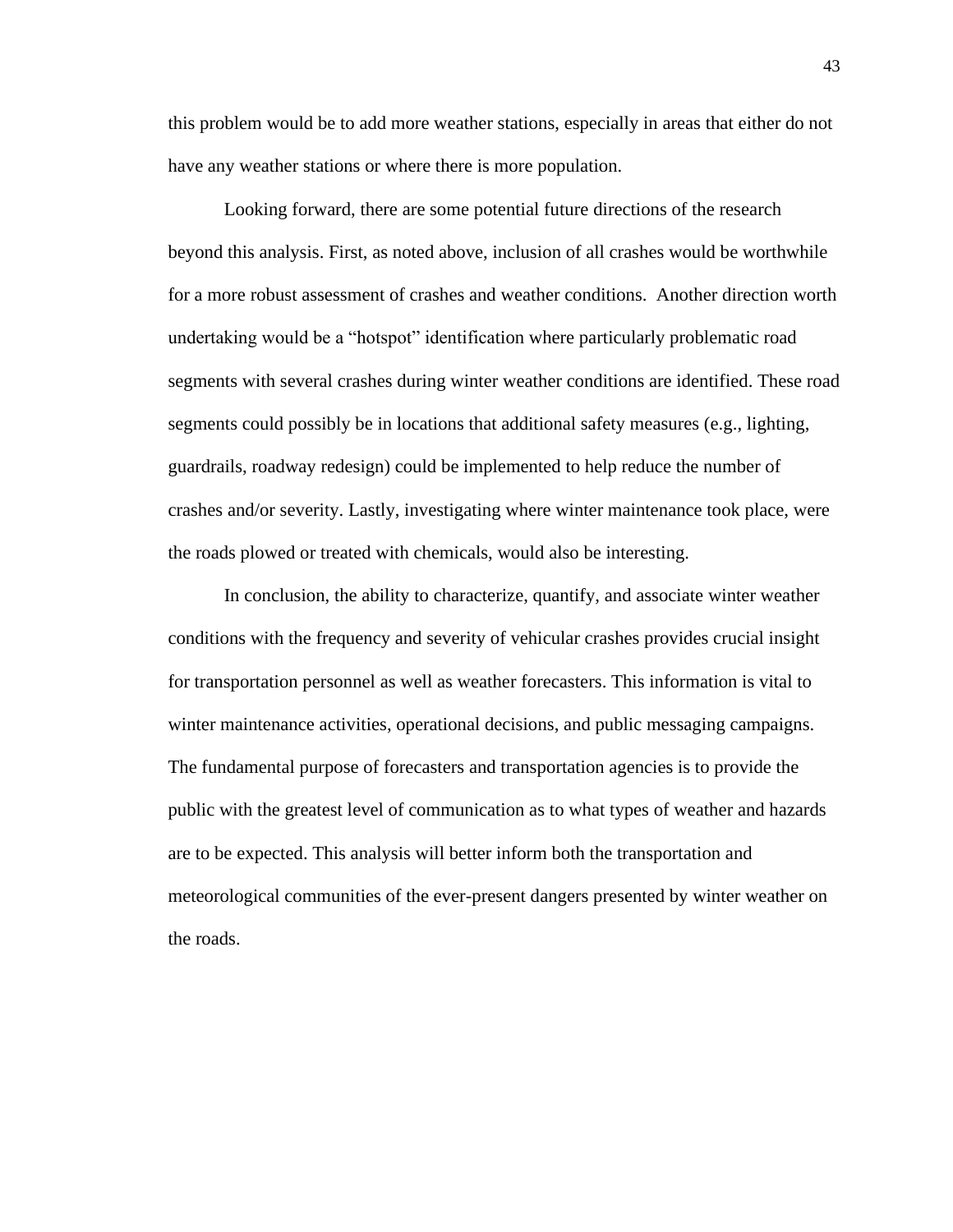## **References**

- Andrey, J. (2010). Long-term trends in weather-related crash risks. *Journal of Transport Geography*, *18*(2), 247–258. doi:10.1016/j.jtrangeo.2009.05.002
- Andrey, J., Hambly, D., Mills, B., & Afrin, S. (2013). Insights into driver adaptation to inclement weather in Canada. *Journal of Transport Geography*, *28*, 192-203.
- Andrey, J., Mills, B., Leahy, M., & Suggett, J. (2003). Weather as a chronic hazard for road transportation in Canadian cities. *Natural Hazards*, *28*(2-3), 319-343.
- Ashley, W. S., Strader, S., Dziubla, D. C., & Haberlie, A. (2015). Driving blind: Weather-related vision hazards and fatal motor vehicle crashes. *Bulletin of the American Meteorological Society*, *96*(5), 755-778.
- Atmospheric Environment Service, 1977: *Manual of Surface Weather Observations (MANOBS)*. 7th ed. Environment Canada, 332 pp.
- Black, A. W., & Mote, T. L. (2015a). Effects of winter precipitation on automobile collisions, injuries, and fatalities in the United States. *Journal of Transport Geography*, *48*, 165-175.
- Black, A. W., & Mote, T. L. (2015b). Characteristics of winter-precipitation-related transportation fatalities in the United States. *Weather, Climate, and Society*, *7*(2), 133-145.
- Call, D. A. (2011). The Effect of Snow on Traffic Counts in Western New York State. *Weather, Climate, and Society*, *3*(2), 71–75. doi:10.1175/wcas-d-10-05008.1
- Call, D. A., Wilson, C. S., & Shourd, K. N. (2018). Hazardous weather conditions and multiple – vehicle chain – reaction crashes in the United States. *Meteorological Applications*, *25*(3), 466-471.
- Cools, M., Moons, E., & Wets, G. (2010). Assessing the impact of weather on traffic intensity. *Weather, Climate, and Society*, *2*(1), 60-68.
- Datla, S., & Sharma, S. (2008). Impact of cold and snow on temporal and spatial variations of highway traffic volumes. *Journal of Transport Geography*, *16*(5), 358–372. doi:10.1016/j.jtrangeo.2007.12.003
- DeVoir, G. A. (2004). High impact sub-advisory snow events: The need to effectively communicate the threat of short duration high intensity snowfall. Preprints*, 20th Conference on Weather Analysis and Forecasting/16th Conference on Numerical Weather Prediction, Seattle, WA.* American Meteorological Society; P10.2. [Available at https://www.weather.gov/media/ctp/HISA/68261.pdf.]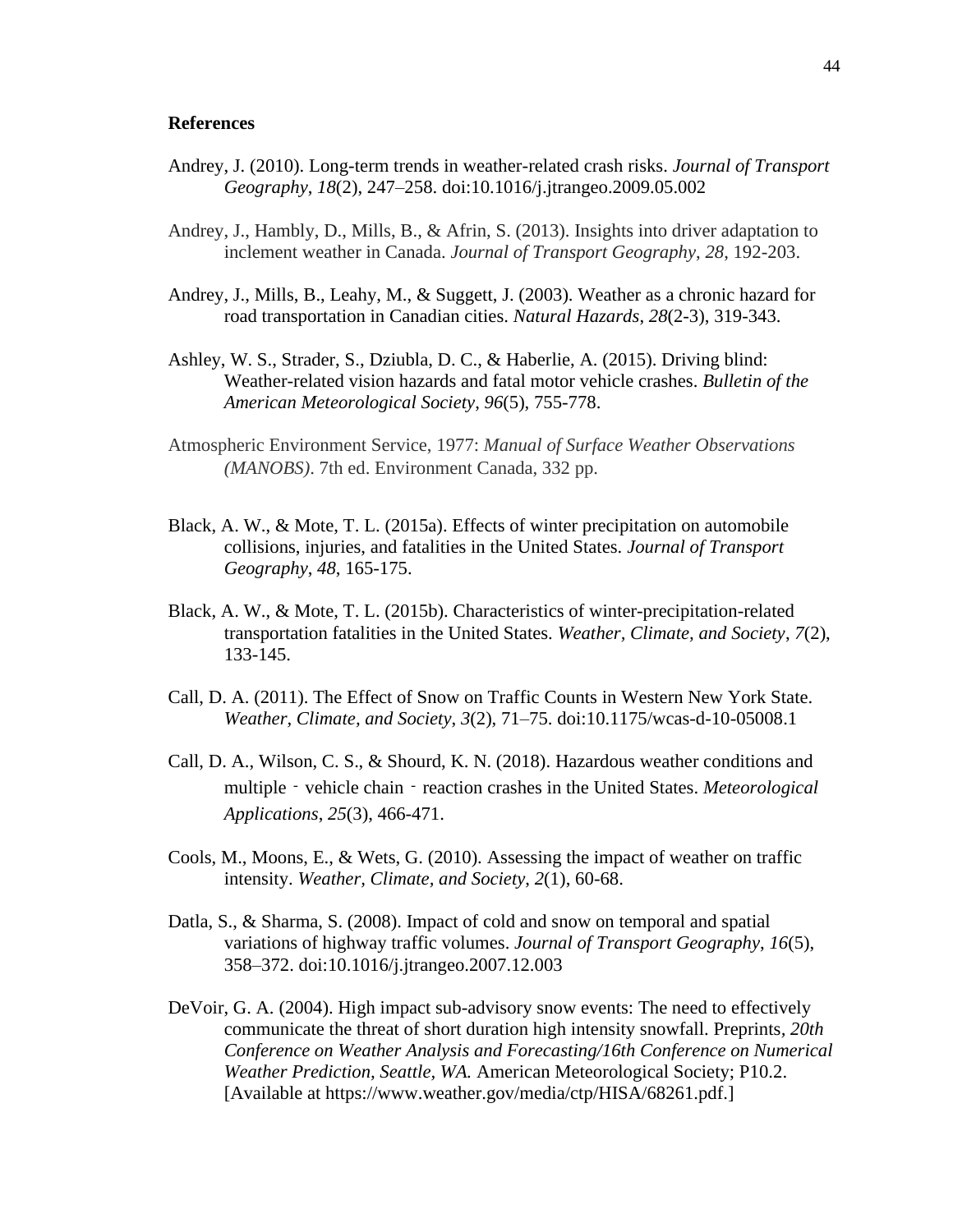- Eisenberg, D. (2004). The mixed effects of precipitation on traffic crashes. *Accident Analysis & Prevention*, *36*(4), 637–647. doi:10.1016/s0001-4575(03)00085-x
- Eisenberg, D., & Warner, K. E. (2005). Effects of snowfalls on motor vehicle collisions, injuries, and fatalities. *American Journal of Public Health*, *95*(1), 120-124.
- Federal Highway Administration (FHWA) (2021). Snow and Ice. Accessed 9 March 2021. [Available at https://ops.fhwa.dot.gov/weather/weather\_events/snow\_ice.htm]
- Hanbali, R. M., & Kuemmel, D. A. (1993). Traffic volume reductions due to winter storm conditions. *Transportation Research Record*, (1387).
- Iowa Environmental Mesonet ASOS (2021). Download ASOS/AWOS/METAR Data. Iowa Environmental Mesonet.https://mesonet.agron.iastate.edu/request/download. phtml?network=NE\_ASOS. Accessed 9 March 2021
- Iowa Environmental Mesonet RADAR (2021). RADAR & NWS Warnings. Iowa Environmental Mesonet. https://mesonet.agron.iastate.edu/GIS/apps/rview/warnings.phtml. Accessed 9 March 2021
- Malin, F., Norros, I., & Innamaa, S. (2018). Accident risk of road and weather conditions on different road types. *Accident Analysis & Prevention*, *122*, 181–188. doi:10.1016/j.aap.2018.10.014
- National Center for Atmospheric Research (NCAR). (2021). Image Archive. http://www2.mmm.ucar.edu/imagearchive/. Accessed 9 March 2021
- National Operational Hydrologic Remote Sensing Center (NOHRSC). (NOHRSC radar 2021). Interactive Snow Information. https://www.nohrsc.noaa.gov/interactive/html/map.html. Accessed 9 March 2021
- National Operational Hydrologic Remote Sensing Center (NOHRSC). (NOHRSC snow 2021). National Snowfall Analysis. https://www.nohrsc.noaa.gov/snowfall/index.html. Accessed 9 March 2021
- National Weather Service (NWS 2021). Impact Based Warning Goals. Accessed 9 March 2021. [Available at https://www.weather.gov/impacts/goals]
- National Weather Service (NWS Omaha 2021). Winter Products Issued by the National Weather Service in Omaha. Accessed 15 April 2021. [Available at https://www.weather.gov/oax/winter-products]
- Nebraska Department of Transportation (NDOT) (2019). Crash data. Accessed 1 July 2019. [Available at https://dot.nebraska.gov/safety/crash/]